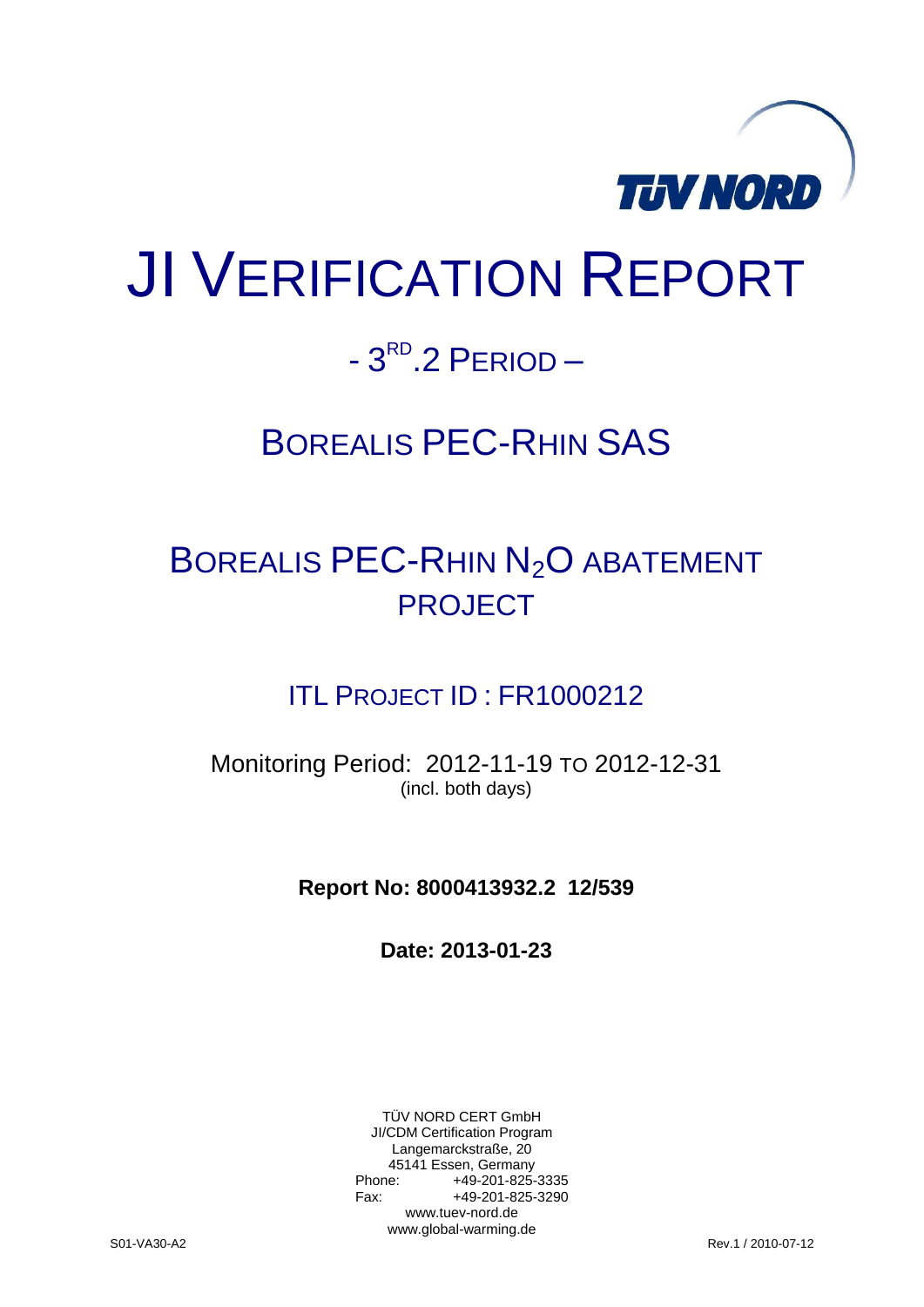

| <b>Verification Report:</b>                       | <b>Report No.</b>                                                                                                                                                                                                                                                                                                                                                                                                                                                                   | Rev. No.                              | Date of 1 <sup>st</sup> issue: | Date of this rev.     |
|---------------------------------------------------|-------------------------------------------------------------------------------------------------------------------------------------------------------------------------------------------------------------------------------------------------------------------------------------------------------------------------------------------------------------------------------------------------------------------------------------------------------------------------------------|---------------------------------------|--------------------------------|-----------------------|
|                                                   | 8000413932.2 12/539                                                                                                                                                                                                                                                                                                                                                                                                                                                                 | 0                                     | 2013-01-23                     | 2013-01-23            |
| Project:                                          | Title:                                                                                                                                                                                                                                                                                                                                                                                                                                                                              |                                       | <b>Registration date:</b>      | <b>UNFCCC-No.:</b>    |
|                                                   | Borealis PEC-Rhin N <sub>2</sub> O abatement project                                                                                                                                                                                                                                                                                                                                                                                                                                |                                       | 2010-12-30                     | FR1000212             |
| <b>Project Participant(s):</b>                    | Host party:                                                                                                                                                                                                                                                                                                                                                                                                                                                                         |                                       | Other involved parties:        |                       |
|                                                   | France                                                                                                                                                                                                                                                                                                                                                                                                                                                                              |                                       | Belgium                        |                       |
| <b>Applied</b>                                    | Title:                                                                                                                                                                                                                                                                                                                                                                                                                                                                              |                                       | $No.$ :                        | Scope:                |
| methodology/ies:                                  | Project specific methodology: 'Catalytic reduction of<br>$N2O$ at nitric acid plants'                                                                                                                                                                                                                                                                                                                                                                                               |                                       | N/A                            | 5                     |
| <b>Monitoring:</b>                                | <b>Monitoring period (MP):</b>                                                                                                                                                                                                                                                                                                                                                                                                                                                      |                                       | No. of days:                   | <b>MP No.</b>         |
|                                                   | 2012-01-01 to 2012-12-31- both days included                                                                                                                                                                                                                                                                                                                                                                                                                                        |                                       |                                |                       |
|                                                   | Subperiod 3.2: 2012-11-19 - 2012-12-31<br>$\bullet$                                                                                                                                                                                                                                                                                                                                                                                                                                 |                                       | 43                             | 3.2                   |
| <b>Monitoring report:</b>                         | Title:                                                                                                                                                                                                                                                                                                                                                                                                                                                                              |                                       | <b>Draft version:</b>          | <b>Final version:</b> |
|                                                   | Borealis PEC-Rhin $N_2O$ abatement project                                                                                                                                                                                                                                                                                                                                                                                                                                          |                                       | 2013-01-09                     | 2013-01-09            |
| Verification team /                               |                                                                                                                                                                                                                                                                                                                                                                                                                                                                                     |                                       |                                | (Ver. 1)              |
| <b>Technical Review and</b>                       | <b>Verification Team:</b>                                                                                                                                                                                                                                                                                                                                                                                                                                                           |                                       | <b>Technical review:</b>       | Final approval:       |
| <b>Final Approval</b>                             | Ulrich Walter<br>Sabine Meyer                                                                                                                                                                                                                                                                                                                                                                                                                                                       | Susanne Pasch<br><b>Rainer Winter</b> | <b>Rainer Winter</b>           |                       |
| <b>Emission reductions:</b>                       | <b>Verified amount</b>                                                                                                                                                                                                                                                                                                                                                                                                                                                              |                                       | As per Draft MR:               | As per PDD:           |
| [t CO <sub>2e</sub> ]                             | 13,740                                                                                                                                                                                                                                                                                                                                                                                                                                                                              |                                       | 13,740                         | 11,238                |
|                                                   |                                                                                                                                                                                                                                                                                                                                                                                                                                                                                     |                                       |                                |                       |
|                                                   |                                                                                                                                                                                                                                                                                                                                                                                                                                                                                     |                                       |                                |                       |
| <b>Summary of</b><br><b>Verification Opinion:</b> | Borealis PEC-Rhin SAS. has commissioned the TÜV NORD JI/CDM Certification Program to<br>carry out the 3 <sup>rd</sup> periodic verification of the project: "Borealis PEC-Rhin N <sub>2</sub> O Abatement Project",<br>with regard to the relevant requirements for JI (Track 1) project activities. The project reduces<br>GHG emissions due to reduction of $N_2O$ emissions. This verification covers the sub-period 3.2<br>from 2012-11-19 to 2012-12-31 (including both days). |                                       |                                |                       |
|                                                   | In the course of the verification 2 Corrective Action Requests (CAR) and 0 Clarification Requests<br>(CL) were raised and successfully closed. The verification is based on the draft monitoring<br>report, revised monitoring report, and the monitoring plan as set out in the registered PDD, the<br>determination report, emission reduction calculation spreadsheet and supporting documents<br>made available to the TÜV NORD JI/CDM CP by the project participant.           |                                       |                                |                       |
|                                                   | As a result of this verification, the verifier confirms that:                                                                                                                                                                                                                                                                                                                                                                                                                       |                                       |                                |                       |
|                                                   | all operations of the project are implemented and installed as planned and described<br>in the project design document.                                                                                                                                                                                                                                                                                                                                                             |                                       |                                |                       |
|                                                   | the monitoring plan is in accordance with the applied country specific methodology:<br>$\bullet$<br>Méthode pour les Projets Domestiques: "Réduction catalytique du N <sub>2</sub> O dans des<br>usines d'acide nitrique".                                                                                                                                                                                                                                                          |                                       |                                |                       |
|                                                   | the installed equipment essential for measuring parameters required for calculating<br>٠<br>emission reductions are calibrated appropriately.                                                                                                                                                                                                                                                                                                                                       |                                       |                                |                       |
|                                                   | the monitoring system is in place and functional. The project has generated GHG<br>$\bullet$<br>emission reductions.                                                                                                                                                                                                                                                                                                                                                                |                                       |                                |                       |
|                                                   | As the result of the $3rd$ .2 periodic verification, the verifier confirms that the GHG emission<br>reductions are calculated without material misstatements in a conservative and appropriate<br>manner. TÜV NORD JI/CDM CP herewith confirms that the project has achieved emission<br>reductions in the above mentioned reporting period as follows:<br>Emission reductions:<br>13,740<br>t CO <sub>2</sub> e in subperiod 3.2                                                   |                                       |                                |                       |
|                                                   |                                                                                                                                                                                                                                                                                                                                                                                                                                                                                     |                                       |                                |                       |
|                                                   | Including a deduction to 90% according to the Arrêté du 2 mars 2007.                                                                                                                                                                                                                                                                                                                                                                                                                |                                       |                                |                       |
| <b>Document information:</b>                      | Filename:                                                                                                                                                                                                                                                                                                                                                                                                                                                                           |                                       |                                | No. of pages:         |
|                                                   | 2013-01-23 FVR 3 2rd Ver PecRhin_final.docx<br>66                                                                                                                                                                                                                                                                                                                                                                                                                                   |                                       |                                |                       |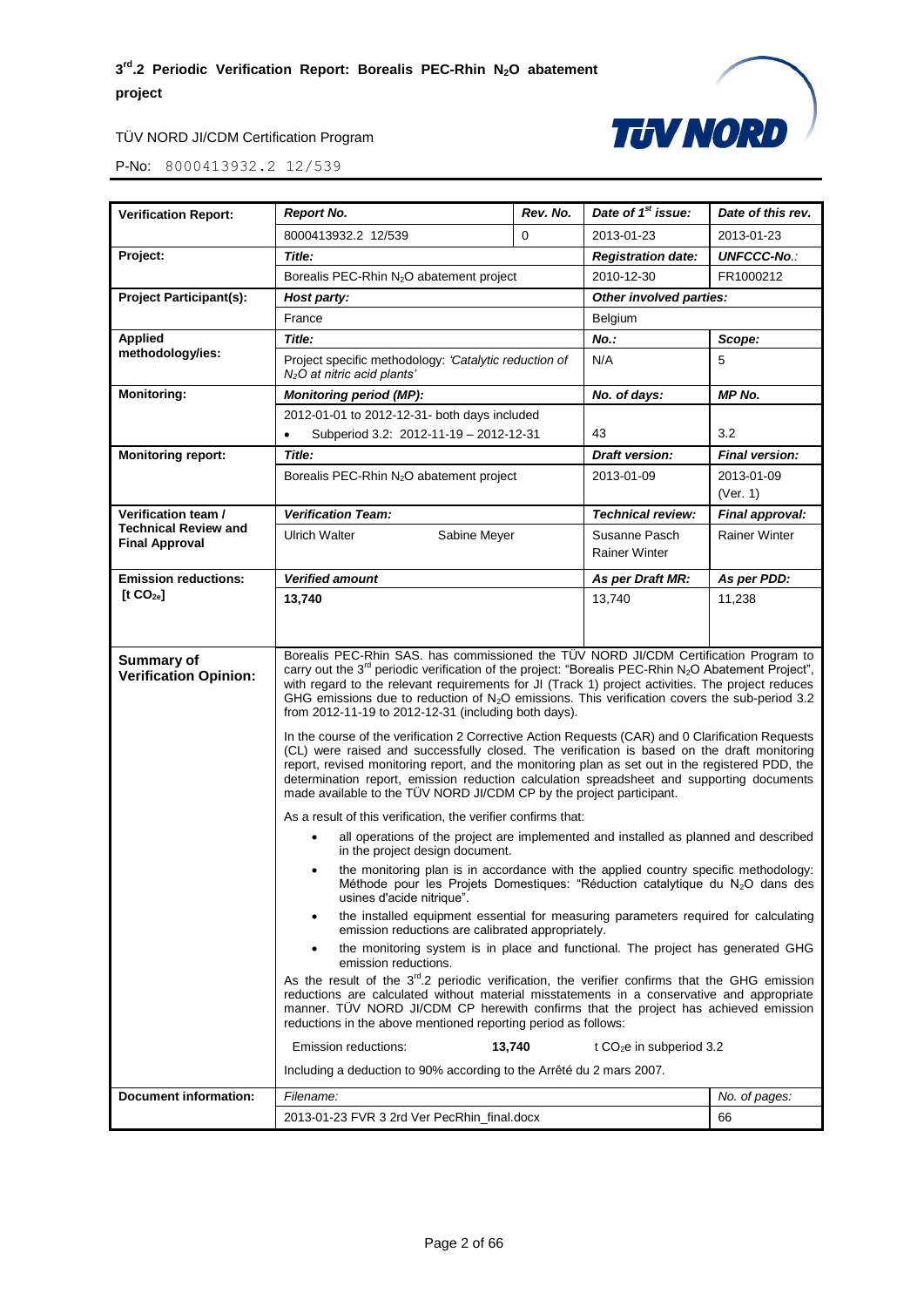

P-No: 8000413932.2 12/539

#### **Abbreviations:**

| <b>AIE</b>       | <b>Accredited Independent Entity</b>                         |
|------------------|--------------------------------------------------------------|
| <b>AMS</b>       | <b>Automated Measuring System</b>                            |
| <b>AST</b>       | <b>Annual Surveillance Test</b>                              |
| <b>CA</b>        | <b>Corrective Action / Clarification Action</b>              |
| <b>CAR</b>       | <b>Corrective Action Request</b>                             |
| <b>CDM</b>       | <b>Clean Development Mechanism</b>                           |
| <b>CL</b>        | <b>Clarification Request</b>                                 |
| CO <sub>2</sub>  | <b>Carbon dioxide</b>                                        |
| $CO2$ eq         | Carbon dioxide equivalent                                    |
| <b>DVM</b>       | <b>Determination and Verification Manual</b>                 |
| <b>DCS</b>       | <b>Data Collection System</b>                                |
| ER               | <b>Emission Reduction</b>                                    |
| <b>ERU</b>       | <b>Emission Reduction Units</b>                              |
| <b>FAR</b>       | <b>Forward Action Request</b>                                |
| <b>GHG</b>       | Greenhouse gas(es)                                           |
| HNO <sub>3</sub> | <b>Nitric Acid</b>                                           |
| JI               | <b>Joint Implementation</b>                                  |
| <b>MMD</b>       | <b>Measurement and Monitoring Devices</b>                    |
| <b>MP</b>        | <b>Monitoring Plan</b>                                       |
| <b>MR</b>        | <b>Monitoring Report</b>                                     |
| $N_2$ O          | <b>Nitrous Oxide</b>                                         |
| <b>PCS</b>       | <b>Process Control System</b>                                |
| <b>PDD</b>       | <b>Project Design Document</b>                               |
| <b>PP</b>        | <b>Project Participant</b>                                   |
| <b>QA/QC</b>     | <b>Quality Assurance / Quality Control</b>                   |
| <b>UNFCCC</b>    | <b>United Nations Framework Convention on Climate Change</b> |
| <b>XLS</b>       | <b>Emission Reduction Calculation Spread Sheet</b>           |
|                  |                                                              |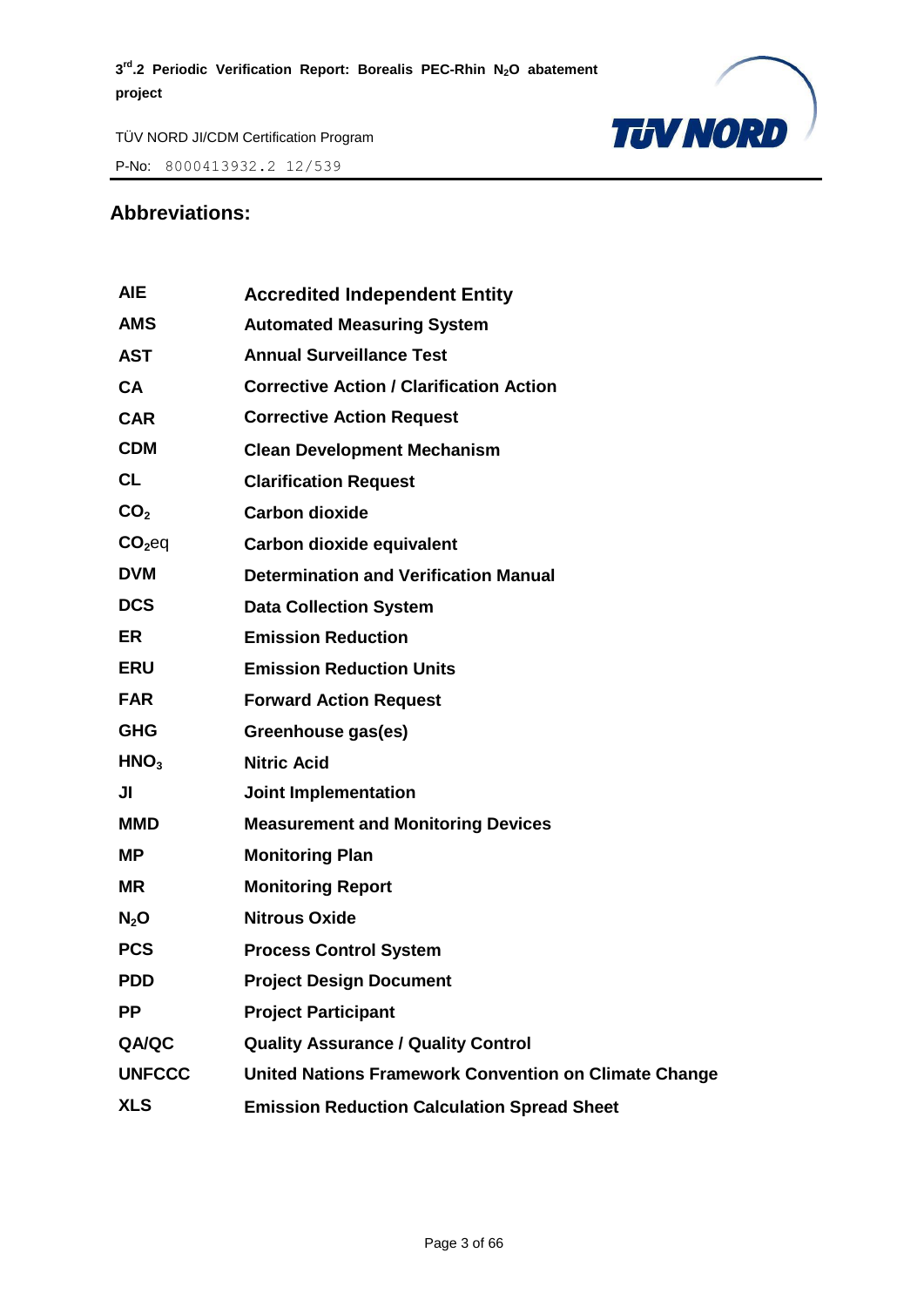

P-No: 8000413932.2 12/539

# *Table of Contents Page* 1. INTRODUCTION [............................................................................................6](#page-5-0) 1.1. [Objective](#page-6-0) 7 1.2. [Scope](#page-6-1) 7 2. [GHG PROJECT DESCRIPTION.....................................................................8](#page-7-0) 2.1. [Project Characteristics](#page-7-1) 8 2.2. [Project Verification History](#page-7-2) 8 2.3. [Involved Parties and Project Participants](#page-8-0) 9 2.4. [Project Location](#page-8-1) 9 2.5. [Technical Project Description](#page-8-2) 9 3. [METHODOLOGY AND VERIFICATION SEQUENCE..................................11](#page-10-0) 3.1. [Verification Steps](#page-10-1) 11 3.2. [Contract review](#page-10-2) 11 3.3. [Appointment of team members and technical reviewers](#page-11-0) 12 3.4. [Publication of the Monitoring Report](#page-12-0) 13 3.5. [Verification Planning](#page-12-1) 13 3.6. [Desk review](#page-14-0) 15 3.7. [On-site assessment](#page-15-0) 16 3.8. [Draft verification reporting](#page-16-0) 17 3.9. [Resolution of CARs, CLs and FARs](#page-16-1) 17 3.10. [Final reporting](#page-17-0) 18 3.11. [Technical review](#page-17-1) 18 3.12. [Final approval](#page-17-2) and the set of the set of the set of the set of the set of the set of the set of the set of the set of the set of the set of the set of the set of the set of the set of the set of the set of the set of 4. [VERIFICATION FINDINGS...........................................................................19](#page-18-0) 5. [SUMMARY OF VERIFICATION ASSESSMENTS........................................22](#page-21-0) 5.1. [Implementation of the project](#page-21-1) 22 5.2. [Project history](#page-21-2) 22 5.3. [Special](#page-21-3) events 22 5.4. [Compliance with the monitoring plan](#page-21-4) **22** and 22 5.5. [Monitoring parameters](#page-22-0) 23 5.6. [Monitoring report](#page-23-0) 24 5.7. [ER Calculation](#page-24-0) 25 5.8. [Quality Management](#page-25-0) 26 5.9. [Overall Aspects of the Verification](#page-25-1) 26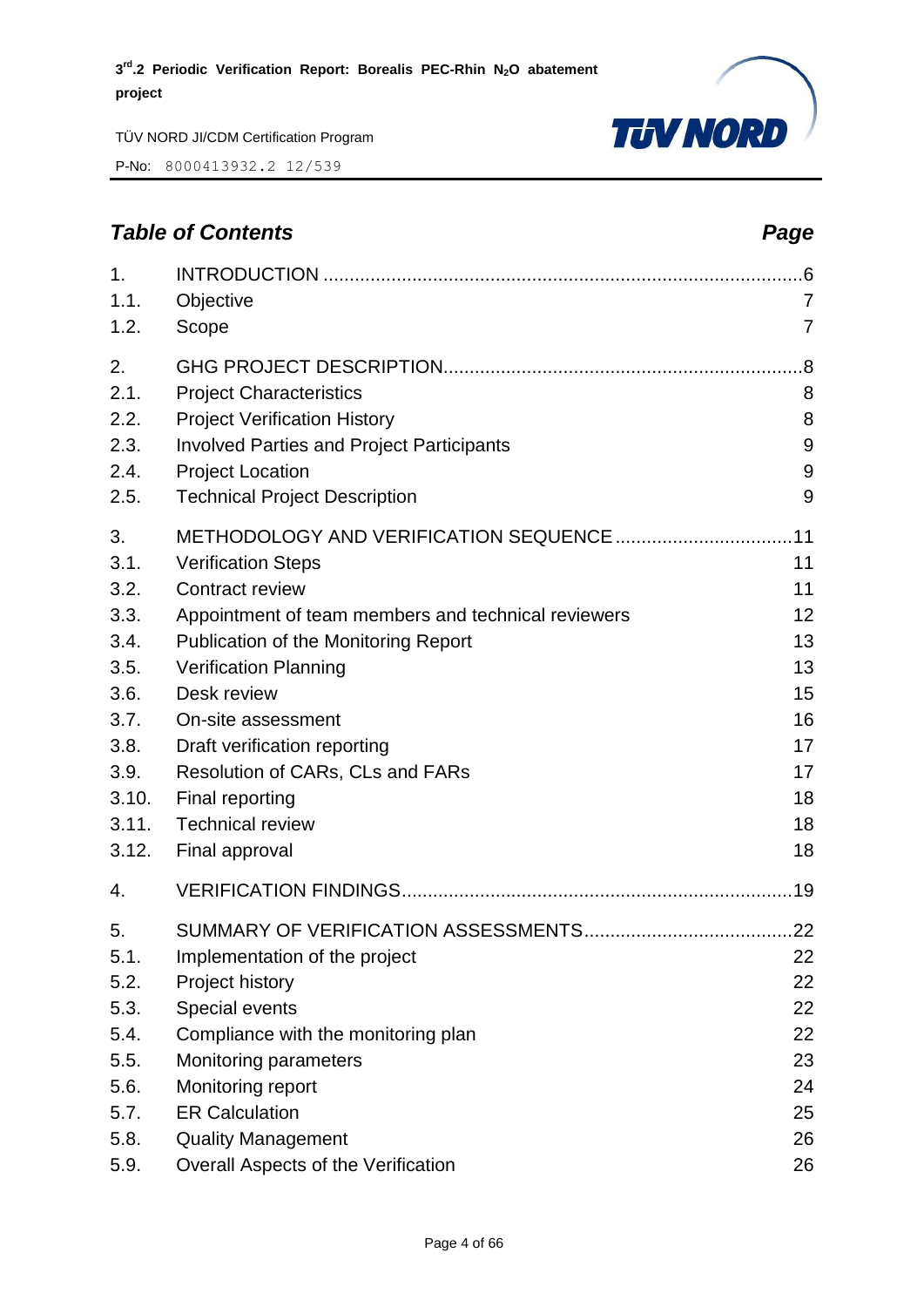

| 5.10. Hints for next periodic Verification | 26. |
|--------------------------------------------|-----|
|                                            |     |
|                                            |     |
|                                            |     |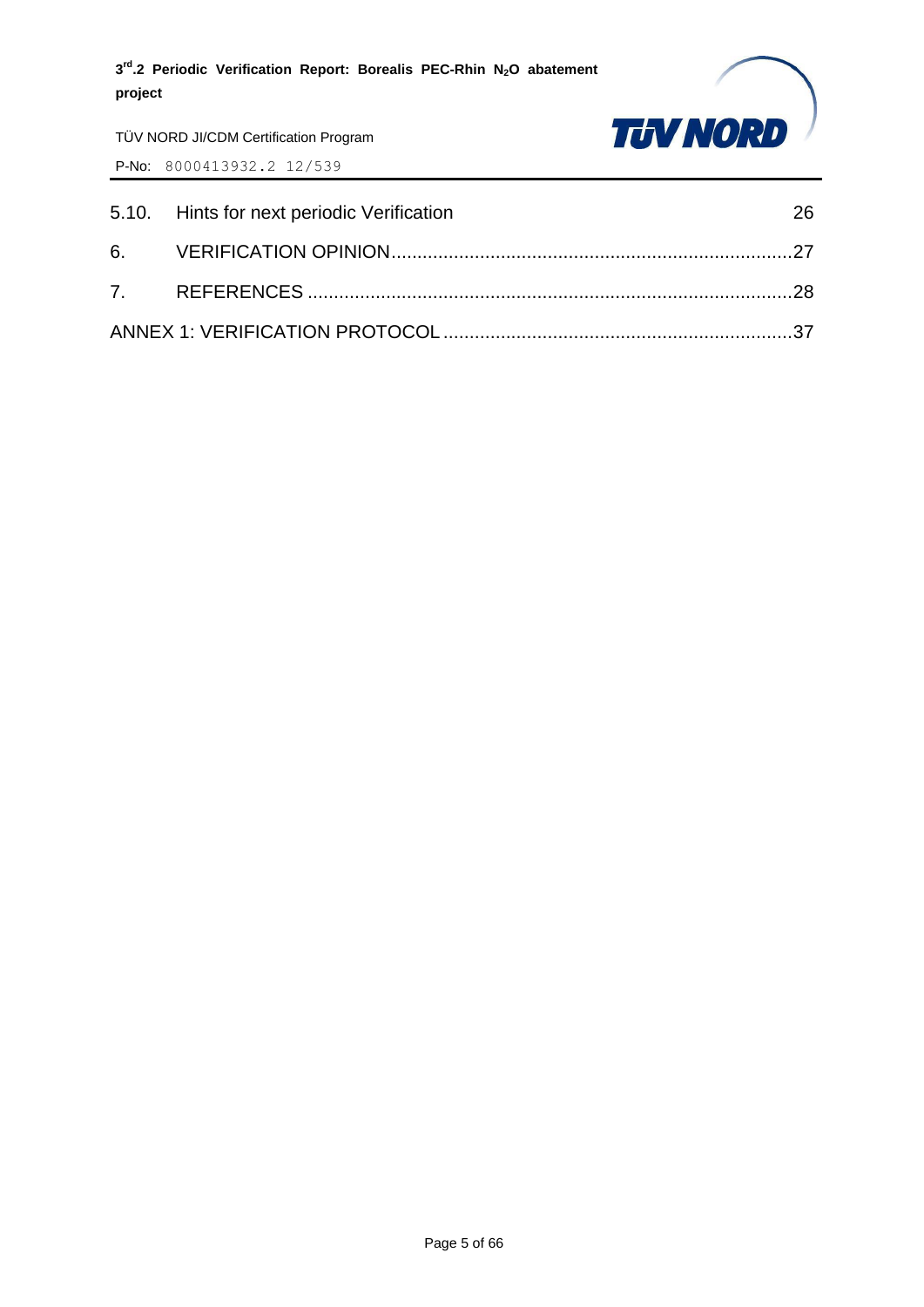

P-No: 8000413932.2 12/539

# <span id="page-5-0"></span>**1. INTRODUCTION**

Borealis PEC-Rhin SAS has commissioned the TÜV NORD JI/CDM Certification Program (CP) to carry out the 3<sup>rd</sup> periodic verification of the project

"Borealis PEC-Rhin N2O abatement project"

with regard to the relevant requirements for JI (Track 1) project activities.

#### Remark:

Due to the reporting of a change of shareholder of the plant, the French DFP issued a letter/LOA/

- involving Borealis PEC-Rhin SAS instead of PecRhin S.A. as project participant and
- renamed the project from
	- $\circ$  "PEC-Rhin N<sub>2</sub>O abatement project" to
	- $\circ$  "Borealis PEC-Rhin N<sub>2</sub>O abatement project" (these are the English translations).

Belgium as investor state accepted this renaming of the PP<sup>/MAIL/</sup> and confirmed the validity of the original LoA.

The verifiers have reviewed the implementation of the monitoring plan (MP) in the registered JI project number FR1000212<sup>1</sup>.

GHG data for the monitoring period covering 2012-01-01 to 2012-12-31 has been divided into 2 subperiods:

- Subperiod 3.1: 2012-01-01 2012-11-18,
- Subperiod 3.2: 2012-11-19 2012-12-31

In this version of the report, the second subperiod 3.2 has been verified in detailed manner applying the set of requirements, audit practices and principles as required under the Determination and Verification Manual <sup>/DVM/</sup> of the UNFCCC.

The

Subperiod 3.1: 2012-01-01 – 2012-11-18

has been verified in a separate report<sup> $V(R3.1/$ </sup> by the same entity. This approach was accepted by the French DFP<sup>/conmail/</sup>.

The

• Subperiod 3.2: 2012-11-19  $-$  2012-12-31 is the matter of this verification.

 $\overline{a}$ 1) <http://ji.unfccc.int/JIITLProject/DB/PK2RRNV3FP1DC3D5UK4CYF3XOSIGJR/details>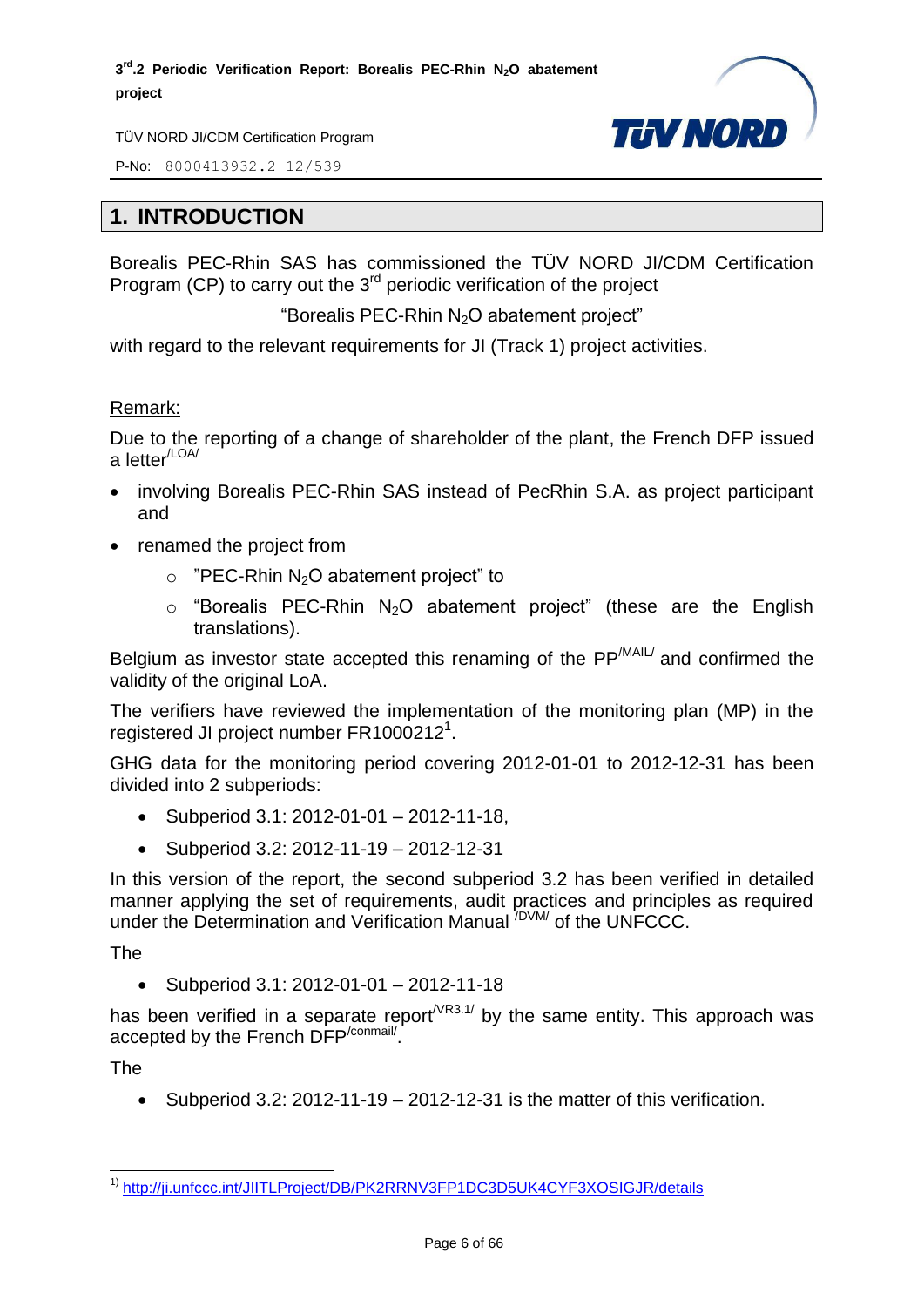

P-No: 8000413932.2 12/539

# <span id="page-6-0"></span>*1.1. Objective*

The objective of the verification is the review and ex-post determination by an independent entity of the GHG emission reductions. It includes the verification of the:

- implementation and operation of the project activity as given in the PDD,
- compliance with applied approved monitoring plan,
- data given in the monitoring report by checking the monitoring records, the emissions reduction calculation and supporting evidence,
- accuracy of the monitoring equipment,
- quality of evidence,
- significance of reporting risks and risks of material misstatements.

# <span id="page-6-1"></span>*1.2. Scope*

The verification of this registered project is based on the project design document  $\mu_{\text{PDD}}$ , the monitoring report  $\mu_{\text{IR}}$ , emission reduction calculation spreadsheet  $\mu_{\text{SND}}$ supporting documents made available to the verifier and information collected through performing interviews and during the on-site assessment. Furthermore publicly available information was considered as far as available and required.

The verification is carried out on the basis of the following requirements, applicable for this project activity:

- Article 6 of the Kyoto Protocol <sup>/KP/</sup>,
- quidelines for the implementation of Article 6 of the Kyoto Protocol as presented in the Marrakech Accords under decision 9/CMP.1<sup>/MA/</sup>, and subsequent decisions made by the JISC and COP/MOP,
- other relevant rules, including the host country legislation,
- JI Validation and Verification Manual <sup>/DVM/</sup>,
- monitoring plan as given in the registered PDD<sup>/PDD/</sup>,
- Projet Domestique Methodology: "Catalytic reduction of  $N<sub>2</sub>O$  at nitric acid plants " Méthode pour les Projets Domestiques: "Réduction catalytique du N<sub>2</sub>O dans des usines d'acide nitrique"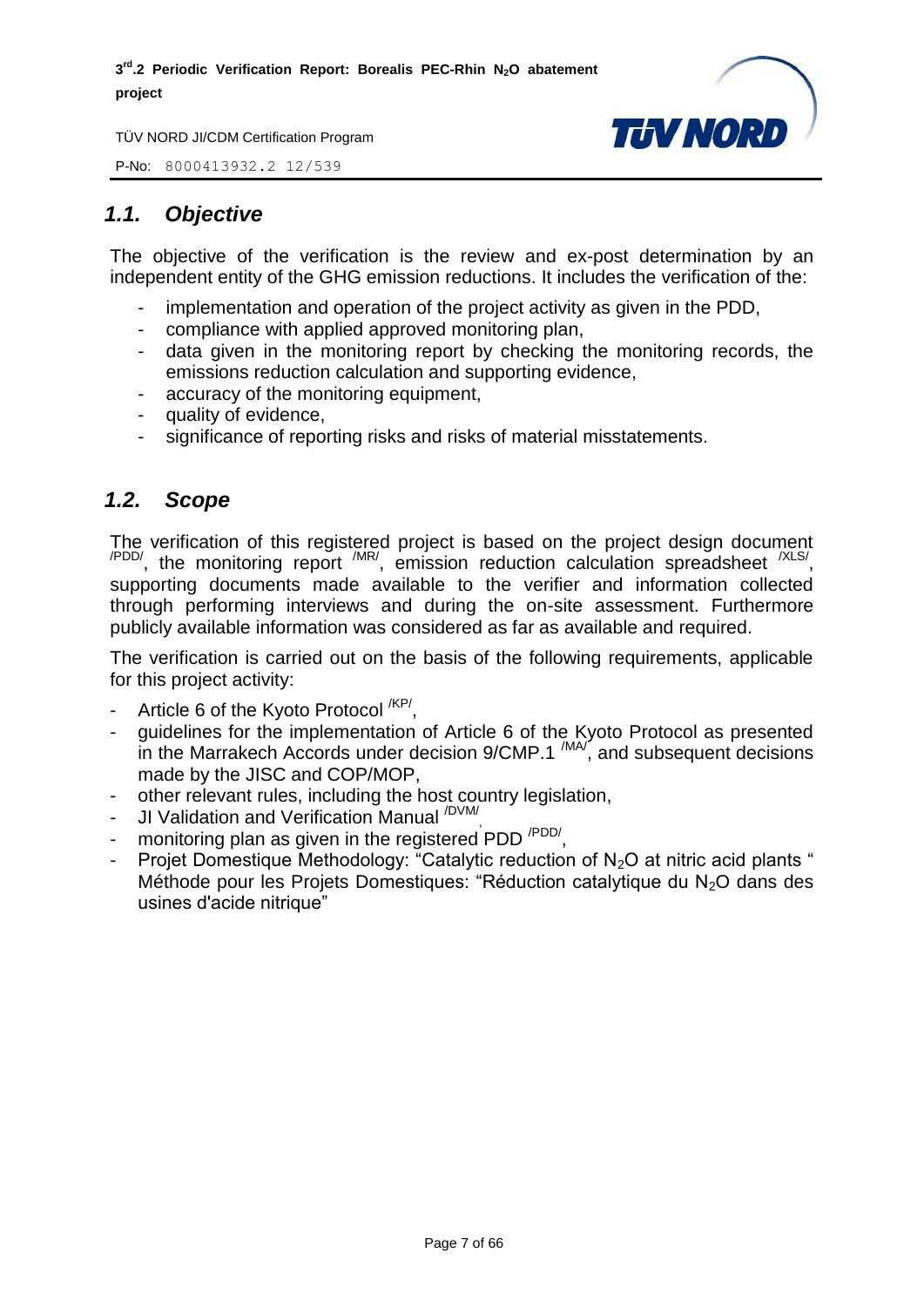

P-No: 8000413932.2 12/539

# <span id="page-7-0"></span>**2. GHG PROJECT DESCRIPTION**

# <span id="page-7-1"></span>*2.1. Project Characteristics*

Essential data of the project is presented in the following Table 2-1.

| Item                       | Data                |                                                                                             |                                                                  |            |  |  |  |
|----------------------------|---------------------|---------------------------------------------------------------------------------------------|------------------------------------------------------------------|------------|--|--|--|
| Project title              |                     | Borealis PEC-Rhin N <sub>2</sub> O abatement project                                        |                                                                  |            |  |  |  |
| JI Track                   | Track 1<br>X        |                                                                                             | Track 2                                                          | <b>JPA</b> |  |  |  |
| Project size               | $\times$            | Large Scale                                                                                 | <b>Small Scale</b>                                               |            |  |  |  |
| JI Approach                | $\times$            | JI Specific Approach                                                                        | Approved CDM Methodology                                         |            |  |  |  |
|                            |                     | Energy Industries (renewable-/non-renewable sources)                                        |                                                                  |            |  |  |  |
|                            | $\overline{2}$      | Energy distribution                                                                         |                                                                  |            |  |  |  |
|                            | 3                   | Energy demand                                                                               |                                                                  |            |  |  |  |
|                            | 4                   | Manufacturing industries                                                                    |                                                                  |            |  |  |  |
|                            | X<br>5              | Chemical industry                                                                           |                                                                  |            |  |  |  |
|                            | 6                   | Construction                                                                                |                                                                  |            |  |  |  |
| <b>Project Scope</b>       | 7                   | Transport                                                                                   |                                                                  |            |  |  |  |
| (according to UNFCCC       | 8                   | Mining/Mineral production                                                                   |                                                                  |            |  |  |  |
| sectoral scope numbers for | 9                   | Metal production                                                                            |                                                                  |            |  |  |  |
| CDM)                       | 10                  |                                                                                             | Fugitive emissions from fuels (solid, oil and gas)               |            |  |  |  |
|                            | 11                  | Fugitive emissions from production and<br>consumption<br>of<br>halocarbons and hexafluoride |                                                                  |            |  |  |  |
|                            | 12                  | Solvents use                                                                                |                                                                  |            |  |  |  |
|                            | 13                  | Waste handling and disposal                                                                 |                                                                  |            |  |  |  |
|                            | 14                  |                                                                                             | Land-use, land-use change and forestry                           |            |  |  |  |
|                            | 15                  | Agriculture                                                                                 |                                                                  |            |  |  |  |
| Methodology:               |                     |                                                                                             | Projet Domestique Methodology: "Catalytic reduction of $N_2O$ at |            |  |  |  |
|                            | nitric acid plants" |                                                                                             |                                                                  |            |  |  |  |
| Technical Area(s):         | 5.1:<br>$N_2O$      |                                                                                             |                                                                  |            |  |  |  |
| ITL Project ID No.:        | FR1000212           |                                                                                             |                                                                  |            |  |  |  |
| Crediting period           | $\boxtimes$         | Renewable Crediting Period (7 y)<br>Fixed Crediting Period (2 y, 4m)                        |                                                                  |            |  |  |  |

# <span id="page-7-2"></span>*2.2. Project Verification History*

Essential events since the registration of the project are presented in the following Table 2-2.

| Table 2-2: Project verification history |  |  |
|-----------------------------------------|--|--|
|-----------------------------------------|--|--|

 $\overline{a}$ 

| Item                      | Time               | Status |
|---------------------------|--------------------|--------|
| Date of registration      | $2010 - 12 - 30^2$ | -      |
| Start of crediting period | 2010-09-01         | ٠      |

<sup>2</sup> Date of registration is the date of issuing date of the LoA by the DFP. This could be later than the start of the crediting period since the French rules allows retrocrediting (Start of the crediting period is at latest 2 months after submission of the registration documents to the French DFP which can be earlier than the issuing date of the LoA).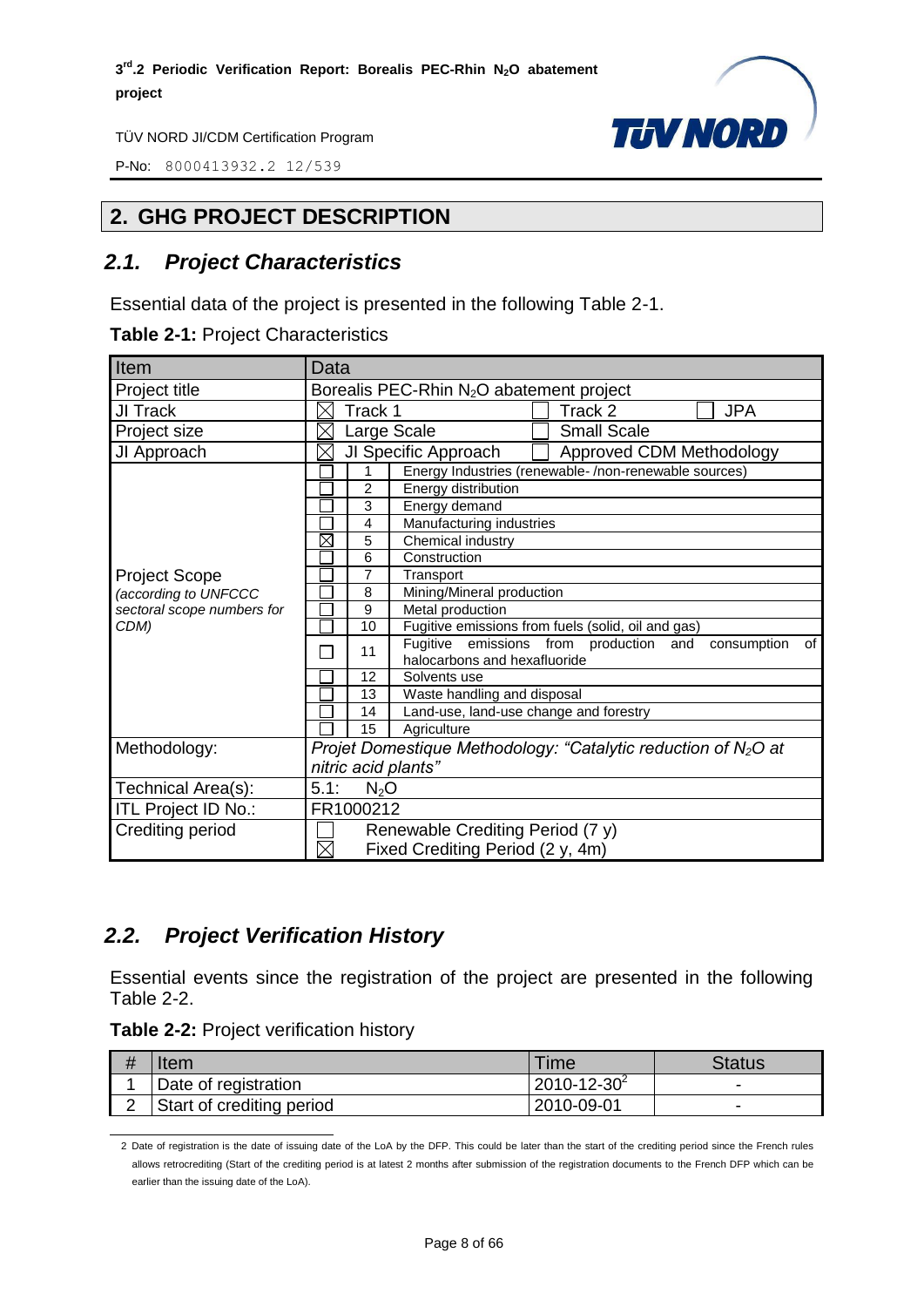

P-No: 8000413932.2 12/539

| # | <b>Item</b>                                        | Time             | <b>Status</b>  |
|---|----------------------------------------------------|------------------|----------------|
| 3 | 1 <sup>st</sup> Monitoring period                  | 2010-09-01 to    | Verified       |
|   |                                                    | 2011-02-15       |                |
| 4 | 2 <sup>nd</sup> Monitoring period                  | 2011-02-16 to    | Verified       |
|   |                                                    | 2011-12-31       |                |
| 5 | $3rd$ Monitoring period 2012-01-01 - 2012-12-31    | 2012-01-01 to    | Verified       |
|   | Subperiod 3.1: 2012-01-01 - 2012-11-18             | 2012-11-18       |                |
| 6 | $3^{rd}$ Monitoring period 2012-01-01 - 2012-12-31 | 2012-11-19<br>to | Matter of this |
|   | Subperiod 3.2: 2012-11-19 - 2012-12-31             | 2012-12-31       | verification   |

# <span id="page-8-0"></span>*2.3. Involved Parties and Project Participants*

The following parties to the Kyoto Protocol and project participants are involved in this project activity (Table 2-3).

**Table 2-3:** Project Parties and project participants

| Characteristic                     | Party  | <b>Project Participant</b>          |
|------------------------------------|--------|-------------------------------------|
| Host party                         | France | Borealis PEC-Rhin SAS               |
|                                    |        | N.serve Environmental Services GmbH |
| Other Involved Party/ies   Belgium |        | Borealis PEC-Rhin SAS               |

# <span id="page-8-1"></span>*2.4. Project Location*

The details of the project location are given in table 2-4:

**Table 2-4:** Project Location

| No.                      | <b>Project Location</b>                        |  |                    |  |
|--------------------------|------------------------------------------------|--|--------------------|--|
| <b>Host Country:</b>     | France                                         |  |                    |  |
| Region                   | North Eastern (Alsace), Département: Haut Rhin |  |                    |  |
| Project location address | <b>Borealis PEC-Rhin SAS</b>                   |  |                    |  |
|                          | Zone Industrielle Mulhouse Rhin                |  |                    |  |
|                          | 68490 Ottmarsheim                              |  |                    |  |
| <b>Plant coordinates</b> | Coordinates:                                   |  |                    |  |
|                          | Plant tail gas stack: Lat: 47°47'30.27"N       |  |                    |  |
|                          |                                                |  | Long: 7°31'20.90"E |  |
|                          | Ammonia burner:                                |  | Lat: 47°47'30.49"N |  |
|                          |                                                |  | Long: 7°31'19.91"E |  |

# <span id="page-8-2"></span>*2.5. Technical Project Description*

The project activity aims to reduce levels of  $N<sub>2</sub>O$  emissions from the production of nitric acid with a secondary  $N_2O$  abatement technology: the project involves the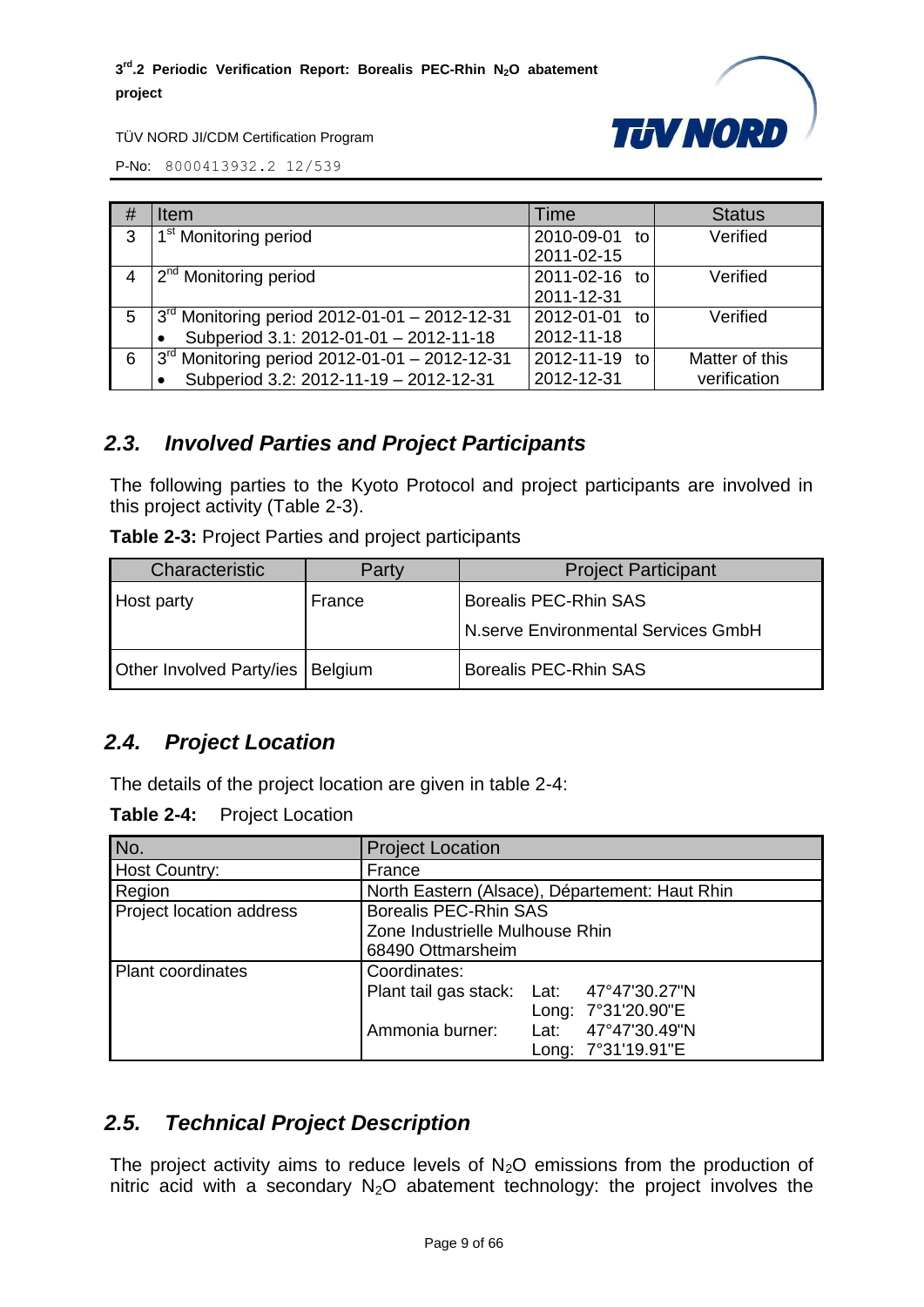

P-No: 8000413932.2 12/539

installation of a secondary  $N_2O$  reduction catalyst at the nitric acid production plant. The emission reductions are a result of the catalytic decomposition of nitrous oxide. Nitrous oxide which is formed as by-product of the nitric acid production will be removed by the catalyst installed below the standard precious metal gauze pack in the ammonia burner. The nitrous oxide would otherwise be emitted as part of the tail gas of the nitric acid plant to the atmosphere.

The key parameters for the project are given in table 2-5:

| <b>Table 2-5:</b> | Technical data of the plant |  |  |  |
|-------------------|-----------------------------|--|--|--|
|-------------------|-----------------------------|--|--|--|

| Parameter                                    | Unit                     | Value                                  |
|----------------------------------------------|--------------------------|----------------------------------------|
| Number of burners (identical)                |                          | $\overline{2}$                         |
| Manufacturer                                 |                          | <b>OSCHATZ</b>                         |
| <b>Diameter</b>                              | mm                       | 3960                                   |
| conditions<br>Operating<br>as<br>per         |                          |                                        |
| specifications (trip point values)           |                          |                                        |
| - Temperature (min/max):                     | $^{\circ}C$              | 740 - 920                              |
| - Pressure (max):                            | Bar abs                  | 4.6                                    |
| - Ammonia to Air ratio (max)                 | $Vol.-%$                 | >11.8                                  |
| <b>Ammonia Oxidation Catalyst</b>            |                          |                                        |
| Manufacturer                                 | $\overline{a}$           | <b>Johnson Matthey Plc</b>             |
| Type                                         | $\overline{\phantom{0}}$ | Eco-Cat-Pack                           |
| Composition:                                 | $\overline{\phantom{0}}$ | Pt/Rh/Pd                               |
| Absorber                                     |                          |                                        |
| Design capacity per day (100 %)              | t/d                      | 1,100                                  |
| Design capacity per day (legal)              | t/d                      | 1,100                                  |
| Annual production (design)                   | t/year                   | 393,800                                |
| Annual production (practice)                 | t/year                   | 345,000                                |
| <b>Secondary Catalyst</b>                    |                          |                                        |
| Manufacturer                                 | $\overline{\phantom{a}}$ | YARA, supplied by Johnson Matthey Plc  |
| Type                                         | $\overline{a}$           | YARA abatement catalyst                |
| Composition:                                 | $\blacksquare$           | Cobalt with $CeO2$ as support material |
| Design efficiency N <sub>2</sub> O reduction | %                        | 85-95                                  |
| N <sub>2</sub> O Analyzer (stack)            |                          |                                        |
| Manufacturer                                 | $\overline{\phantom{0}}$ | <b>Thermo Scientific</b>               |
| Type                                         | $\overline{\phantom{0}}$ | Nicolet 6700                           |
| <b>Measurement Principle</b>                 |                          | FT-IR                                  |
| volume<br><b>Stack</b><br>flow<br>rate       |                          |                                        |
| measurement                                  |                          |                                        |
| Manufacturer                                 | $\overline{\phantom{0}}$ | Endress+Hauser                         |
| Type                                         |                          | Deltatop measuring probe with          |
|                                              |                          | Deltabar difference pressure meter     |
| <b>Measurement Principle</b>                 | $\overline{\phantom{0}}$ | Difference pressure (dynamic pressure) |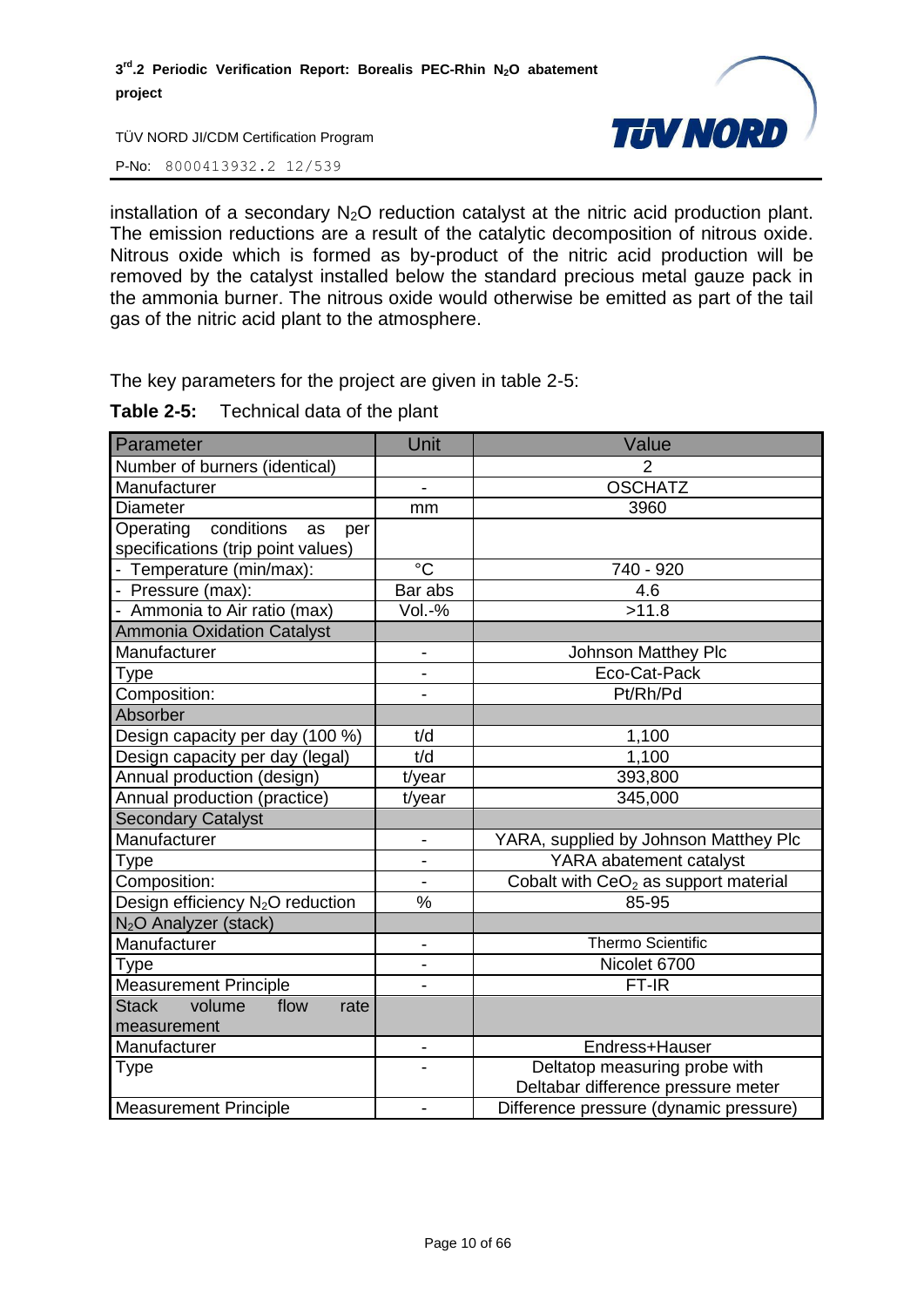

P-No: 8000413932.2 12/539

# <span id="page-10-0"></span>**3. METHODOLOGY AND VERIFICATION SEQUENCE**

# <span id="page-10-1"></span>*3.1. Verification Steps*

The verification consisted of the following steps:

- Contract review
- Appointment of team members and technical reviewers
- Publication of the monitoring report
- A desk review of the Monitoring Report  $M$ R/ submitted by the client and additional supporting documents with the use of customised verification protocol<sup>/CPM/</sup> according to the Determination and Verification Manual <sup>/DVM/</sup>,
- Verification planning,
- On-Site assessment.
- Background investigation and follow-up interviews with personnel of the project developer and its contractors,
- Draft verification reporting
- Resolution of corrective actions (if any)
- Final verification reporting
- Technical review
- Final approval of the verification.

The sequence of the verification is given in the table 3.1 below:

#### **Table 3.1:** Verification sequence

| <b>Topic</b>                      | <b>Time</b> |
|-----------------------------------|-------------|
| Assignment of verification        | 2012-10-03  |
| On-site-visit                     | 2012-11-20  |
| Draft reporting finalised         | 2013-01-09  |
| Final reporting finalised         | 2013-01-23  |
| <b>Technical review finalised</b> | 2013-01-23  |

# <span id="page-10-2"></span>*3.2. Contract review*

To assure that

- the project falls within the scopes for which accreditation is held,
- the necessary competences to carry out the verification can be provided,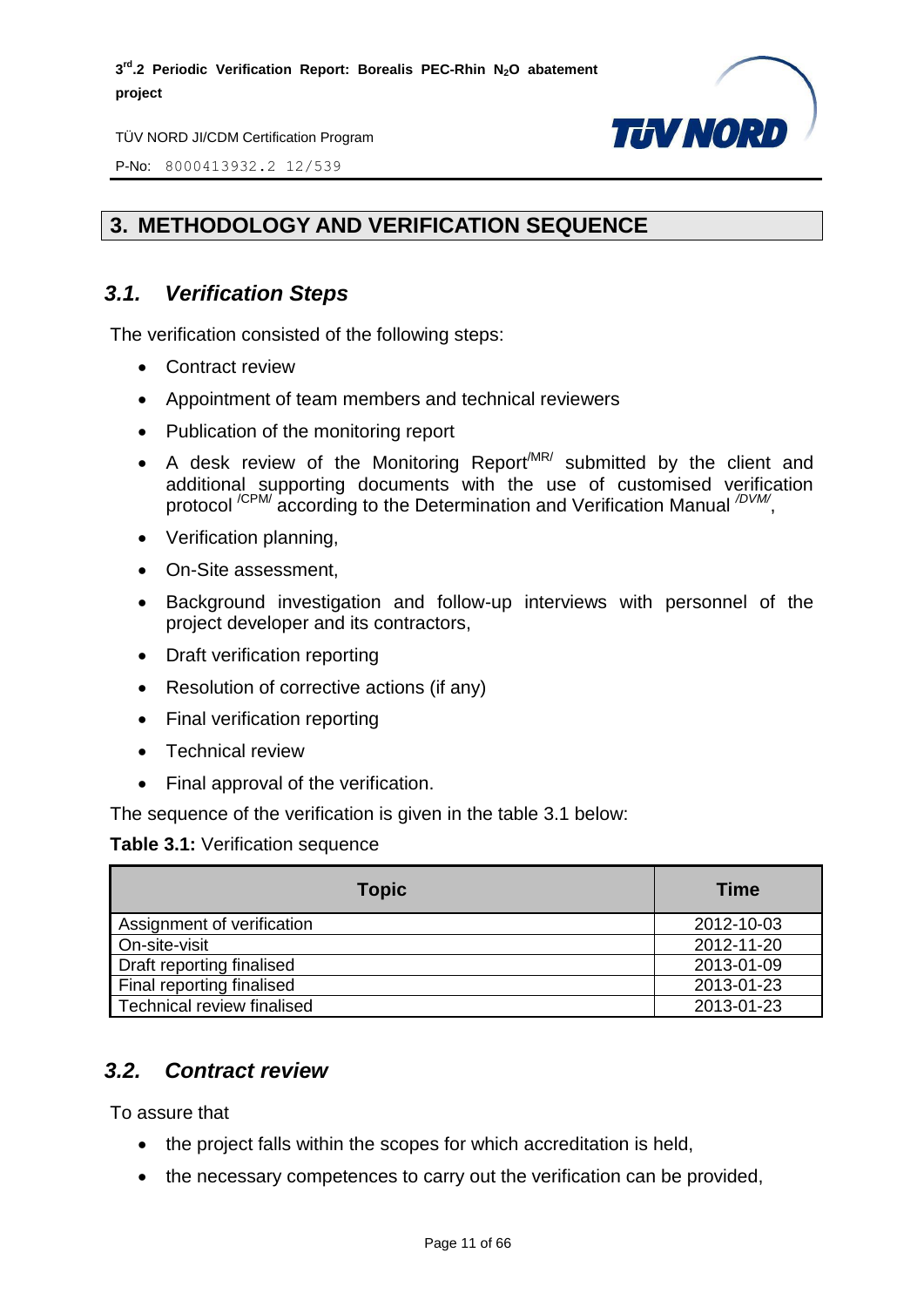

P-No: 8000413932.2 12/539

• Impartiality issues are clear and in line with the CDM accreditation requirements

a contract review was carried out before the contract was signed.

# <span id="page-11-0"></span>*3.3. Appointment of team members and technical reviewers*

On the basis of a competence analysis and individual availabilities a verification team, consistent of one team leader and 1 additional team member, was appointed. Furthermore also the personnel for the technical review and the final approval were determined.

The list of involved personnel, the tasks assigned and the qualification status are summarized in the table 3-1 below.

|                                                      | <b>Name</b>          | <b>Company</b>               | Function <sup>1)</sup>  | Qualification<br>Ctatine <sup>2)</sup><br><b>Status</b> | $\widehat{\mathcal{E}}$<br>competence<br><b>Scheme</b> | $\hat{+}$<br>competence<br>Technical | ົດ<br>Verification<br>competence | Host country<br>Competence | On-site visit |
|------------------------------------------------------|----------------------|------------------------------|-------------------------|---------------------------------------------------------|--------------------------------------------------------|--------------------------------------|----------------------------------|----------------------------|---------------|
| $\overline{\square}$ Mr.<br>$\overline{\square}$ Ms. | <b>Ulrich Walter</b> | TÜV Nord<br>Cert GmbH        | $TL^{A)}$               | LA                                                      | $\boxtimes$                                            | 5.1                                  | $\boxtimes$                      |                            | $\boxtimes$   |
| $\Box$ Mr.<br>$\overline{\boxtimes}$ Ms.             | Sabine Meyer         | <b>TÜV NORD</b><br>Cert GmbH | $TM^{A)}$               | LA                                                      | $\boxtimes$                                            |                                      | $\boxtimes$                      | $\boxtimes$                |               |
| $\Box$ Mr.<br>$\boxtimes$ Ms.                        | Susanne<br>Pasch     | <b>TÜV NORD</b><br>Cert GmbH | $TR^{B}$                | LA                                                      | $\boxtimes$                                            |                                      | $\boxtimes$                      |                            |               |
| $\boxtimes$ Mr.<br>$\square$ Ms.                     | <b>Rainer Winter</b> | TÜV Nord<br><b>Cert GmbH</b> | TR,<br>FA <sup>B)</sup> | <b>SA</b>                                               | $\boxtimes$                                            | 5.1                                  | $\boxtimes$                      |                            |               |

**Table 3-3:** Involved Personnel

<sup>1)</sup> TL: Team Leader; TM: Team Member, TR: Technical review; OT: Observer-Team, OR: Observer-TR; FA: Final approval

2) GHG Auditor Status: A: Assessor; LA: Lead Assessor; SA: Senior Assessor; T: Trainee; TE: Technical Expert

3) GHG auditor status (at least Assessor)

4) As per S01-MU03 or S01-VA070-A2 (such as 1.1, 1.2, …)

5) In case of verification projects

 $(B)$  No team member

A) Team Member: GHG auditor (at least Assessor status), Technical Expert (incl. Host Country Expert or Verification Expert), not ETE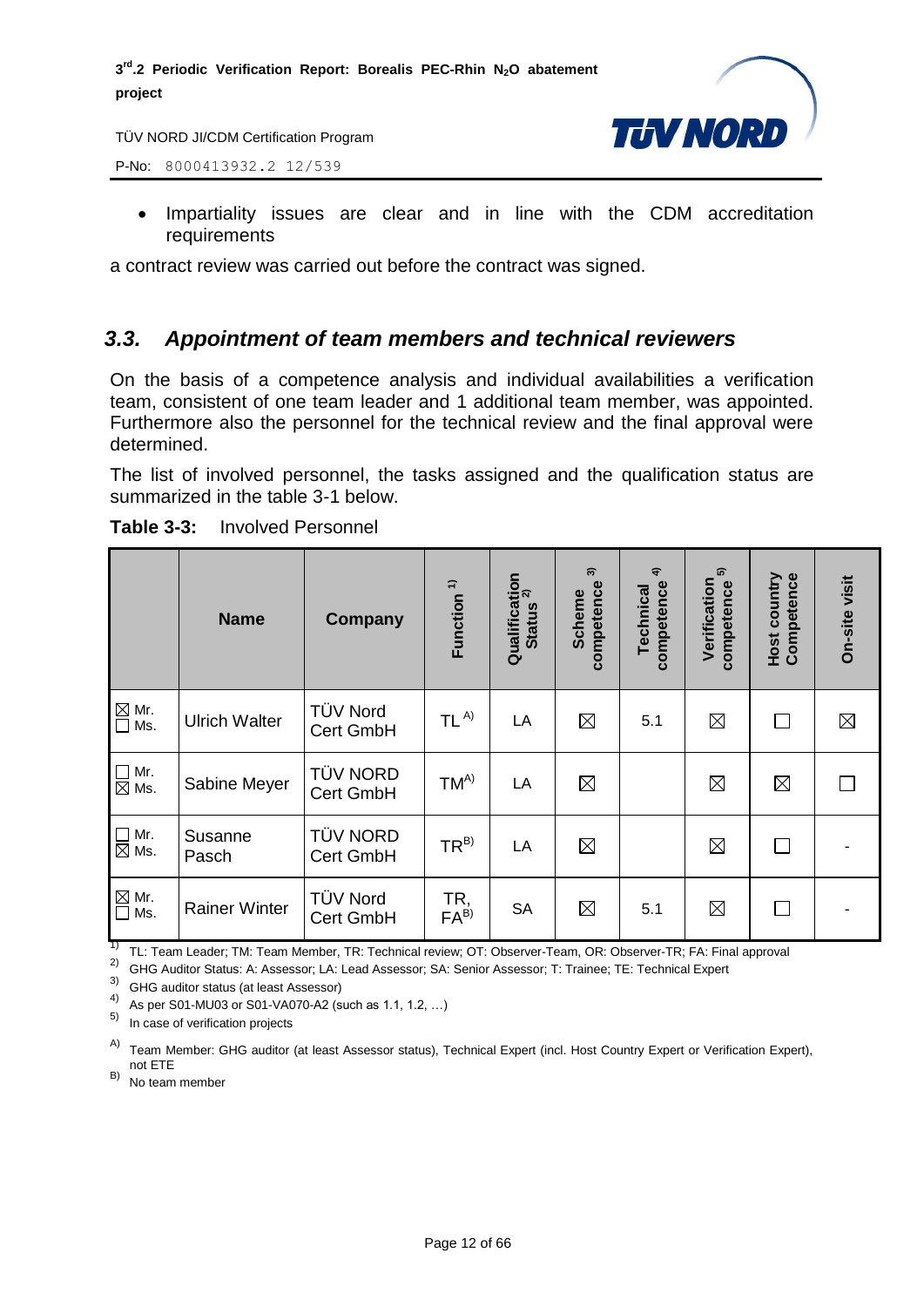

P-No: 8000413932.2 12/539

# <span id="page-12-0"></span>*3.4. Publication of the Monitoring Report*

In accordance with decision 9/CMP.1 (§ 36) the draft monitoring report, as received from the project participants, has been made publicly available on the TÜV NORD Website [www.global-warming.de](http://www.global-warming.de/) during a 30 days period from 2012-11-01 to 2012- 12-01<sup>3</sup>. Comments received are taken into account in the course of the verification, if applicable.

# <span id="page-12-1"></span>*3.5. Verification Planning*

In order to ensure a complete, transparent and timely execution of the verification task the team leader has planned the complete sequence of events necessary to arrive at a substantiated final verification opinion.

Various tools have been established in order to ensure an effective verification planning.

Risk analysis and detailed audit testing planning

For the identification of potential reporting risks and the necessary detailed audit testing procedures for residual risk areas table A-1 is used. The structure and content of this table is given in table 3-2 below.

| Table 3-5: | Table A-1; Identification of verification risk areas |
|------------|------------------------------------------------------|
|------------|------------------------------------------------------|

| Table A-1: GHG calculation procedures and management control testing / Detailed audit<br>testing of residual risk areas and random testing      |                                                                                                                                                                                                                                                                             |                                                                                                                                                                                                                            |                                                                                                                                                                                                                                                                                           |                                                                                                                                           |  |
|-------------------------------------------------------------------------------------------------------------------------------------------------|-----------------------------------------------------------------------------------------------------------------------------------------------------------------------------------------------------------------------------------------------------------------------------|----------------------------------------------------------------------------------------------------------------------------------------------------------------------------------------------------------------------------|-------------------------------------------------------------------------------------------------------------------------------------------------------------------------------------------------------------------------------------------------------------------------------------------|-------------------------------------------------------------------------------------------------------------------------------------------|--|
| <b>Identification</b><br>of potential<br>reporting risk                                                                                         | Identification,<br>assessment and<br>testing of<br>management<br>controls                                                                                                                                                                                                   | Areas of<br>residual<br>risks                                                                                                                                                                                              | <b>Additional</b><br>verification testing<br>performed                                                                                                                                                                                                                                    | <b>Conclusions and</b><br><b>Areas Requiring</b><br>Improvement<br>(including<br><b>Forward Action</b><br><b>Requests)</b>                |  |
| The following<br>potential risks<br>were identified<br>and divided and<br>structured<br>according to<br>the possible<br>areas of<br>occurrence. | The potential risks<br>of raw data<br>generation have<br>been identified in<br>the course of the<br>monitoring system<br>implementation.<br>The following<br>measures were<br>taken in order to<br>minimize the<br>corresponding<br>risks.<br>The following<br>measures are | Despite the<br>measures<br>implemented<br>in order to<br>reduce the<br>occurrence<br>probability the<br>following<br>residual risks<br>remain and<br>have to be<br>addressed in<br>the course of<br>every<br>verification. | The additional<br>verification testing<br>performed is<br>described. Testing<br>may include:<br>- Sample cross<br>checking of<br>manual transfers of<br>data<br>- Recalculation<br>- Spreadsheet 'walk<br>throughs' to check<br>links and equations<br>- Inspection of<br>calibration and | Having investigated<br>the residual risks,<br>the conclusions<br>should be noted<br>here. Errors and<br>uncertainties are<br>highlighted. |  |

3 http://www.global-warming.de/e/2034/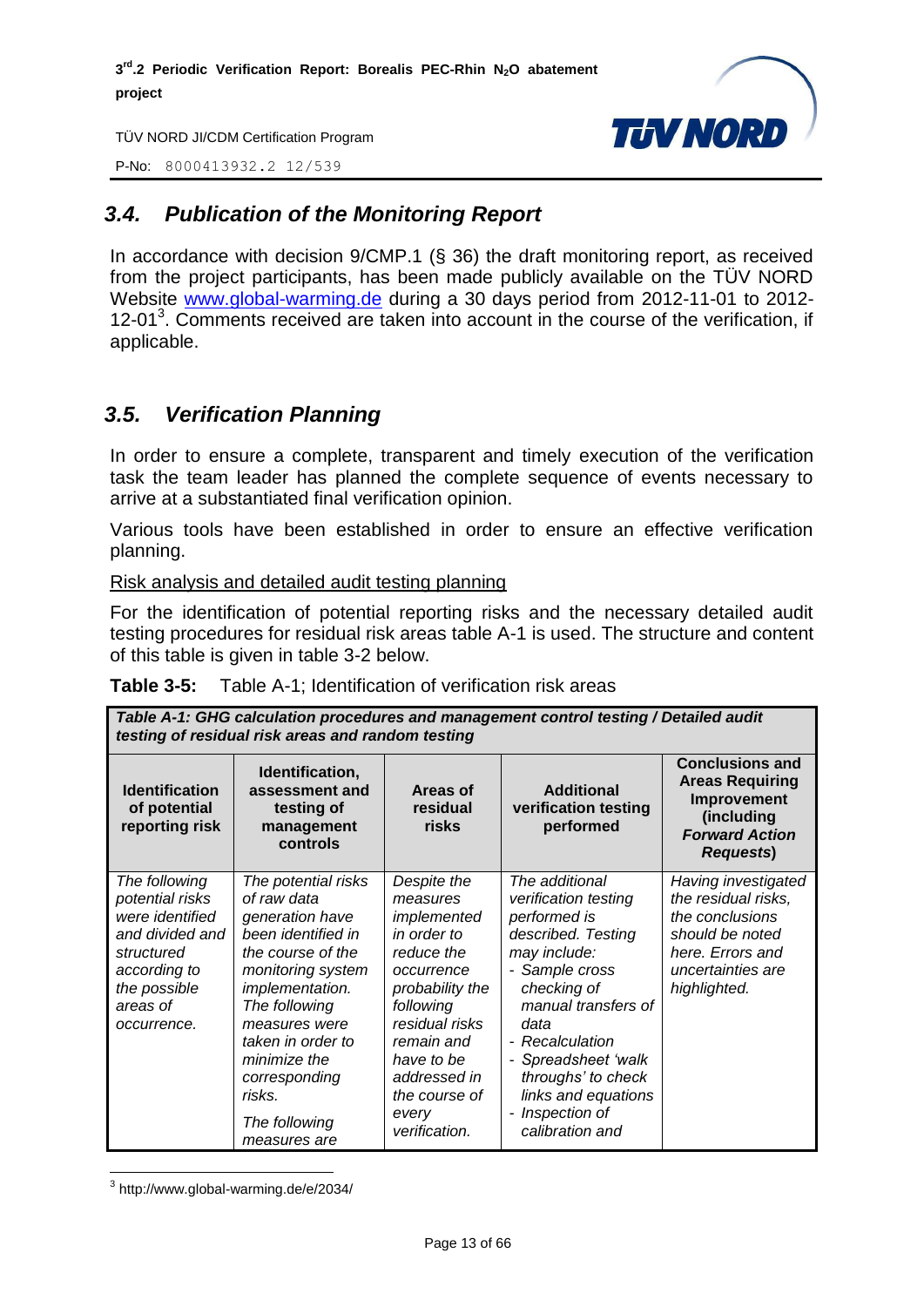

P-No: 8000413932.2 12/539

| <b>Identification</b><br>of potential<br>reporting risk | testing of residual risk areas and random testing<br>Identification,<br>assessment and<br>testing of<br>management<br>controls | Areas of<br>residual<br>risks | Table A-1: GHG calculation procedures and management control testing / Detailed audit<br><b>Additional</b><br>verification testing<br>performed                                                             | <b>Conclusions and</b><br><b>Areas Requiring</b><br><b>Improvement</b><br>(including<br><b>Forward Action</b><br><b>Requests</b> ) |
|---------------------------------------------------------|--------------------------------------------------------------------------------------------------------------------------------|-------------------------------|-------------------------------------------------------------------------------------------------------------------------------------------------------------------------------------------------------------|------------------------------------------------------------------------------------------------------------------------------------|
|                                                         | <i>implemented:</i>                                                                                                            |                               | maintenance<br>records for key<br>equipment<br>- Check sampling<br>analysis results<br>Discussions with<br>process engineers<br>who have detailed<br>knowledge of<br>process<br>uncertainty/error<br>bands. |                                                                                                                                    |

The completed table A-1 is enclosed in the annex 1 (table A-1) to this report.

#### Project specific periodic verification checklist

In order to ensure transparency and consideration of all relevant assessment criteria, a project specific verification protocol has been developed. The protocol shows, in a transparent manner, criteria and requirements, means and results of the verification. The verification protocol serves the following purposes:

- It organises, details and clarifies the requirements a JI project is expected to meet for verification
- It ensures a transparent verification process where the verifying AIE documents how a particular requirement has been proved and the result of the verification.

The basic structure of this project specific verification protocol for the periodic verification is described in table 3-3.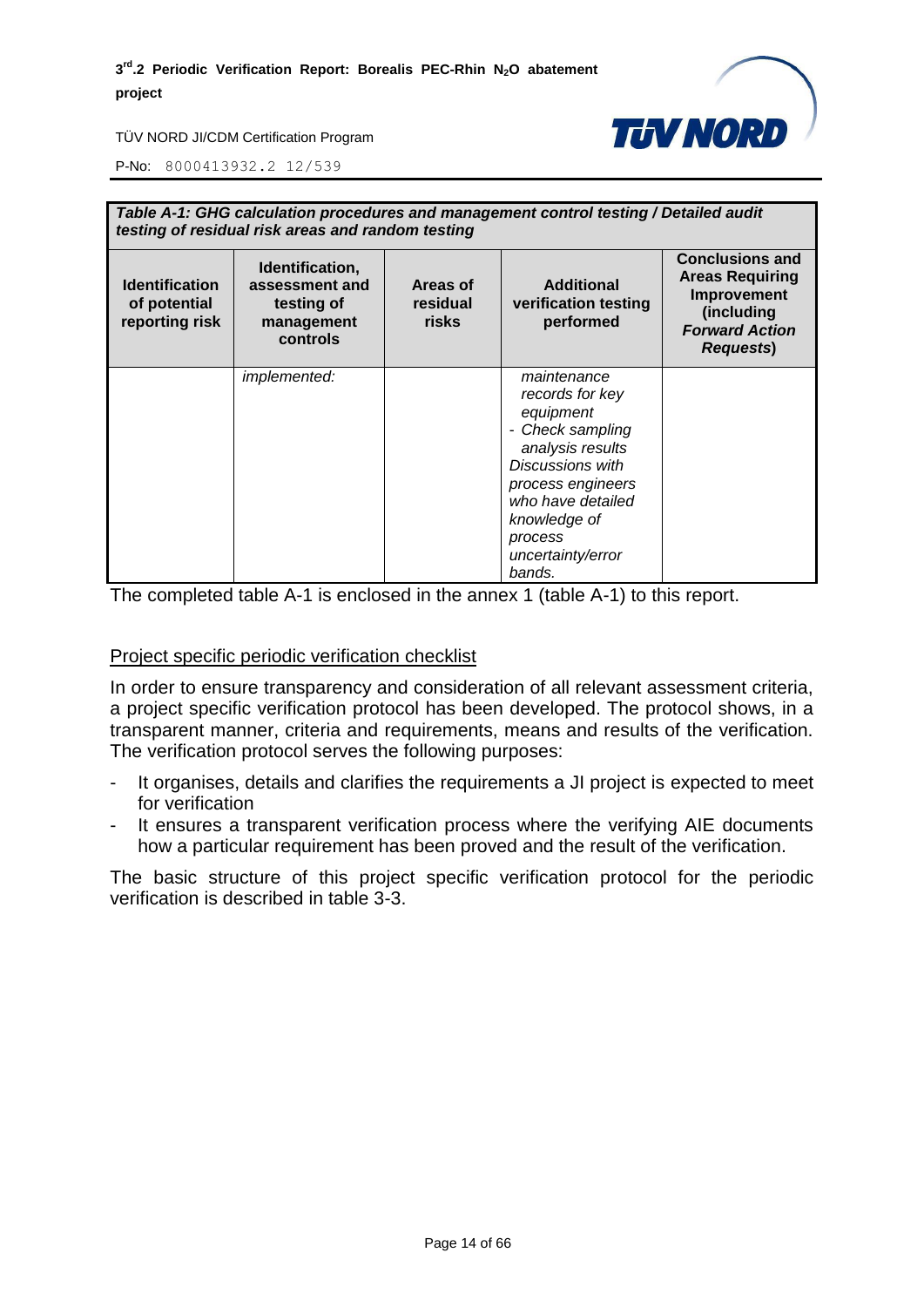

P-No: 8000413932.2 12/539

| <b>Table A-2: Periodic verification checklist</b> |                                                                                                                                                                                                                                                                                                                                                                                                                      |                                                                                                                                                                                                                             |                                                                                                            |                                                                                                                                                                                                                                                                                                                 |                                                                                                                                                                                                                                                                                 |                                                                           |
|---------------------------------------------------|----------------------------------------------------------------------------------------------------------------------------------------------------------------------------------------------------------------------------------------------------------------------------------------------------------------------------------------------------------------------------------------------------------------------|-----------------------------------------------------------------------------------------------------------------------------------------------------------------------------------------------------------------------------|------------------------------------------------------------------------------------------------------------|-----------------------------------------------------------------------------------------------------------------------------------------------------------------------------------------------------------------------------------------------------------------------------------------------------------------|---------------------------------------------------------------------------------------------------------------------------------------------------------------------------------------------------------------------------------------------------------------------------------|---------------------------------------------------------------------------|
| No.                                               | DVM <sup>4</sup><br>paragraph /<br><b>Checklist</b><br><b>Item</b><br>(incl. guidance<br>for the determi-<br>nation team)                                                                                                                                                                                                                                                                                            | <b>Initial</b><br><b>Finding</b><br>(Means and<br>results of<br>assessment)                                                                                                                                                 | Ref.                                                                                                       | <b>Action</b><br>requested to<br>project<br>participant<br>(CAR, CL, FAR)                                                                                                                                                                                                                                       | <b>Review of</b><br>PP's<br>action                                                                                                                                                                                                                                              | Conclu-<br>sion                                                           |
| Number of<br>the<br>checklist<br>item             | The section<br>gives a<br>reference to<br>the relevant<br>paragraph of<br>the DVM.<br>The checklist<br><i>items</i> are<br>linked to the<br>various<br>requirements<br>the project<br>should meet.<br>The checklist<br>is organised<br>in various<br>sections.<br>Each section<br>is then fur-<br>ther subdivi-<br>ded as per<br>the require-<br>ments of the<br>topic and the<br>individual<br>project<br>activity. | The section<br>is used to<br>elaborate and<br>discuss the<br>checklist item<br>in detail. It<br>includes the<br>initial<br>assessment<br>of the<br>verification<br>team and<br>how the<br>assessment<br>was carried<br>out. | Gives<br>reference<br>to the in-<br>formation<br>source on<br>which the<br>assess-<br>ment is<br>based on. | Assessment<br>based on<br>evidence<br>provided if<br>the criterion<br>is not fulfilled<br>a CAR, CL or<br>FAR (details<br>of each<br>finding are<br>elaborated in<br>chapter 4) is<br>raised<br>otherwise no<br>action is<br>requested.<br>The assess-<br>ment refers<br>to the draft<br>verification<br>stage. | Assess-<br>ment<br>based on<br>the project<br>participant<br>action in<br>response<br>to the<br>raised<br>CAR, CL<br>or FAR<br>(details of<br>each<br>finding are<br>elaborated<br>in chapter<br>4). The<br>assess-<br>ment<br>refers to<br>the final<br>verification<br>stage. | Final<br>assessment<br>at the final<br>verification<br>stage is<br>given. |

#### **Table 3-5:** Structure of the project specific periodic verification checklist

The periodic verification checklist (verification protocol) is the backbone of the complete verification starting from the desk review until final assessment. Detailed assessments and findings are discussed within this checklist and not necessarily repeated in the main text of this report.

The completed verification protocol is enclosed in the annex (table A-2) to this report.

#### <span id="page-14-0"></span>*3.6. Desk review*

During the desk review all documents initially provided by the client and publicly available documents relevant for the verification were reviewed. The main documents are listed below:

 4 JISC 19 Annex 4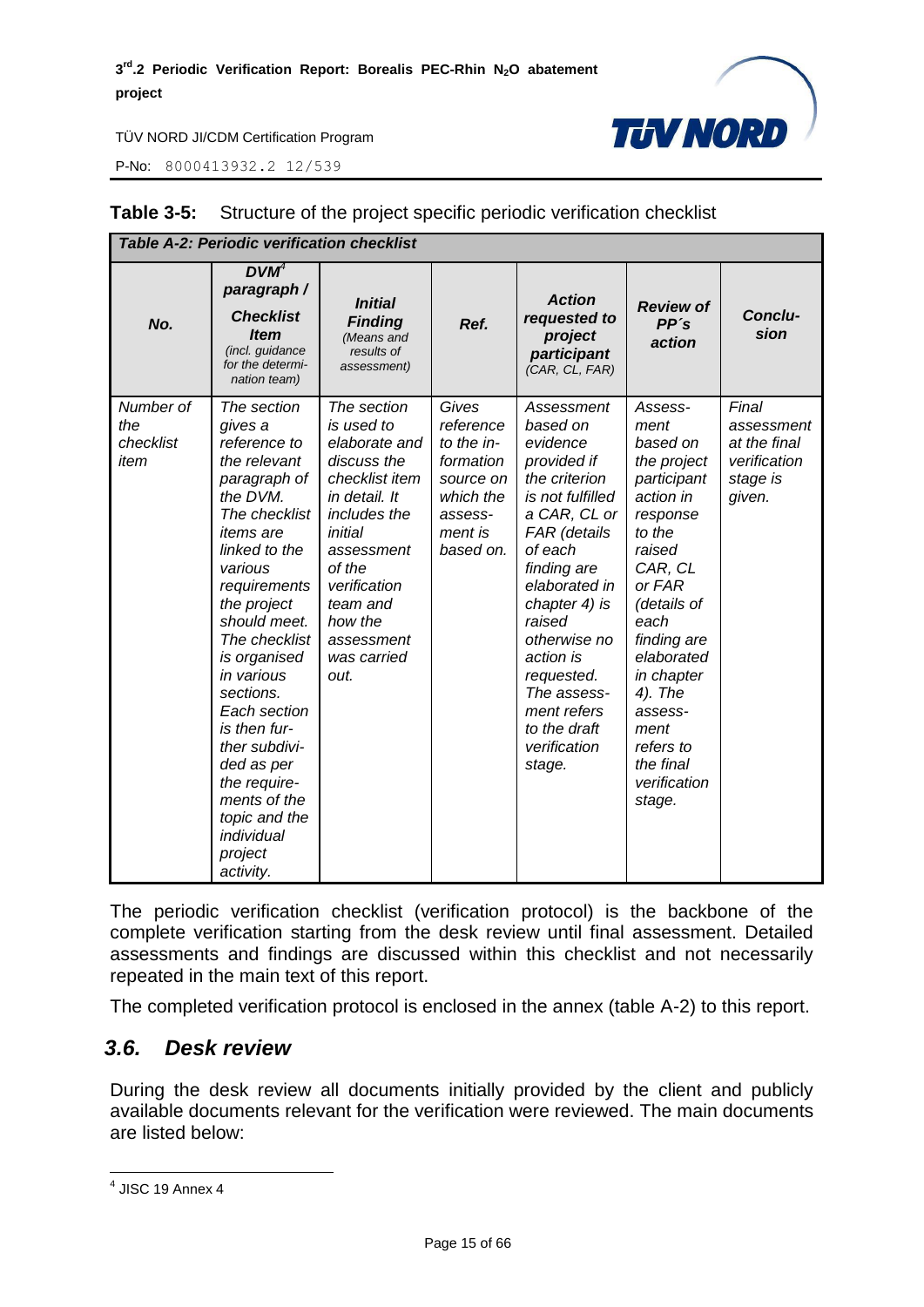

P-No: 8000413932.2 12/539

- $\bullet$  the last revision of the PDD including the monitoring plan<sup>/PDD/</sup>,
- $\bullet$  the last revision of the determination report<sup>/DET/</sup>,
- the monitoring report, including the claimed emission reductions for the project/MR/ ,
- $\bullet$  the emission reduction calculation spreadsheet<sup>/XLS/</sup>.

Other supporting documents, such as publicly available information on the UNFCCC / host country website and background information were also reviewed.

# <span id="page-15-0"></span>*3.7. On-site assessment*

As most essential part of the verification exercise it is indispensable to carry out an inspection on site in order to verify that the project is implemented in accordance with the applicable criteria. Furthermore the on-site assessment is necessary to check the monitoring data with respect to accuracy to ensure the calculation of emission reductions. The main tasks covered during the site visit include, but are not limited to:

- The on-site assessment included an investigation of whether all relevant equipment is installed and works as anticipated.
- The operating staff was interviewed and observed in order to check the risks of inappropriate operation and data collection procedures.
- Information processes for generating, aggregating and reporting the selected monitored parameters were reviewed.
- The duly calibration of all metering equipment was checked.
- The monitoring processes, routines and documentations were audited to check their proper application.
- The monitoring data were checked completely.
- The data aggregation trails were checked via spot sample down to the level of the meter recordings.

The auditor Ulrich Walter attended the site visit.

Before and during the on-site visit the verification team performed interviews with the project participants to confirm selected information and to resolve issues identified in the document review.

Representatives of the Borealis PEC-Rhin Nitric Acid Plant and N.serve including the operational staff of the plant were interviewed. The main topics of the interviews are summarised in Table 3-4.

| <b>Interviewed Persons /</b><br><b>Entities</b> | <b>Interview topics</b>           |  |
|-------------------------------------------------|-----------------------------------|--|
| <b>Projects &amp; Operations</b>                | General aspects of the project    |  |
| Personnel, Borealis                             | Technical equipment and operation |  |
| <b>PEC-Rhin Nitric Acid</b>                     | Changes since validation          |  |

#### **Table 3-4:** Interviewed persons and interview topics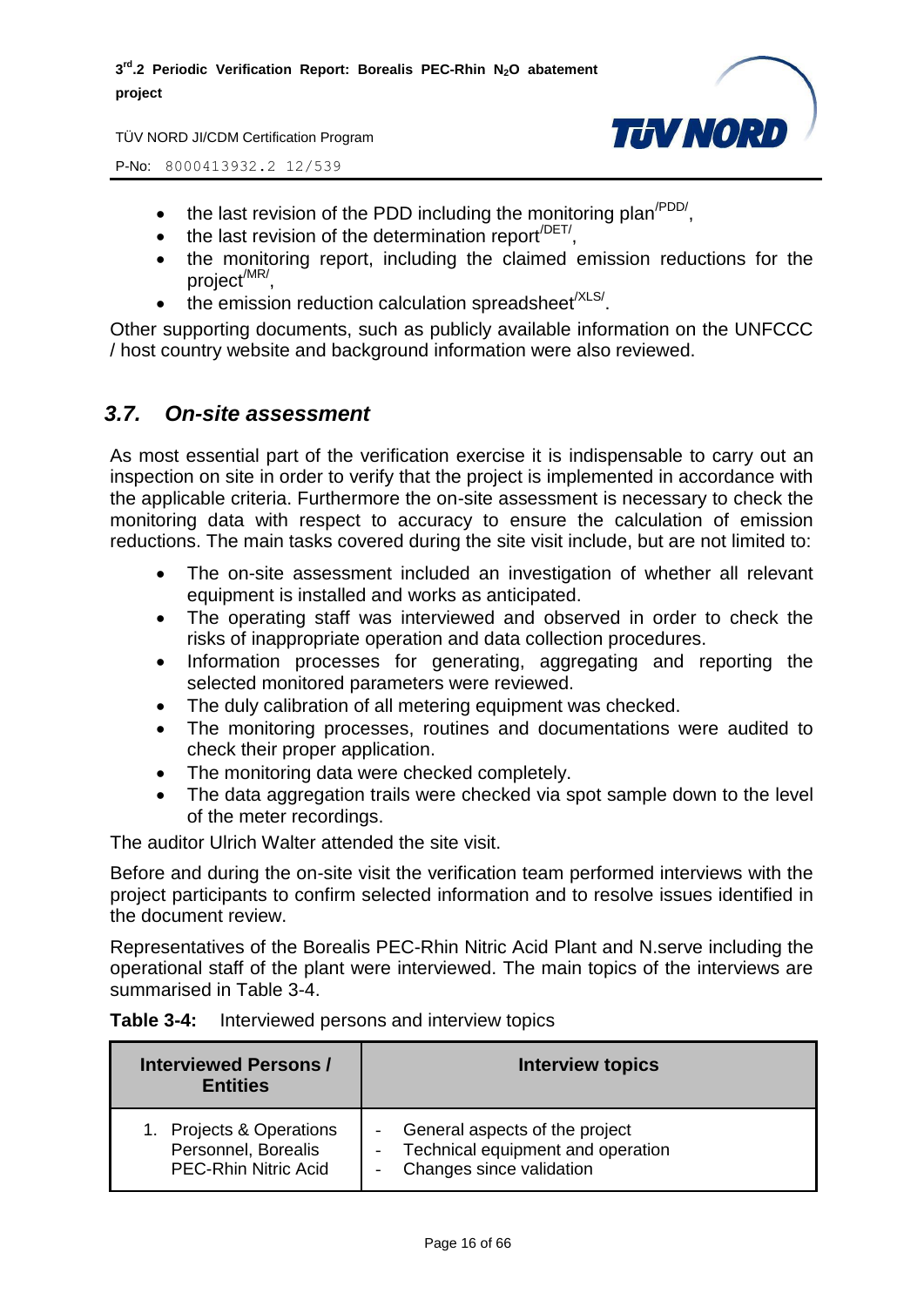

P-No: 8000413932.2 12/539

| <b>Interviewed Persons /</b><br><b>Entities</b> | <b>Interview topics</b>                                                                                                                                                                                                                                                                                                                                                                                                                                                                                                                                                                                                          |
|-------------------------------------------------|----------------------------------------------------------------------------------------------------------------------------------------------------------------------------------------------------------------------------------------------------------------------------------------------------------------------------------------------------------------------------------------------------------------------------------------------------------------------------------------------------------------------------------------------------------------------------------------------------------------------------------|
| Plant<br>2. Consultant, N.serve                 | Calibration procedures<br>Quality management system<br>$\qquad \qquad -$<br>Involved personnel and responsibilities<br>$\overline{a}$<br>Training and practice of the operational personnel<br>Implementation of the monitoring plan<br>$\overline{\phantom{0}}$<br>Monitoring and measurement equipment<br>$\overline{\phantom{0}}$<br>Maintenance<br>Remaining issues from the last verification<br>$\qquad \qquad -$<br>Monitoring data management<br>Data uncertainty and residual risks<br>GHG emission reduction calculation<br>Procedural aspects of the verification<br>$\overline{\phantom{0}}$<br>Environmental aspect |

# <span id="page-16-0"></span>*3.8. Draft verification reporting*

On the basis of the desk review, the on-site visit, follow-up interviews and further background investigation the verification protocol is completed. This protocol together with a general project and procedural description of the verification and a detailed list of the verification findings form the draft verification report. This report is sent to the client for resolution of raised CARs, CLs and FARs.

# <span id="page-16-1"></span>*3.9. Resolution of CARs, CLs and FARs*

Non-conformities raised during the verification can either be seen as a non-fulfilment of criteria ensuring the proper implementation of a project or where a risk to deliver high quality emission reductions is identified.

Corrective Action Requests (CARs) are issued, if:

- Non-conformities with the monitoring plan or methodology are found in monitoring and reporting, or if the evidence provided to prove conformity is insufficient;
- Mistakes have been made in applying assumptions, data or calculations of emission reductions which will impair the estimate of emission reductions;
- Issues identified in a FAR during validation or previous verifications requiring actions by the project participants to be verified during verification have not been resolved.

The verification team uses the term Clarification Request (CL), which is be issued if: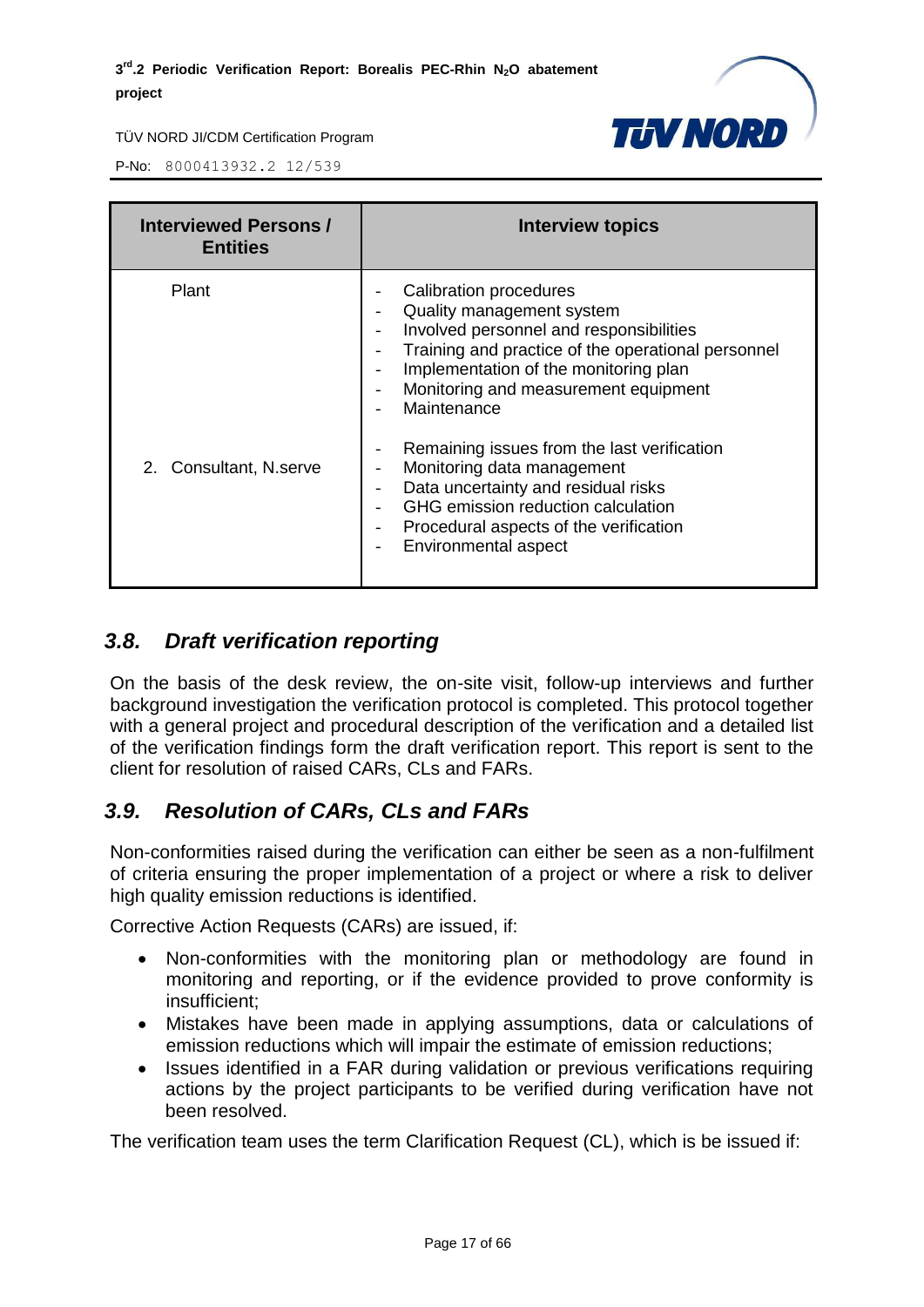

P-No: 8000413932.2 12/539

• information is insufficient or not clear enough to determine whether the applicable JI requirements have been met.

Forward Action Requests (FAR) indicate essential risks for further periodic verifications. Forward Action Requests are issued, if:

• the monitoring and reporting require attention and / or adjustment for the next verification period.

For a detailed list of all CARs, CLs and FARs raised in the course of the verification pl. refer to chapter 4.

# <span id="page-17-0"></span>*3.10. Final reporting*

Upon successful closure of all raised CARs and CLs the final verification report including a positive verification opinion can be issued. In case not all essential issues could finally be resolved, a final report including a negative verification opinion is issued.

The final report summarizes the final assessments w.r.t. all applicable criteria.

#### <span id="page-17-1"></span>*3.11. Technical review*

Before submission of the final verification report a technical review of the whole verification procedure is carried out. The technical reviewer is a competent GHG auditor being appointed for the scope this project falls under. The technical reviewer is not considered to be part of the verification team and thus not involved in the decision making process up to the technical review.

As a result of the technical review process the verification opinion and the topic specific assessments as prepared by the verification team leader may be confirmed or revised. Furthermore reporting improvements might be achieved.

# <span id="page-17-2"></span>*3.12. Final approval*

After successful technical review an overall (esp. procedural) assessment of the complete verification will be carried out by a senior assessor located in the accredited premises of TÜV NORD.

After this step the request for issuance can be started.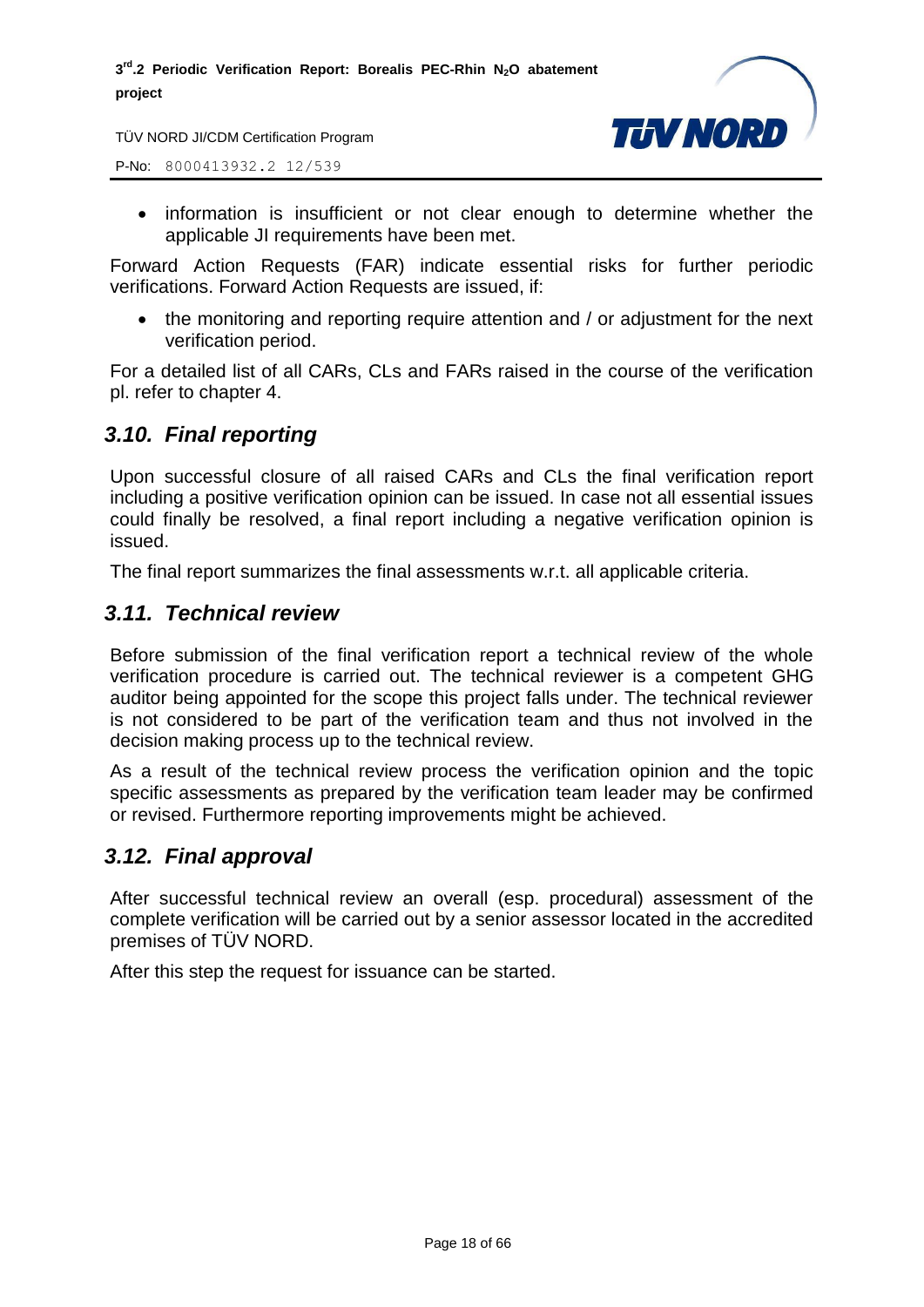

P-No: 8000413932.2 12/539

# <span id="page-18-0"></span>**4. VERIFICATION FINDINGS**

In the following paragraphs the findings from the desk review of the monitoring report<sup>/MR/</sup>, the calculation spreadsheet<sup>/XLS/</sup>, PDD<sup>/PDD/</sup>, the Determination Report<sup>/DET/</sup> and other supporting documents, as well as from the on-site assessment and the interviews are summarised.

The summary of CAR, CL and FAR issued are shown in Table 4-1:

**Table 4-1:** Summary of CAR, CL and FAR

| <b>Verification topic</b>         | <b>No. of CAR</b> | No. of CL | <b>No. of FAR</b> |
|-----------------------------------|-------------------|-----------|-------------------|
| A - Project Approvals             |                   | O         |                   |
| <b>B</b> – Project Implementation | O                 | O         |                   |
| C - Monitoring Plan Compliance    | O                 | O         |                   |
| D - Monitoring Plan Revision      | $\Omega$          | O         |                   |
| $E$ – Data Management             |                   | O         |                   |
| <b>SUM</b>                        |                   | 0         |                   |

The following tables include all raised CARs, CLs and FARs and the assessments of the same by the verification team. For an in depth evaluation of all verification items it should be referred to the verification protocols (see Annex).

| <b>Finding:</b>                                                                                                                                                                                             |                                                                                                                                                                                                                                 | <b>CAR A1</b>                                                                                                                                                                                                                                                 |                                                                   |  |
|-------------------------------------------------------------------------------------------------------------------------------------------------------------------------------------------------------------|---------------------------------------------------------------------------------------------------------------------------------------------------------------------------------------------------------------------------------|---------------------------------------------------------------------------------------------------------------------------------------------------------------------------------------------------------------------------------------------------------------|-------------------------------------------------------------------|--|
| <b>Classification</b>                                                                                                                                                                                       | CAR                                                                                                                                                                                                                             | <b>CL</b>                                                                                                                                                                                                                                                     | <b>FAR</b>                                                        |  |
| <b>Description of finding</b><br>Describe the finding in unam-<br>biguous style; address<br>the<br>context (e.g. section)                                                                                   | It must be checked at each verification, that the total amount of<br>verified emission reductions until 2012-12-31 does not exceed the<br>limit of 351,440 tonnes (before 10 % reduction) according to the<br>host country LoA. |                                                                                                                                                                                                                                                               |                                                                   |  |
| <b>Corrective Action #1</b><br>This section shall be filled by $N/A$<br>the PP. It shall address the cor-<br>rective action taken in details.                                                               |                                                                                                                                                                                                                                 |                                                                                                                                                                                                                                                               |                                                                   |  |
| AIE Assessment #1<br>The assessment shall encom-<br>pass all open issues in annex A-<br>2. In case of non-closure.<br>additional corrective action and<br>AIE assessments (#2, #3, etc.)<br>shall be added. | subperiod 3.1.                                                                                                                                                                                                                  | OK. The assessment has been done in Table 5.7: Relevant data<br>and outcome of ER-calculation for the subperiod 3.1. It can be<br>To ensure that ERUs generated in subperiod 3.2 do not exceed the<br>LoA cap, a second assessment round #2 has been started. | confirmed that the number of ERUs are below the cap at the end of |  |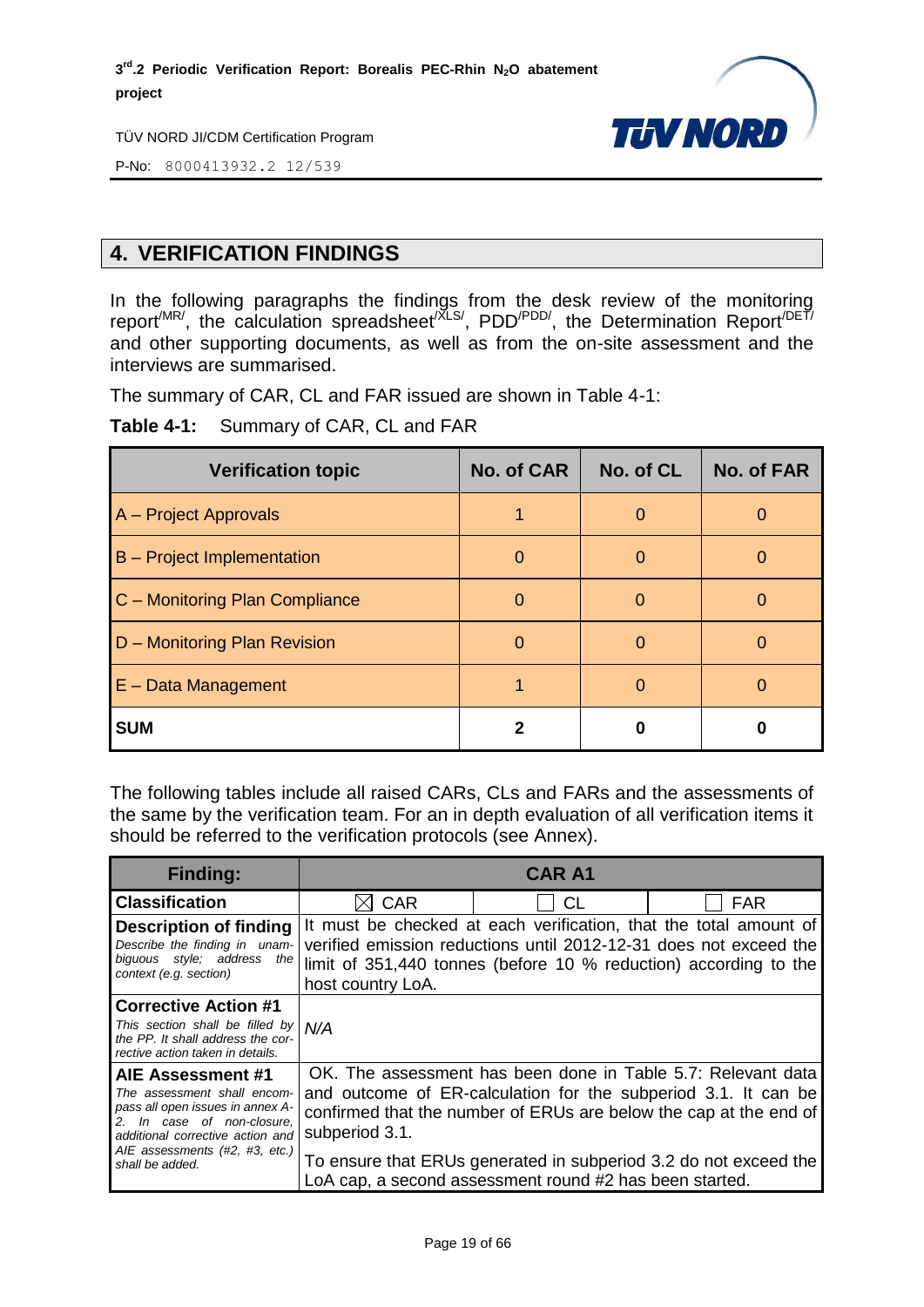

| <b>Finding:</b>                                                                                                                                                                                                         | CAR A1                                                                                                                                                                                                                        |
|-------------------------------------------------------------------------------------------------------------------------------------------------------------------------------------------------------------------------|-------------------------------------------------------------------------------------------------------------------------------------------------------------------------------------------------------------------------------|
| <b>Corrective Action #2</b><br>This section shall be filled by<br>the PP. It shall address the cor-<br>rective action taken in details.                                                                                 | N/A                                                                                                                                                                                                                           |
| AIE Assessment #2<br>The assessment shall encom-<br>pass all open issues in annex A-<br>In case of non-closure,<br>$2^{\circ}$<br>additional corrective action and<br>AIE assessments (#2, #3, etc.)<br>shall be added. | OK. The assessment has been done in Table 5.7: Relevant data<br>and outcome of ER-calculation for the subperiod 3.2. It can be<br>confirmed that the number of ERUs are below the cap at the end of<br>subperiod 3.2.         |
| <b>Conclusion</b><br>Tick the appropriate checkbox                                                                                                                                                                      | To be checked during the next periodic verification<br>Appropriate action was taken<br>Project documentation was corrected correspondingly<br>Additional action should be taken<br>The project complies with the requirements |

| <b>Finding:</b>                                                                                                                                                                                                    |                                                                                 | <b>CARE1</b>                                             |                                                                                                                                                                                                                                                                                                                                                                                                                                                                                                 |  |  |
|--------------------------------------------------------------------------------------------------------------------------------------------------------------------------------------------------------------------|---------------------------------------------------------------------------------|----------------------------------------------------------|-------------------------------------------------------------------------------------------------------------------------------------------------------------------------------------------------------------------------------------------------------------------------------------------------------------------------------------------------------------------------------------------------------------------------------------------------------------------------------------------------|--|--|
| <b>Classification</b>                                                                                                                                                                                              | <b>CAR</b>                                                                      | CL                                                       | $\boxtimes$ FAR                                                                                                                                                                                                                                                                                                                                                                                                                                                                                 |  |  |
| <b>Description of finding</b><br>Describe the finding in unam-<br>biguous style; address the                                                                                                                       | For the remaining period (11/12 and 12/12) following docs shall be<br>provided: |                                                          |                                                                                                                                                                                                                                                                                                                                                                                                                                                                                                 |  |  |
| context (e.g. section)                                                                                                                                                                                             | 1. Projet domestique event sheet.                                               |                                                          |                                                                                                                                                                                                                                                                                                                                                                                                                                                                                                 |  |  |
|                                                                                                                                                                                                                    | 2.                                                                              | and $N2O$ and Nitric Acid output.                        | Monthly report to the government regarding emissions of NO <sub>x</sub>                                                                                                                                                                                                                                                                                                                                                                                                                         |  |  |
|                                                                                                                                                                                                                    | 3. Raw data set.                                                                |                                                          |                                                                                                                                                                                                                                                                                                                                                                                                                                                                                                 |  |  |
|                                                                                                                                                                                                                    |                                                                                 | 4. A1048 XLS-sheet including monthly calibration of AMS. |                                                                                                                                                                                                                                                                                                                                                                                                                                                                                                 |  |  |
| <b>Corrective Action #1</b><br>This section shall be filled by<br>the PP. It shall address the cor-<br>rective action taken in details.                                                                            | 1.<br>report.<br>AIE<br>$\overline{4}$<br>provided.                             |                                                          | The projet domestique events sheet has been provided as a<br>worksheet in the excel ERU calculation sheet. However,<br>there were no events during this verification sub-period,<br>since the plant and AMS were both in continuous operation.<br>2. The monthly reports to the authorities for Nov. and Dec.<br>have now been provided, as well as the annual summary<br>3. The raw data sheet has now been provided to the verifying<br>The A1048 calibration sheet for December has now been |  |  |
| <b>DOE Assessment #1</b><br>The assessment shall encom-<br>pass all open issues in annex A-<br>2. In case of non-closure,<br>additional corrective action and<br>DOE assessments (#2, #3, etc.)<br>shall be added. | OK.<br>traceable.                                                               |                                                          | The PP provided the project docs on 2012.01.09. The verification<br>team checked the info and found that they are plausible and                                                                                                                                                                                                                                                                                                                                                                 |  |  |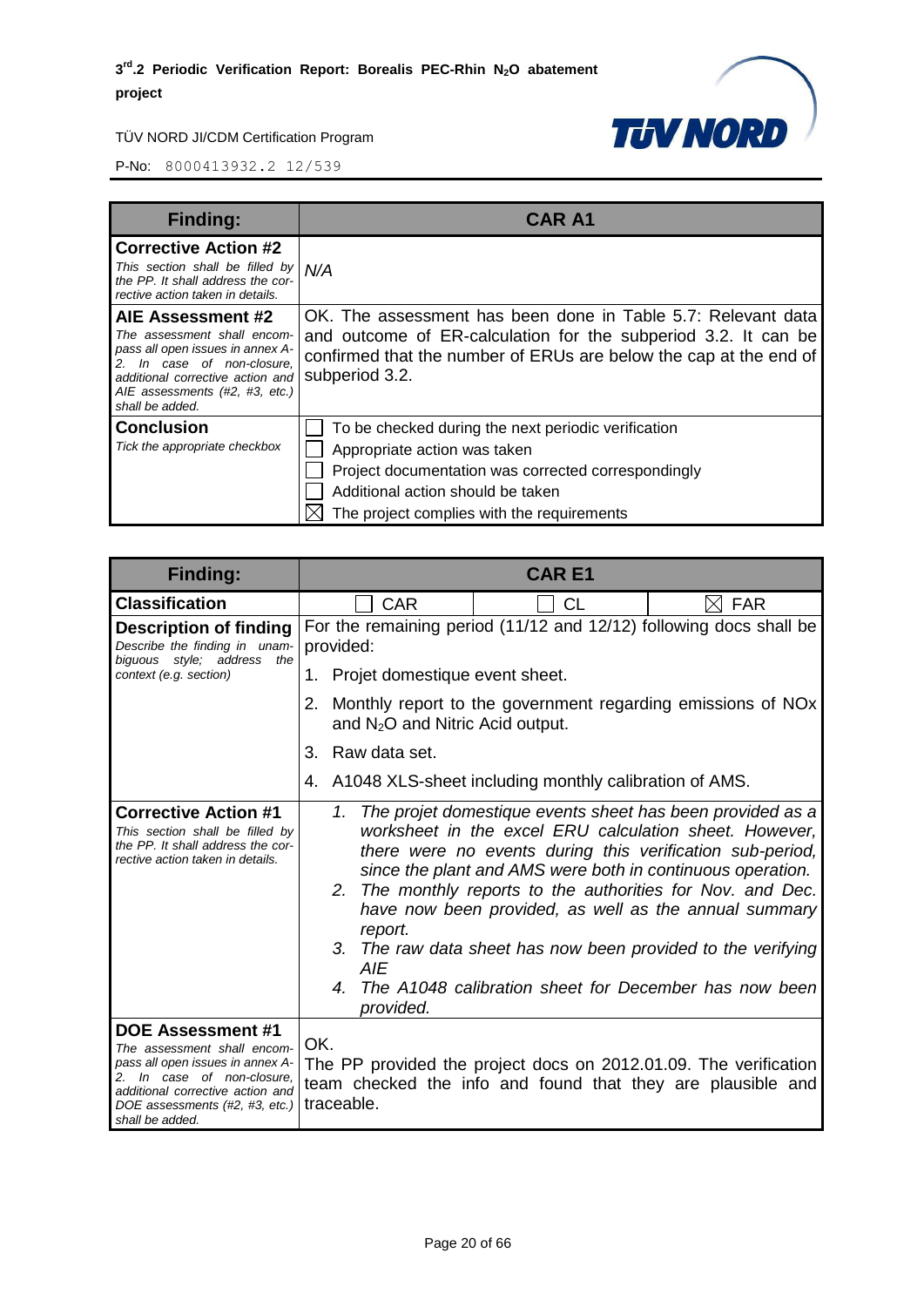#### **3 rd .2 Periodic Verification Report: Borealis PEC-Rhin N2O abatement project**



TÜV NORD JI/CDM Certification Program

| <b>Finding:</b>                                    | <b>CAR E1</b>                                                                                                                          |
|----------------------------------------------------|----------------------------------------------------------------------------------------------------------------------------------------|
| <b>Conclusion</b><br>Tick the appropriate checkbox | To be checked during the next periodic verification (subperiod 3.2)<br>Appropriate action was taken                                    |
|                                                    | Project documentation was corrected correspondingly<br>Additional action should be taken<br>The project complies with the requirements |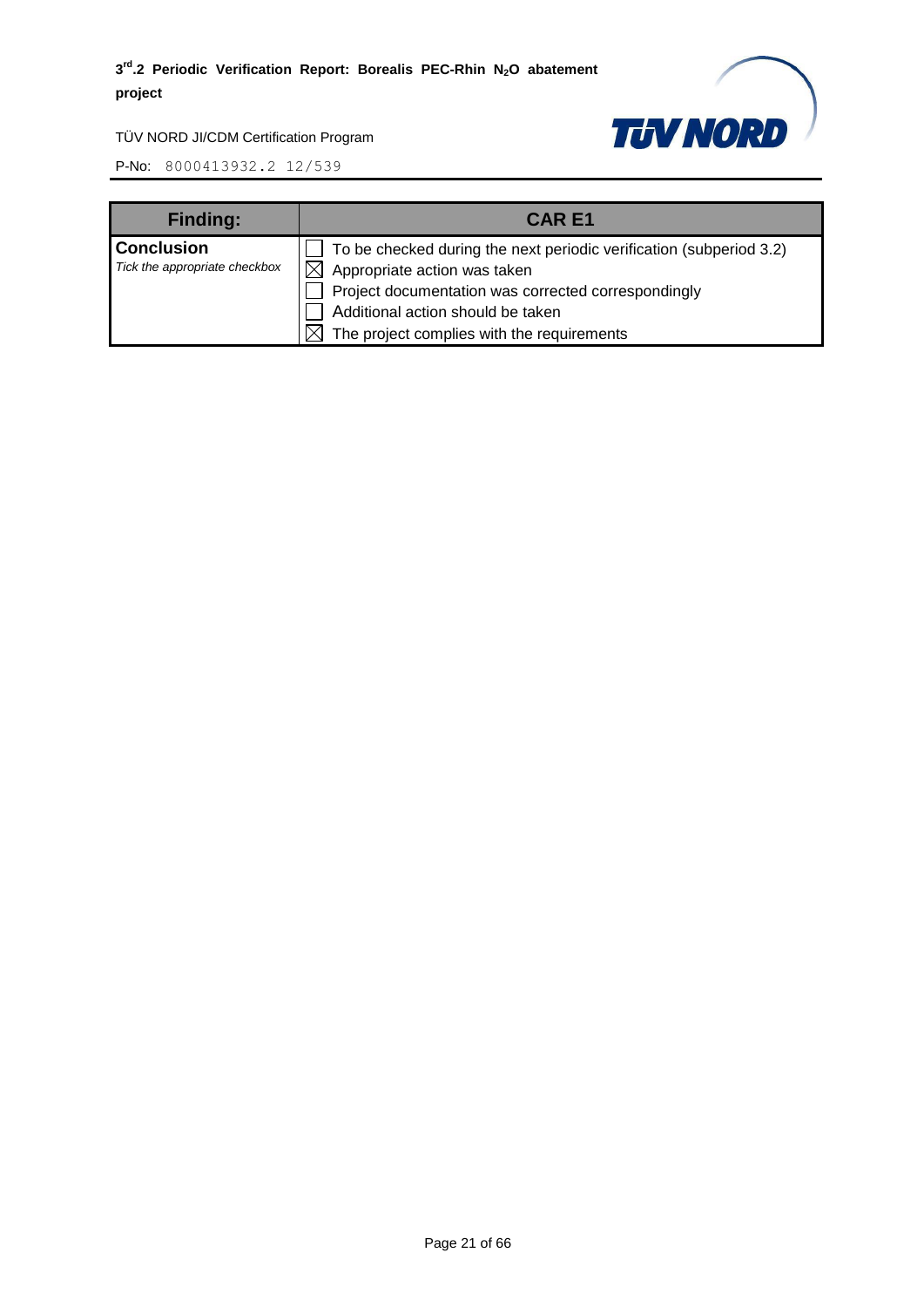

P-No: 8000413932.2 12/539

# <span id="page-21-0"></span>**5. SUMMARY OF VERIFICATION ASSESSMENTS**

The following paragraphs include the summary of the final verification assessments after all CARs and CLs are closed out. For details of the assessments pls. refer to the discussion of the verification findings in chapter 4 and the verification protocol (Annex 1).

#### <span id="page-21-1"></span>*5.1. Implementation of the project*

The GHG emission reduction project at Borealis PEC-Rhin's nitric acid plant is achieved by catalytic destruction of  $N_2O$ . The nitric acid plant started the commercial nitric acid production in 1970.

The  $N<sub>2</sub>O$  reduction catalyst was installed in both burners and operational since 2010-06-15 and was topped-up during the shutdown on 2011-05-01 to 2011-06-13 and also during regular plant stop on 2012-09-18 (not in this verification period). The  $N_2O$ destruction efficiency increased after.

For the purpose of monitoring the  $N_2O$  emissions Borealis PEC-Rhin has installed and operates an Automated Monitoring System according to EU standards (EN14181).

During the verification a site visit was carried out. On the basis of this site visit and the reviewed project documentation it can be confirmed that w.r.t. the realized technology, the project equipments, as well as the monitoring and metering equipment, the project has been implemented and operated as described in the registered PDD.

# <span id="page-21-2"></span>*5.2. Project history*

CAR A1 (FAR A1 of last verification<sup> $V$ R2</sup>)

It must be checked at each verification, that the total amount of verified emission reductions until 2012-12-31 does not exceed the limit of 351,440 tonnes (before 10 % reduction) according to the LoA.

# <span id="page-21-3"></span>*5.3. Special events*

<span id="page-21-4"></span>No events which influenced the  $N_2O$ -emissions from the plant and as an effect of this, catalyst performance and  $N<sub>2</sub>O$  release to the atmosphere have taken place in subperiod 3.2. This could be verified by assessment of plant and emission data of this period.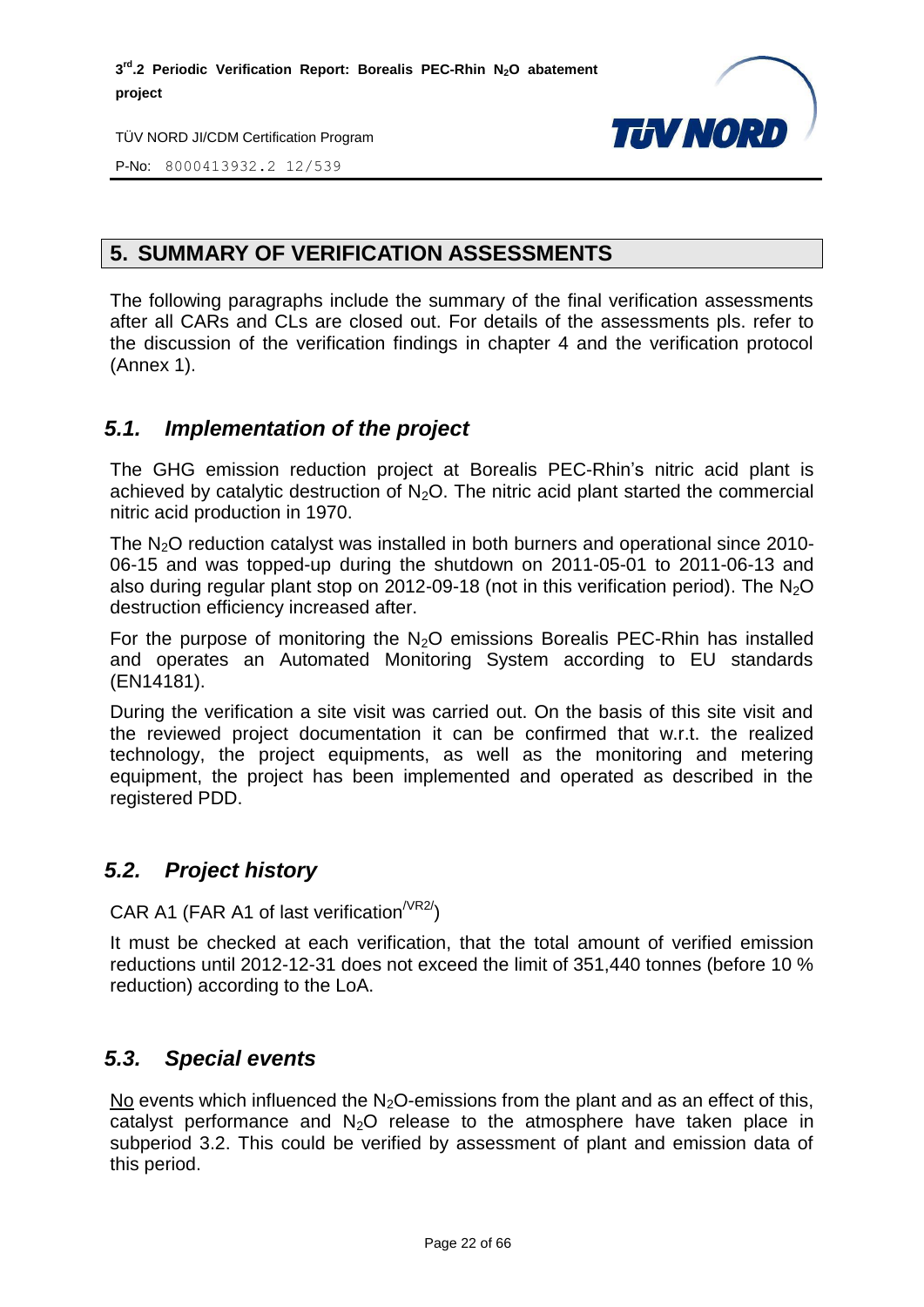

P-No: 8000413932.2 12/539

# *5.4. Compliance with the monitoring plan*

The monitoring system and all applied QA/QC procedures are completely in compliance to the registered monitoring plan.

The monitoring system and all applied procedures are completely in compliance to the registered monitoring plan<sup>/PDD/</sup>.

The verifier confirms that the monitoring plan and the applied methodology have been properly implemented and followed by the project participants. All parameters stated in the monitoring plan and the applied methodology have been sufficiently monitored and updated as applicable.

- AST-test of the AMS has successfully been carried out in 2012 on 2012-09-13 to 2012-09-14/AST/
- Span gas bottles uses for regular calibration are in period of validity
- New Nitric Acid flow meters (Supplier: FLEXIM Model: PIOX S) were installed in October 2011, no calibration is necessary, regular crosschecks with mass balance calculation has been carried out

# <span id="page-22-0"></span>*5.5. Monitoring parameters*

During the verification all relevant monitoring parameters (as listed in the PDD) have been verified with regard to the appropriateness of the applied measurement / determination method, the correctness of the values applied for ER calculation, the accuracy, and applied QA/QC measures. The results as well as the verification procedure are described parameter-wise in the project specific verification checklist.

It can be confirmed that all monitoring parameters have been measured / determined without material misstatements and in line with all applicable standards and relevant requirements.

| <b>Parameter:</b> | Unit:                              | <b>Applied value:</b>                       |
|-------------------|------------------------------------|---------------------------------------------|
| NCSG <sub>n</sub> | mgN <sub>2</sub> O/Nm <sup>3</sup> |                                             |
|                   | 220.68                             | mean                                        |
|                   | 181.34                             | limit of<br>confidence<br>lower<br>interval |
|                   | 257.34                             | limit of confidence<br>upper<br>interval    |
|                   |                                    |                                             |
| $VSG_n$           | [ $Nm3/h$ ]                        |                                             |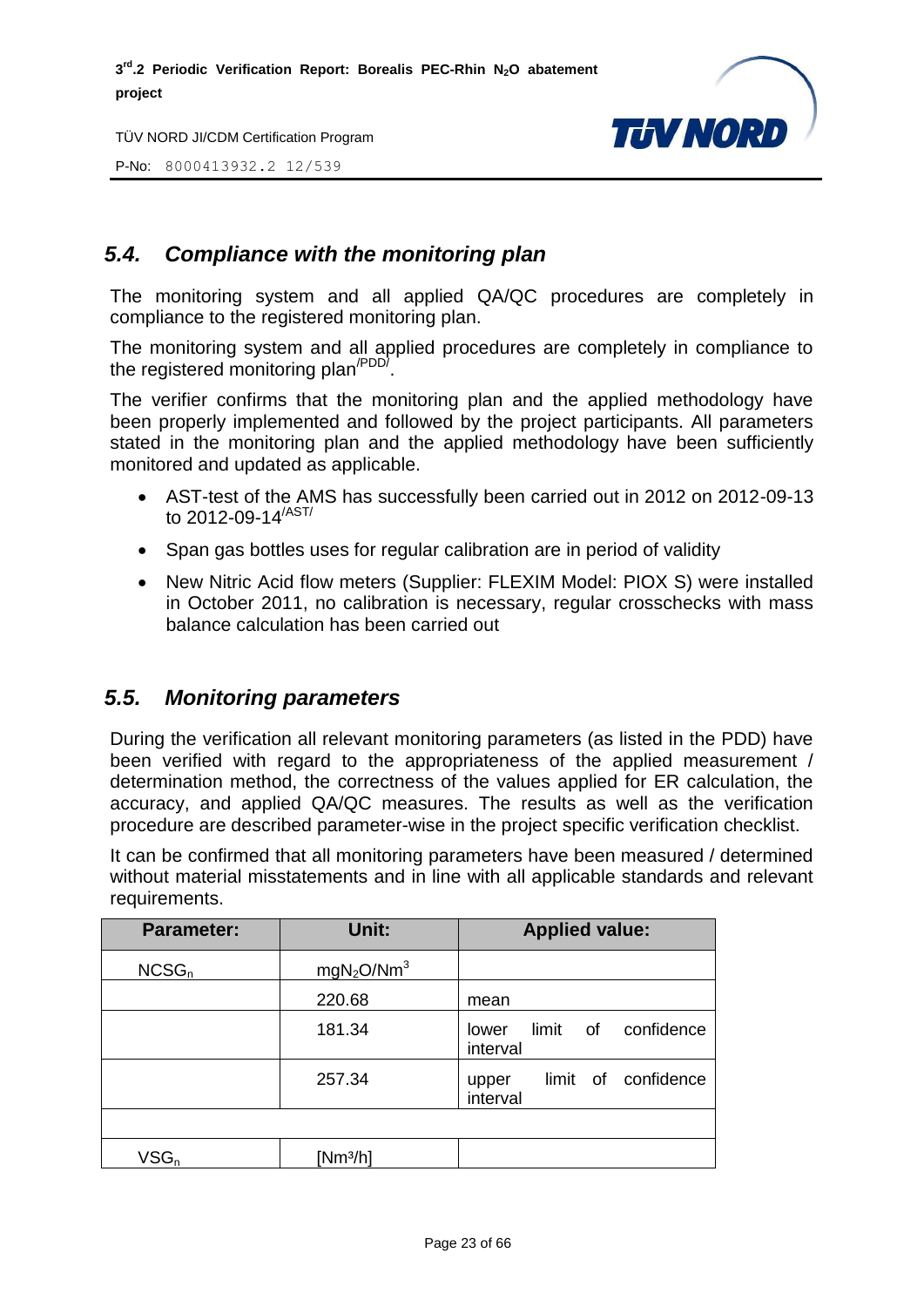

P-No: 8000413932.2 12/539

| 120,939 | mean                                  |  |
|---------|---------------------------------------|--|
| 114,466 | lower limit of confidence<br>interval |  |
| 127,498 | upper limit of confidence<br>interval |  |

Table 5.5.1. Upper/Lower limit and mean value of NCSG and VSG according to statistical analysis applied for ER-calculation for sub-period 3.2.

<span id="page-23-0"></span>

| Parameter:      | Unit:                                   | <b>Applied value:</b>     |
|-----------------|-----------------------------------------|---------------------------|
| <b>NCSG</b>     | [mg $N_2O/Nm^3$ ]                       | 220.68                    |
| <b>VSG</b>      | [Nm <sup>3/</sup> h]                    | 120,939                   |
| OH <sub>n</sub> | [h]                                     | 1,032                     |
| $NAP_n$         | [t $HNO3$ ]                             | 41,510                    |
| OT              | [°C]                                    | Not applicable            |
| <b>AIFR</b>     | [%]                                     | Not applicable            |
| <b>AFR</b>      | $[Nm^3/h]$                              | Not applicable            |
| <b>TSG</b>      | '°C]                                    | Not applicable            |
| <b>PSG</b>      | [Pa]                                    | Not applicable            |
| $EF_n$          | [kgN <sub>2</sub> O/tHNO <sub>3</sub> ] | According to formula:     |
|                 |                                         | $EF_n = (PE_n / NAP_n)$ , |
|                 |                                         | the result is: 0.66353    |
| $EF_{BM}$       | [kgN <sub>2</sub> O/tHNO <sub>3</sub> ] | 1.85                      |
| $EF_{reg}$      | [kgN <sub>2</sub> O/tHNO <sub>3</sub> ] | 7.7 until 2010-12-31 and  |
|                 |                                         | 3 from 2011-01-01 onwards |
| $PE_n$          | [kg $N_2O$ ]                            | 27,542.92                 |

Table 5.5.2: Monitored plant parameter/input for ER calculation

# *5.6. Monitoring report*

A draft monitoring report was submitted to the verification team by the project participants. The team has made this report publicly available during the verification activities. No comments were received.

During the verification, mistakes and needs for clarification were identified. The PP has carried out the requested corrections so that it can be confirmed that the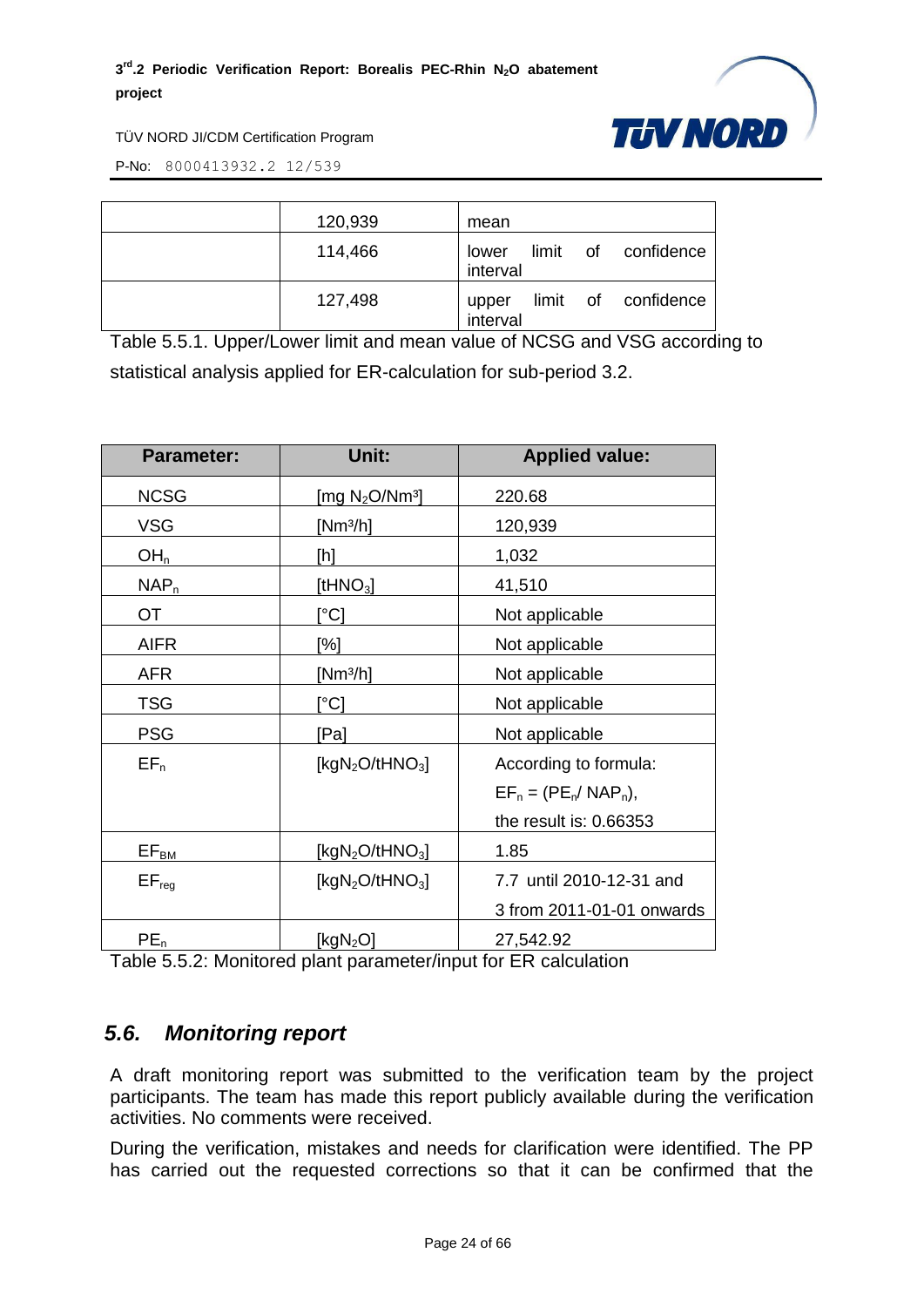

P-No: 8000413932.2 12/539

monitoring report is complete and transparent and in accordance with the registered PDD and other relevant requirements.

# <span id="page-24-0"></span>*5.7. ER Calculation*

During the verification, mistakes in the ER calculation was identified (CAR E1). A revised final ER calculation sheet/XLS/ was prepared by the PP and presented to the verification team. Thus it is confirmed that the ER calculation is overall correct. The verifiers confirm that:

- A complete set of data for the specified monitoring period is available, all the data has been provided in the monitoring report  $^{7MR}$  and the ER calculation spreadsheet <sup>/XLS/</sup>;
- Information provided in the monitoring report has been cross-checked with original data from the plant operation log and DCS records; all documents illustrate consistency;
- Appropriate emission factors and other reference values have been correctly applied, and assumptions used in emission calculations have been justified;

| <b>Parameter</b>                                                       | <b>Value</b> | Unit                                 |
|------------------------------------------------------------------------|--------------|--------------------------------------|
| Nitric Acid Production (100% concentrate)                              | 41,510       | tHN $O_3$                            |
| <b>Project Emissions</b>                                               | 27,543       | tCO <sub>2</sub> e                   |
| <b>Emission Factor</b>                                                 | 0.66353      | kgN <sub>2</sub> O/tHNO <sub>3</sub> |
| Governmental ERU deduction                                             | 10           | $\%$                                 |
| Reductions<br>3.2<br>Emission<br>Subperiod<br>(after deduction)        | 13,740       | tCO <sub>2</sub> e                   |
| Emission<br><b>Reductions</b><br>Subperiod<br>3.1<br>(after deduction) | 75,024       | tCO <sub>2</sub> e                   |
| Emission reductions 1 <sup>st</sup> monitoring period                  | 70,710       | tCO <sub>2</sub> e                   |
| Emission reductions $2^{nd}$ monitoring period                         | 110,972      | tCO <sub>2</sub> e                   |
| Sum of emission reductions (after deduction)                           | 270,446      | tCO <sub>2e</sub>                    |
| LoA-Cap (after deduction)                                              | 316,296      | $ERUs$ (tCO <sub>2</sub> e)          |
| Sum of emissions below cap                                             | Yes          |                                      |

Thus it is confirmed that the final ER calculation is overall correct.

Table 5.7: Relevant data and outcome of ER-calculation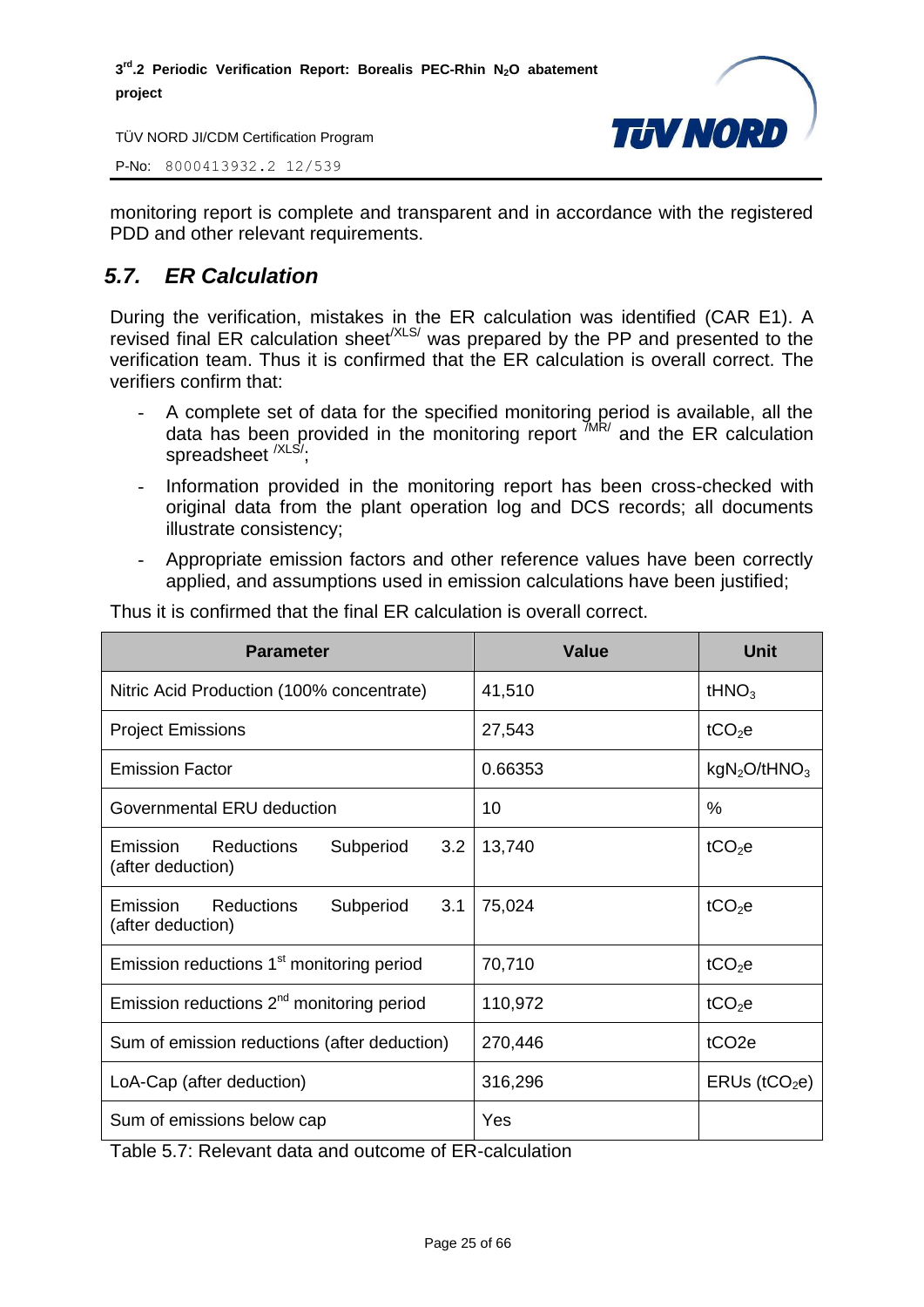

P-No: 8000413932.2 12/539

# <span id="page-25-0"></span>*5.8. Quality Management*

The plant conforms to the Management System Standard: "*Fertilizers Europe*, Product Stewardship Standard Issue 3, (2010-08-18)".

It provides Quality Management procedures for measurements, collection and compilation of data, data storage and archiving, calibration, maintenance and training of personnel in the framework of this JI project activity have been defined. The procedures defined can be assessed as appropriate for the purpose. No significant deviations thereof have been observed during the verification.

# <span id="page-25-1"></span>*5.9. Overall Aspects of the Verification*

All necessary and requested documentation was provided by the project participants so that a complete verification of all relevant issues could be carried out.

Access was granted to all installations of the plant which are relevant for the project performance and the monitoring activities.

No issues have been identified indicating that the implementation of the project activity and the steps to claim emission reductions are not compliant with the UNFCCC / host country criteria and relevant guidance provided by the COP/CMP and the JISC (clarifications and/or guidance).

# <span id="page-25-2"></span>*5.10. Hints for next periodic Verification*

None since this is the final verification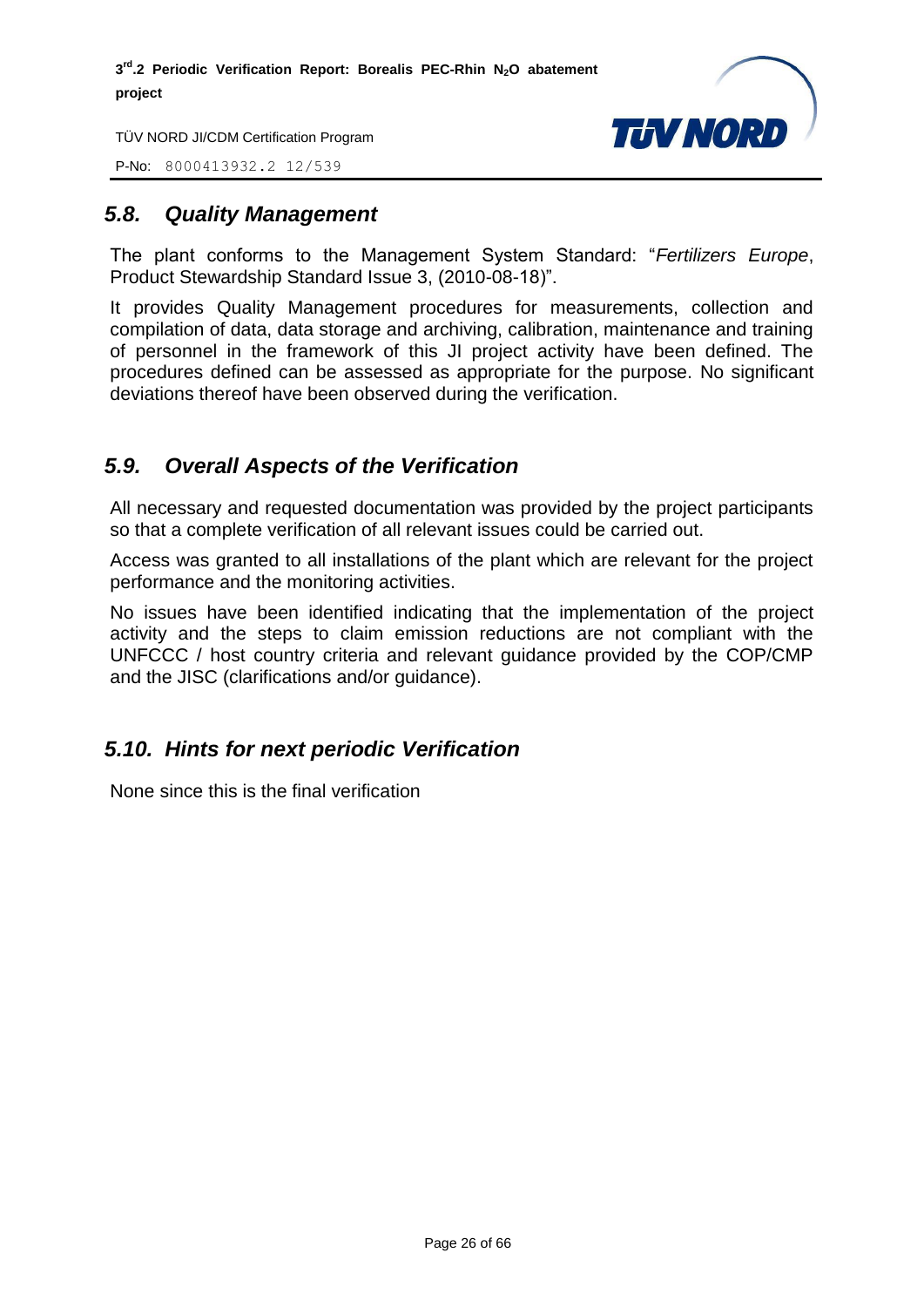

P-No: 8000413932.2 12/539

# <span id="page-26-0"></span>**6. VERIFICATION OPINION**

Borealis PEC-Rhin SAS has commissioned the TÜV NORD JI/CDM Certification Program to carry out the 3<sup>rd</sup> periodic verification of the project: "Borealis PEC-Rhin N<sub>2</sub>O Abatement Project", with regard to the relevant requirements for JI (Track 1) project activities. The project reduces GHG emissions due to reduction of  $N_2O$ emissions. This verification covers the subperiod 3.2 from 2012-11-19 to 2012-12-31 (including both days).

In the course of the verification 2 Corrective Action Requests (CAR) and 0 Clarification Request (CL) were raised and successfully closed. The verification is based on the draft monitoring report, revised monitoring report, and the monitoring plan as set out in the registered PDD, the determination report, emission reduction calculation spreadsheet and supporting documents made available to the TÜV NORD JI/CDM CP by the project participant.

As a result of this verification, the verifier confirms that:

- all operations of the project are implemented and installed as planned and described in the project design document.
- the monitoring plan is in accordance with the applied country specific methodology: Méthode pour les Projets Domestiques: "Réduction catalytique du N<sub>2</sub>O dans des usines d'acide nitrique".
- the installed equipment essential for measuring parameters required for calculating emission reductions are calibrated appropriately.
- the monitoring system is in place and functional. The project has generated GHG emission reductions.

As the result of the  $3<sup>rd</sup>$ . 2 periodic verification, the verifier confirms that the GHG emission reductions are calculated without material misstatements in a conservative and appropriate manner. TÜV NORD JI/CDM CP herewith confirms that the project has achieved emission reductions in the above mentioned reporting period as follows:

Emission reductions: **13,740** t CO<sub>2</sub>e in subperiod 3.2

Including a deduction to 90% according to the Arrêté du 2 mars 2007.

Essen, 2013-01-23 Essen, 2013-01-23

 $U.445$ 

Ulrich Walter TÜV NORD JI/CDM CP Verification Team Leader

 $\sqrt{2}$ 

Rainer Winter TÜV NORD JI/CDM CP Final Approval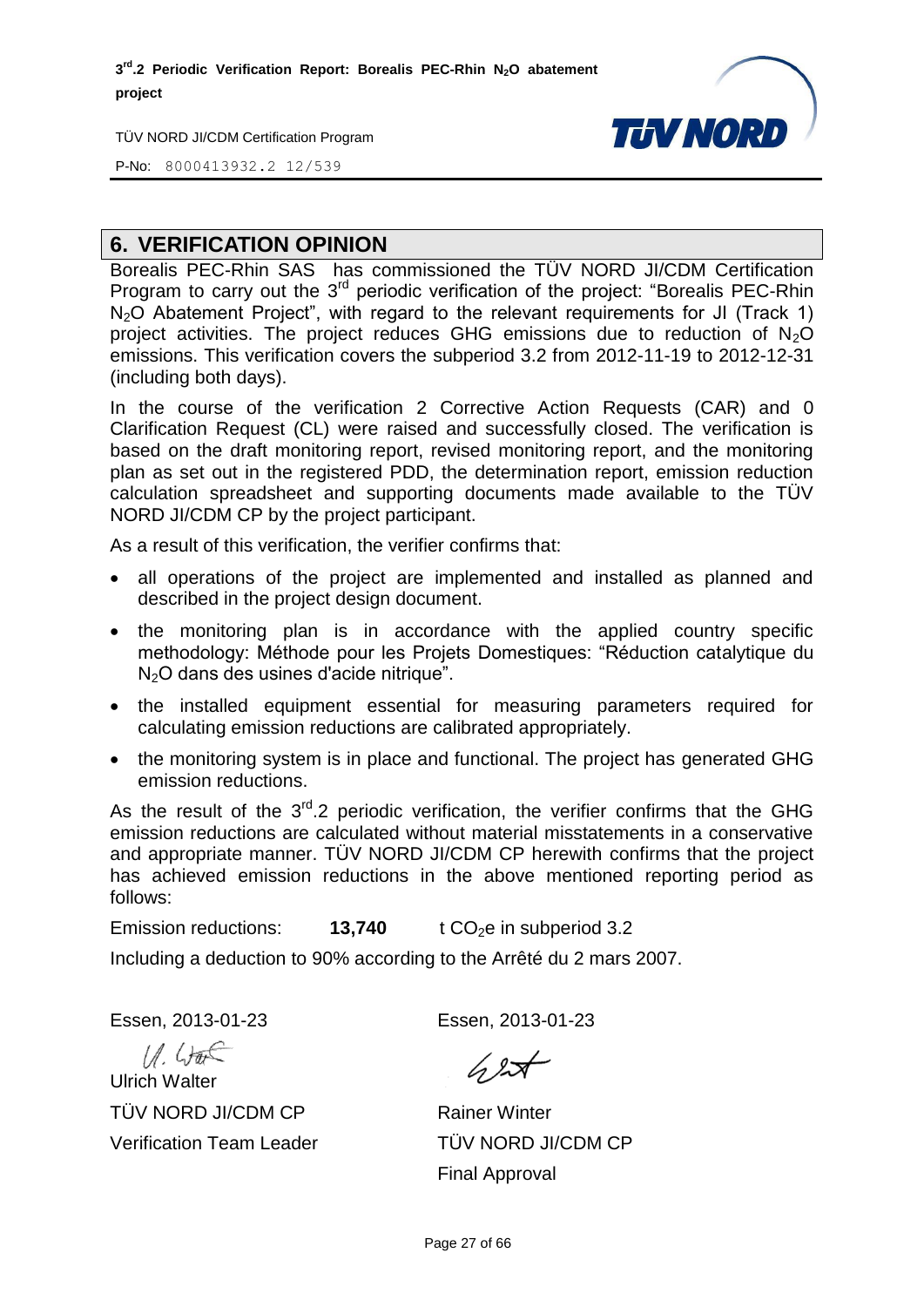

P-No: 8000413932.2 12/539

# <span id="page-27-0"></span>**7. REFERENCES**

# **Table 7-1:** Documents provided by the project participant(s)

| <b>Reference</b> | <b>Document</b>                                                                                                                                                                                                                                                                                                                        |
|------------------|----------------------------------------------------------------------------------------------------------------------------------------------------------------------------------------------------------------------------------------------------------------------------------------------------------------------------------------|
| /AMS/            | Certificat de conformite, (Declaration of conformation) issued by Thermo<br>electron cooperation regarding the Nicolet 6700 analyser, dated 2010-06-04                                                                                                                                                                                 |
| /AN-MAINT/       | Contract with ThermoFisher Scientific for maintenance of the analyser<br>Nicolet 2011-02-17                                                                                                                                                                                                                                            |
| /AST/            | Annual Surveillance Test AST (carried out by Müller-BBM on 27-<br>$\bullet$<br>28/09/2011); report no. M95 188/1, dated 14/10/2011.<br>Annual Surveillance Test AST (carried out by Müller-BBM on 2012-09-13<br>$\bullet$<br>to 2012-09-14); report no. M102329/1, dated 2012-11-16.                                                   |
| /AP/             | Arrete Prefectoral No.: 2008-226-14, issued by the Prefecture de Gironde on<br>2008-08-13 regarding max. Emission from Nitric Acid plant                                                                                                                                                                                               |
| /BP/             | Référentiel de bonnes pratiques: Protocole de quantificationdes émissions<br>de protoxide d'azote dans la fabrication d'acide nitrique (Best practice<br>document regarding the mass-balance calculation and emission calculation<br>in nitric acid plants                                                                             |
| /CALAMS/         | A 1048 Analyse IRTF destruction catalytique mesure de $N_2O$<br>AMS-calibration: XLS-sheet with calibration dates, events and results of<br>calibration including 2012-12 data.                                                                                                                                                        |
| /CALGAS/         | Calibration gas certificates for the AMS, all in period of validity                                                                                                                                                                                                                                                                    |
| /CDMA/           | Contrat de maintenance (Maintenance-contract for the AMS-Analysator<br>Nicolet 6700 between Thermo Fisher Scientific and PecRhin, dated 2011-02-<br>17                                                                                                                                                                                 |
| /CERT/           | Management System Certificate to certify conformity with the Fertilizers<br>Europe Product Stewardship Standard Issue 3 (2010-08-18), issued by DNV<br>on 2011-05-24 valid until 2013-05-24.                                                                                                                                           |
| /CONMAIL/        | Mail of the French DFP, (Autorité Nationale Désignée pour les Projets de<br>Développement Propre du Protocole de Kyoto Point Focal Désigné pour les<br>Projets de Mise en Oeuvre Conjointe), dated 2012-11-29, confirming the<br>approach of dividing the monitoring period in two separate subperiods with<br>only one on-site visit. |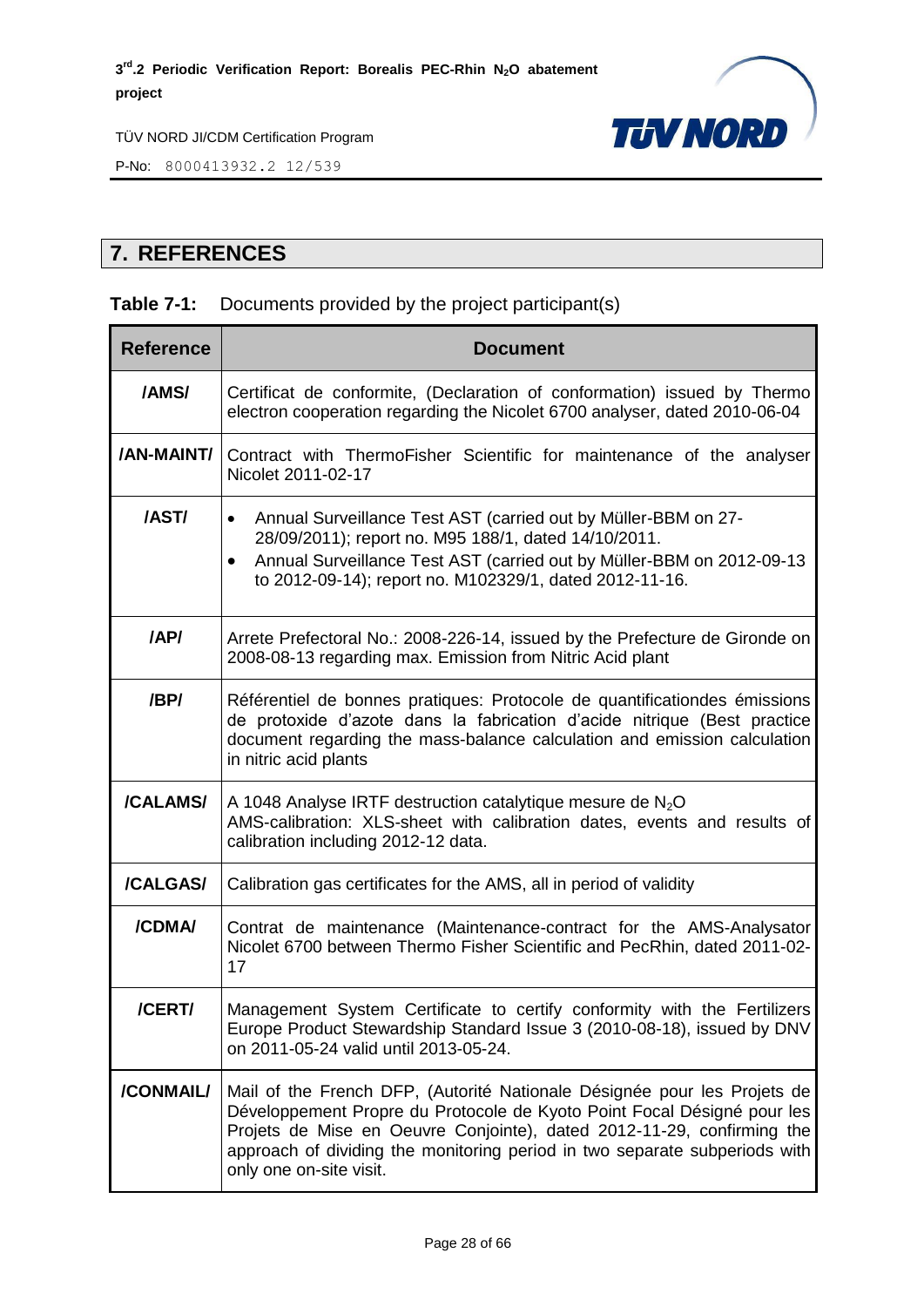

| <b>Reference</b> | <b>Document</b>                                                                                                                                                                                                                                                                                                                                                                                                                                                                                                                                                                                                                                                                                                                                                                                              |
|------------------|--------------------------------------------------------------------------------------------------------------------------------------------------------------------------------------------------------------------------------------------------------------------------------------------------------------------------------------------------------------------------------------------------------------------------------------------------------------------------------------------------------------------------------------------------------------------------------------------------------------------------------------------------------------------------------------------------------------------------------------------------------------------------------------------------------------|
| /CONS/           | Tableau de consolidation des Donnes (EXCEL-sheet used for daily data<br>consolidation and check of plausibility of AMS results)                                                                                                                                                                                                                                                                                                                                                                                                                                                                                                                                                                                                                                                                              |
| /DECLA/          | Auto-controle des rejets dans l'eau et dans l'air (3 monthly declaration of<br>plant emissions to the local government, including monthly reports of daily<br>average NOx and $N_2O$ emissions and monthly Nitric Acid output, covering<br>January to December 2012.                                                                                                                                                                                                                                                                                                                                                                                                                                                                                                                                         |
| /FICHE/          | Fiche renseignement carte de contrôle NAP - Check of max. Deviation<br>between NAP-flowmeter and mass balance                                                                                                                                                                                                                                                                                                                                                                                                                                                                                                                                                                                                                                                                                                |
| /LOA/            | Host country:<br>LoA issued by the French "Ministère de l'Écologie, de l'Énergie, du<br>Développement Durable et de la Mer, en charge des Technologies<br>vertes et des Négociations sur le climat" on 2010-12-30, Ref-No. :<br>1D10022284<br>by the French "Ministère de l'Écologie,<br>Letter, issued<br>de<br>$\bullet$<br>Dévelopement Durable et de l'Énergie on 2012-11-05, Ref-No. : 12-<br>$0805E$ CB :<br>o involving Borealis PEC-Rhin SAS instead of PecRhin S.A. as<br>project participant and<br>renaming the project from<br>$\circ$<br>"PEC-Rhin $N_2O$ abatement project" to<br>"Borealis PEC-Rhin $N_2O$ abatement project" (these are the<br>English translations).<br>Investor country:<br>LoA issued by the Belgian « National Climate Commission » on 2011-<br>04-04, Ref-No.: NKC/FP/7 |
| /MR/             | Published Monitoring report of GHGs emission reductions (Track1)<br>$(01.01.2012 - 31.12.2012)$ "BOREALIS PEC-RHIN N <sub>2</sub> O abatement<br>project" dated 2012-11-01 issued by N.serve (version 1).<br>Subperiod 3.1:<br>Final Monitoring report of GHGs emission reductions (Track1)<br>(01.01.2012 - 18.11.2012) "BOREALIS PEC-RHIN N2O abatement<br>project" dated 2012-12-05 issued by N.serve (version 3).<br>Subperiod 3.2:<br>Final Monitoring report of GHGs emission reductions (Track1)<br>$(19.11.2012 - 31.12.2012)$ "BOREALIS PEC-RHIN N <sub>2</sub> O abatement<br>project" dated 2013-01-09 issued by N.serve (version 1).                                                                                                                                                             |
| /MAIL/           | On 2012-11-26, the Belgian DFP (Departement Leefmilieu, Natuur en<br>Energie Afdeling Lucht, Hinder, Risicobeheer, Milieu & Gezondheid) confirms                                                                                                                                                                                                                                                                                                                                                                                                                                                                                                                                                                                                                                                             |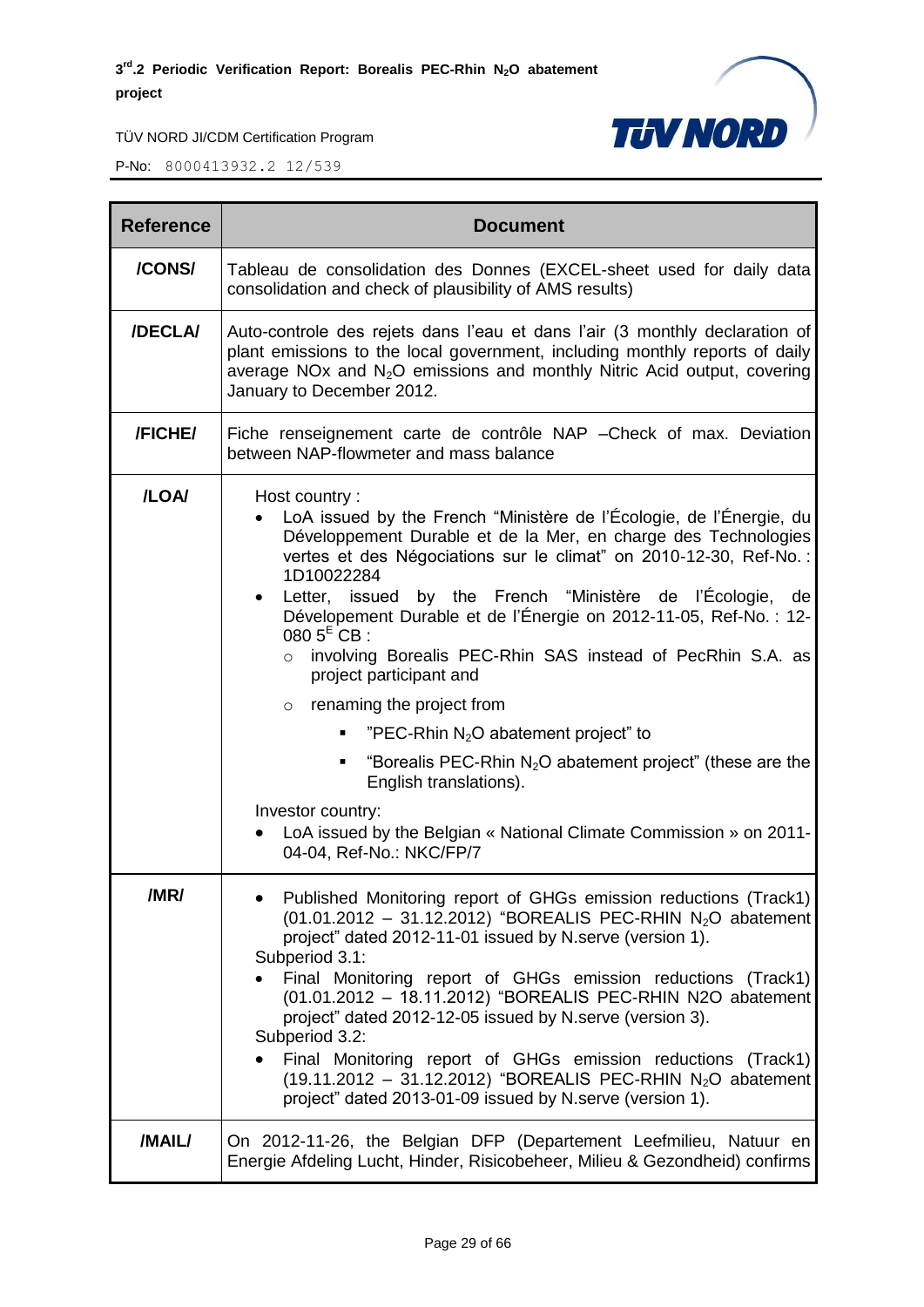

| <b>Reference</b>       | <b>Document</b>                                                                                                                                                                                                                                                                    |
|------------------------|------------------------------------------------------------------------------------------------------------------------------------------------------------------------------------------------------------------------------------------------------------------------------------|
|                        | that the Belgian DNA has no objection to the change of name of the project<br>participant and that the original LoA is still valid.                                                                                                                                                |
| <b><i>NAP PARI</i></b> | Parameter set protocol for Krohne NAP flow meter FT 1021 for 69 %<br>$HNO3$ and FT 1022 for 60 % $HNO3$ flow.<br>Configuration Parameter for Flexim concentration and flow meter<br>$\bullet$<br>Al1028 and FI 1028 for 60 % HNO <sub>3</sub> and Al1029 FI1029 for 69HNO3<br>flow |
| /ORG/                  | Organisation "protection de l'air" (also "projets domestiques"). Survey of<br>personnel organisation of the JI-project, issued by the BOREALIS PEC-RHIN<br>plant.                                                                                                                  |
| /P&I/                  | Pipe and Installation sheet of Nitric Acid Plant.                                                                                                                                                                                                                                  |
| /PROC/                 | Procedures generals, organisation générale de la société Borealis PEC-Rhin<br>(General procedure of management of the Borealis PEC-Rhin plant, rev. 3,<br>dated 2012-06-04.                                                                                                        |
| /PROC1/                | Overview on events relevant for the monitoring.                                                                                                                                                                                                                                    |
| /PROC2/                | Procedure – Mode operatoire de verification d'une mesure de pression de<br>niveau ou debit a pression differentielle, No.: 15.400-03-14, (Procedure -<br>procedure of verification of measuring pressure level or flow differential<br>pressure)                                   |
| /PROC3/                | Procedure - Manuel maintenance travaux 30evus, No.:<br>15.405.00,<br>(Procedure Manual – new maintenance work)                                                                                                                                                                     |
| /PROC4/                | Procedure – Consignes d'exploration et projet domestique, (Procedure –<br>Instructions for exploration and domestic project)                                                                                                                                                       |
| /PROC5/                | Procedure – Manual Maintenance Travaux Neufs: Procedures Techniques<br>MTN, (Maintenance procedures for analyser, VSG, PSG, TSG, AFR, AIFR,<br>OT)                                                                                                                                 |
| /PROC6/                | Procedure – Procedures techniques MTN (Technical procedures for<br>monitoring of relevant parameter of the abatement project<br>Parameter list (Calcul debit rejets HNO3 FI 1012; printouts from FBD<br>program graphics, stack diameter) Parameter implementation in the DSC.     |
| /PROC7/                | Procedure – Organisation de la Cellule Analysateur pour le Suivi de<br>analysateur securite (IPS) environment qualite (Organisation of maintenance<br>of the AMS), TEIN/12/300                                                                                                     |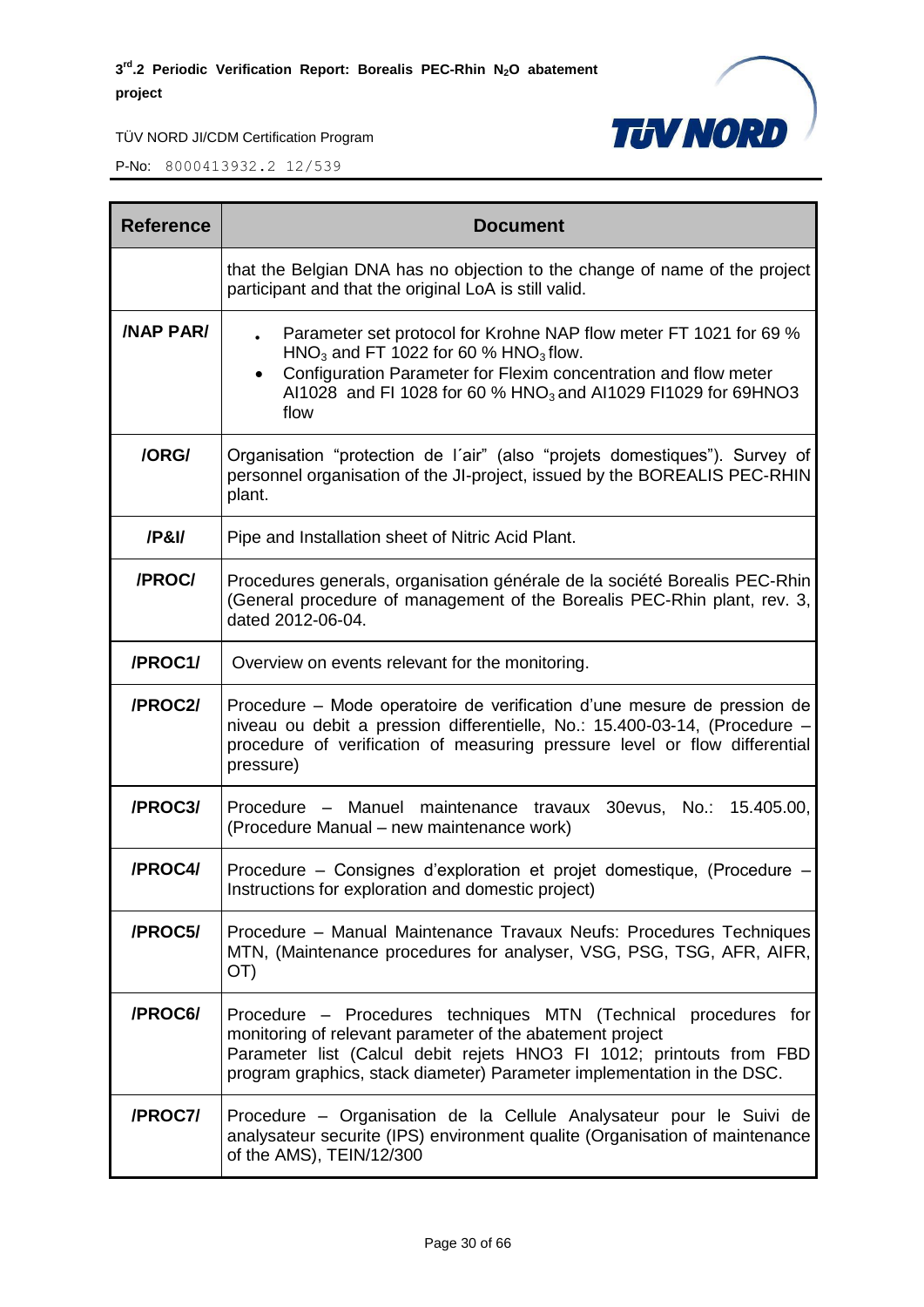

P-No: 8000413932.2 12/539

| <b>Reference</b>  | <b>Document</b>                                                                                                                                                                                                                                                                                |
|-------------------|------------------------------------------------------------------------------------------------------------------------------------------------------------------------------------------------------------------------------------------------------------------------------------------------|
| /QAL2CAL/         | QAL2 Report on performance tests and calibration of the AMS, report<br>$\bullet$<br>No.: M87 043/2, issued by Müller BBM on 2010-11-12.<br>Revised version: Report on performance tests and calibration of the<br>$\bullet$<br>AMS, report No.: M87 043/2, issued by Müller BBM on 2011-07-05. |
| /QAL2INST/        | QAL2 check of correct installation of the AMS, report No.: M87 043/2, issued<br>by Müller-BBM on 2010-11-12.                                                                                                                                                                                   |
| /QAL2PERF/        | Report on performance tests of the AMS for $N_2O$ of acid plant for internal<br>use, report No.: M87 043/1, issued by Müller BBM on 2010-05-19.                                                                                                                                                |
| /REG/             | Immatriculation Principale au Registre du Commerce et des Societes<br>(Extract from commercial register to identify Borealis PEC-Rhin as correct<br>name of the PP. Of the plant, dated 2012-06-26.                                                                                            |
| /CAT/             | Contrat de Catalyst supply agreement (contract between BOREALIS PEC-<br>RHIN and JM regarding catalyst supply, dated 2010).                                                                                                                                                                    |
| <b>/TRAINAMS/</b> | Attestation de presence: Service training for measuring and maintains of the<br>analyser Nicolet 6700: Jean BIGI and Benjamin CHAPUS, dated 2010-06-04.                                                                                                                                        |
| /THERMO/          | Rapport d'intervention: 47076 (Report of annual maintenance of the AMS<br>carried out by Thermo Scientific, supplier of the AMS, dated 2012-09-04).<br>Outcome: The equipment is suitable for operation                                                                                        |
| <b>NR2/</b>       | JI Verification Report, - $2^{nd}$ period, PEC-Rhin S.A., "PEC-Rhin N <sub>2</sub> O<br>Abatement Project", Monitoring Period: 2011-02-16 to 2011-12-31, Report<br>No: 8000404560 12/049, Date: 2012-03-23                                                                                     |
| <b>/VR3.1/</b>    | JI Verification Report, - $3^{rd}$ .1 period, PEC-Rhin S.A., "PEC-Rhin N <sub>2</sub> O<br>Abatement Project", Monitoring Period: 2012-01-01 to 2012-11-18, Report<br>No: 8000413932.1 12/539, Date: 2012-12-07                                                                                |
| <b>IXLSI</b>      | Subperiod 3.1:<br>Final EXCEL-sheet: CALC_N03_V02_PecRhin_20121120<br>Subperiod 3.2:<br>Final EXCEL-sheet: CALC_N03.2_V01_PecRhin_20130104                                                                                                                                                     |

**Table 7-2:** Background investigation and assessment documents

| Reference | <b>Document</b> |
|-----------|-----------------|
|-----------|-----------------|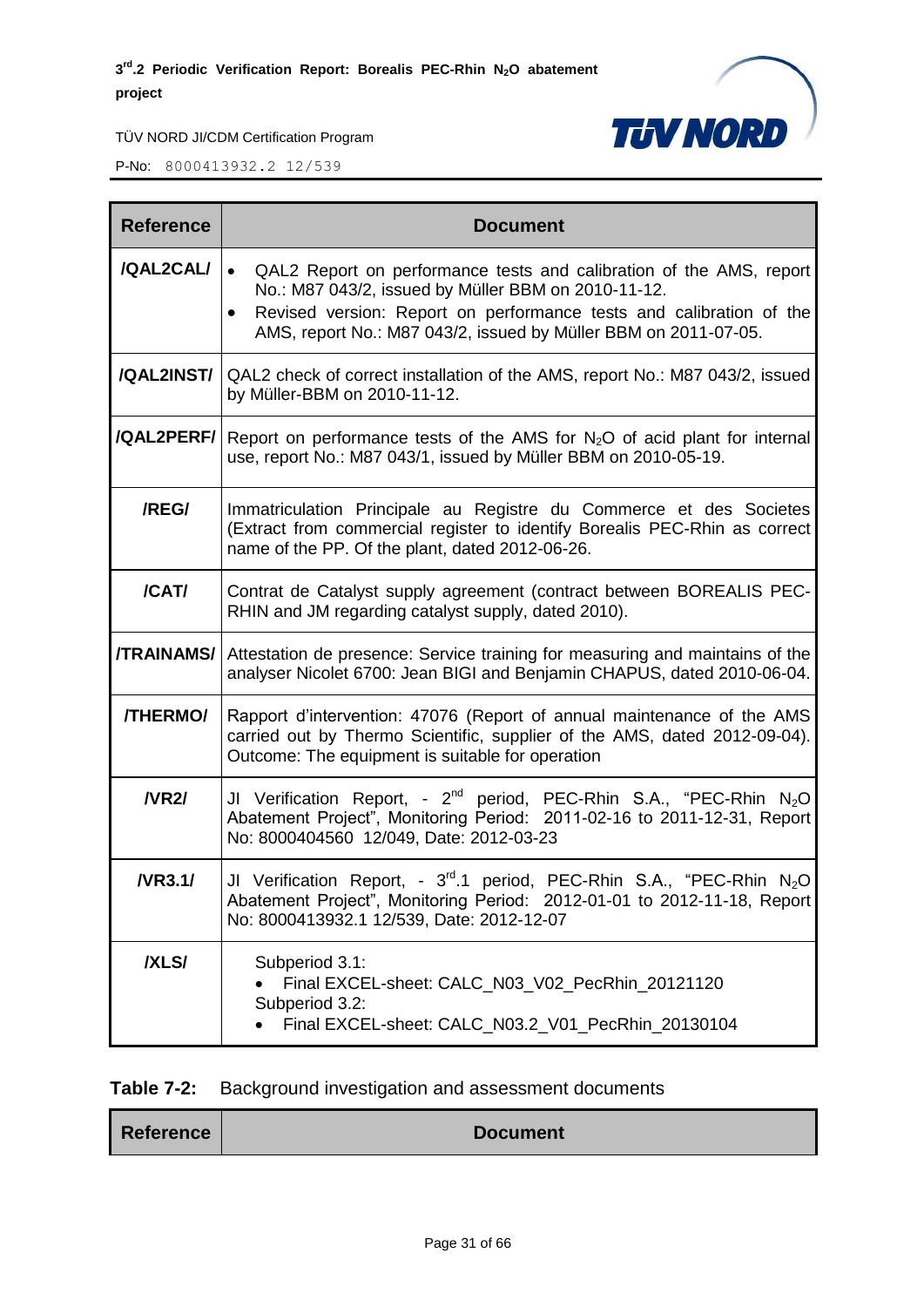

| <b>Reference</b> | <b>Document</b>                                                                                                                                                                                                                                                                                                                             |
|------------------|---------------------------------------------------------------------------------------------------------------------------------------------------------------------------------------------------------------------------------------------------------------------------------------------------------------------------------------------|
| /14181/          | European Standard DIN EN 14181: "Stationary source emissions - Quality<br>assurance of automated measuring systems"                                                                                                                                                                                                                         |
| /AM0034/         | baseline and monitoring methodology AM0034: "Catalytic<br>Approved<br>reduction of $N_2O$ inside the ammonia burner of nitric acid plants", version 3.4                                                                                                                                                                                     |
| /AR/             | Arrêté du 2 mars 2007 of the 'Ministère de l'écologie et du développement<br>durable' (Implementation of the JI-Guidelines in France)                                                                                                                                                                                                       |
| /BACK/           | Background paper: "N <sub>2</sub> O EMISSIONS FROM ADIPIC ACID AND NITRIC<br>ACID PRODUCTION", Good Practice Guidance<br>and<br>Uncertainty<br>Management in National Greenhouse Gas Inventories issued by the NGGIP                                                                                                                        |
| /BREF/           | Reference Document on Best Available Techniques for the Manufacture of<br>Large Volume Inorganic Chemicals - Ammonia, Acids and Fertilisers                                                                                                                                                                                                 |
| /CPM/            | TÜV NORD JI / CDM CP Manual (incl. CP procedures and forms)                                                                                                                                                                                                                                                                                 |
| /DET/            | Final JI Determination Report: "PEC-Rhin S.A., PEC-Rhin N <sub>2</sub> O abatement<br>project, Report No: 8000382322 - 10/147, dated: 2011-03-03, issued by TÜV<br><b>Nord</b>                                                                                                                                                              |
| /DVM/            | JI Determination and Verification Manual                                                                                                                                                                                                                                                                                                    |
| /GUIDE/          | Guidance: Developing a CDM or JI project to reduce greenhouse gas<br>emissions, issued by the:<br>French Ministry for Economy, Industry and Employment<br>$\bullet$<br>French Ministry for Ecology, Energy, Sustainable Development and Town<br>$\bullet$<br>and Country Planning<br><b>French Global Environment Facility</b><br>$\bullet$ |
| /IPCC/           | 1996 IPCC Guidelines for National Greenhouse Gas Inventories: work<br>1.<br>book<br>2006 IPCC Guidelines for National Greenhouse Gas Inventories: work<br>2.<br>book                                                                                                                                                                        |
| /KP/             | Kyoto Protocol (1997)                                                                                                                                                                                                                                                                                                                       |
| /MA/             | Decision 3/CMP. 1 (Marrakesh - Accords)                                                                                                                                                                                                                                                                                                     |
| /METH/           | Méthode pour les Projets Domestiques<br>Réduction catalytique du N <sub>2</sub> O dans des usines d'acide nitrique<br>(Projet Domestique Methodology: Catalytic reduction of N <sub>2</sub> O at nitric acid<br>plants)                                                                                                                     |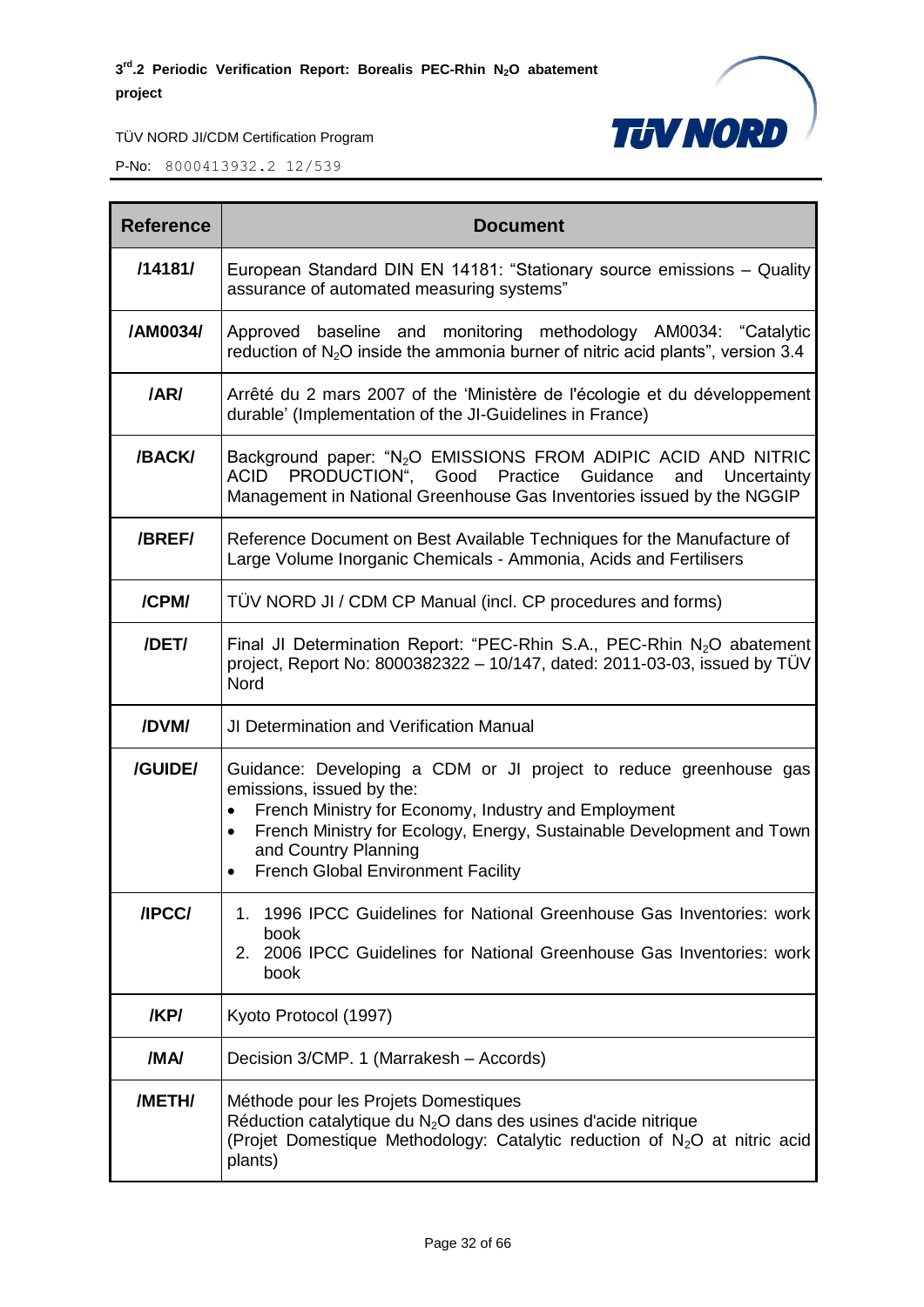

P-No: 8000413932.2 12/539

| <b>Reference</b> | <b>Document</b>                                                                                                                                                                                                                                                                                                 |
|------------------|-----------------------------------------------------------------------------------------------------------------------------------------------------------------------------------------------------------------------------------------------------------------------------------------------------------------|
| /METHE/          | Projet Domestique Methodology<br>Catalytic reduction of $N_2O$ at nitric acid plants (Translation of $^{METH}$ )                                                                                                                                                                                                |
| <b>/NCSG/</b>    | Diagram of parameter NCSG - Extract of ERU-calculation Excel-sheet                                                                                                                                                                                                                                              |
| /OT/             | Frame of parameter OT - Extract of ERU-calculation Excel-sheet                                                                                                                                                                                                                                                  |
| /PDD/            | "Project Design Document Version 02 dated 2010-05-04 "PEC-Rhin N <sub>2</sub> O<br>abatement project" (registered version)                                                                                                                                                                                      |
| /PRESS/          | Standardnormwerte 1961-1990: Luftdruck auf Stationshöhe (Standardised<br>atmospheric-pressure values from years 1961 and 1990), issued by the<br>Swiss Confederation, Federal office of Meteorology and Climatology<br><b>MeteoSwiss</b><br>Station Basel: Maximum registered atmospheric pressure is 981,4 hPa |

#### **Table 7-3:** Websites used

| <b>Reference</b> | Link                                             | <b>Organisation</b>                                                                                                                                         |
|------------------|--------------------------------------------------|-------------------------------------------------------------------------------------------------------------------------------------------------------------|
| /bref/           | http://eippcb.jrc.ec.europa.eu/<br>reference/    | Website of the European Commission, Joint<br>Research Centre, Institute for Prospective<br>Technological Studies (Provision of BAT-<br>Reference documents) |
| /dehst/          | http://www.dehst.de                              | German Emissions Trading Authority (DEHSt)<br>at the Federal Environment Agency                                                                             |
| /dfp/            | http://www.developpement-<br>durable.gouv.fr/    | Ministère de l'Écologie, de l'Énergie, du<br>Développement Durable et de la Mer, en<br>charge des Technologies vertes et des<br>Négociations sur le climat  |
| /douane/         | http://www.douane.gouv.fr/da<br>ta/file/6146.pdf | Web-file regarding $N_2O$ emission taxation.                                                                                                                |
| /gw/             | http://www.global-<br>warming.de/                | TÜV Nord platform hosting projects open for<br>comments at the determination stage                                                                          |
| /ipcc/           | www.ipcc-nggip.iges.or.jp                        | <b>IPCC</b> publications                                                                                                                                    |
| /lf/             | http://www.legifrance.gouv.fr/                   | Site of Legifrance (La service public de la<br>diffusion du droit)                                                                                          |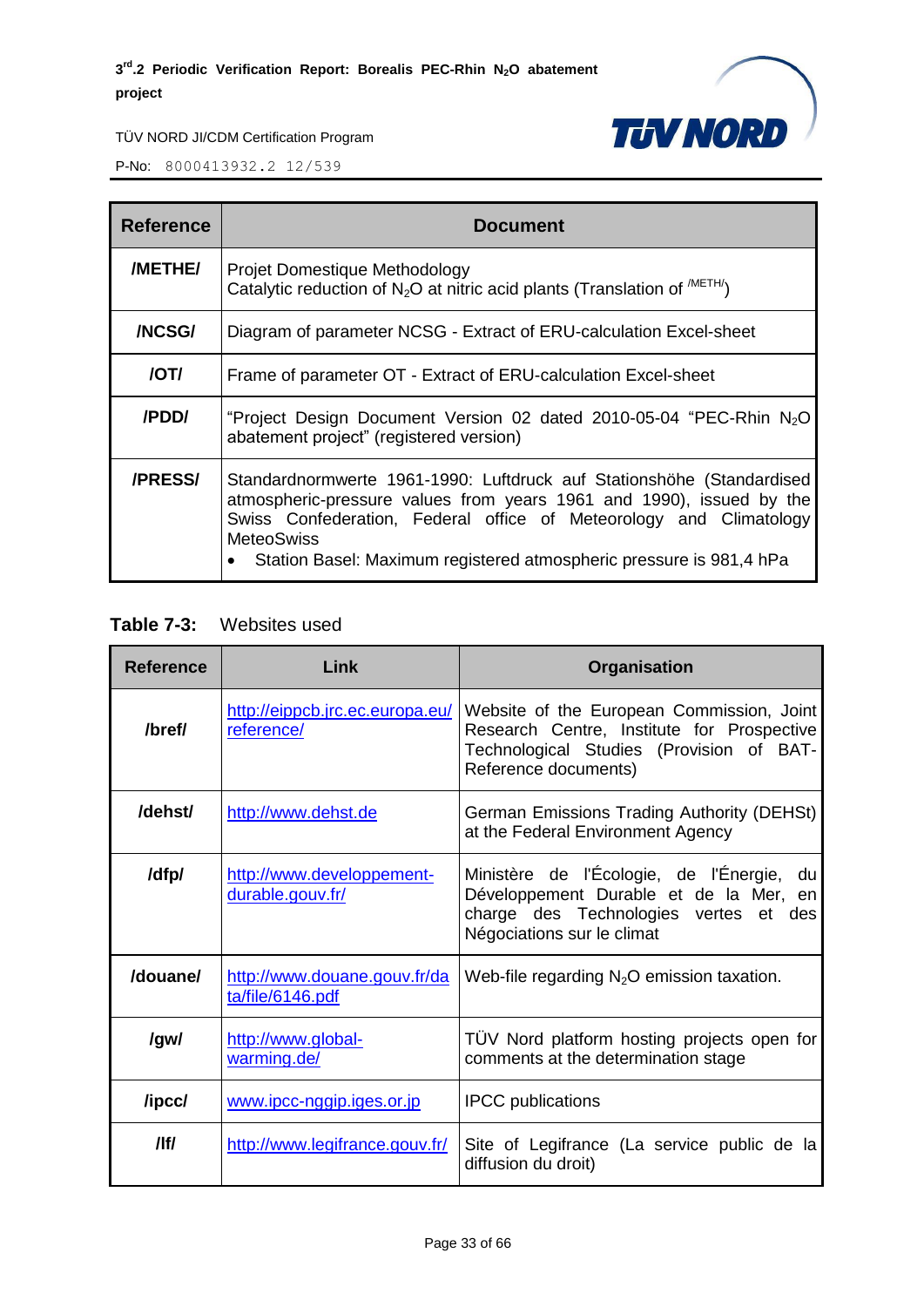

P-No: 8000413932.2 12/539

| <b>Reference</b> | Link                                                                                | Organisation                                                                                                                               |  |  |
|------------------|-------------------------------------------------------------------------------------|--------------------------------------------------------------------------------------------------------------------------------------------|--|--|
| /mist/           | http://www.ecologie.gouv.fr/M<br>ethodologies-de-projets.html                       | Ministère de l'Écologie, de l'Énergie, du<br>Développement durable et de la<br>Mer<br>(Ministry of ecology and sustainable<br>development) |  |  |
| /nfg/            | http://www.effet-de-<br>serre.gouv.fr/accueil                                       | Mission interministérielle sur l'effet de serre<br>(French Inter-Ministry Mission<br>the<br>on.<br>Greenhouse Effect)                      |  |  |
| /unfccc/         | http://ji.unfccc.int                                                                | JI homepage                                                                                                                                |  |  |
| /proj/           | http://ji.unfccc.int/JIITLProject<br>/DB/PK2RRNV3FP1DC3D5U<br>K4CYF3XOSIGJR/details | Project listed in JI-database                                                                                                              |  |  |

**Table 7-4:** List of interviewed persons

| <b>Reference</b> | Mol <sup>1</sup> |                                | <b>Name</b>             | <b>Organisation / Function</b>                                   |
|------------------|------------------|--------------------------------|-------------------------|------------------------------------------------------------------|
| /IM01/           | $\vee$           | $\boxtimes$ Mr.<br>Ms          | Jean Marc Bastian       | <b>PecRhin Nitric Acid Plant</b><br><b>Production Manager</b>    |
| /IM01/           | V                | $\boxtimes$ Mr.<br>□ Ms        | <b>Silvere Arnault</b>  | <b>PecRhin Nitric Acid Plant</b><br><b>HSE Engineer</b>          |
| /IM01/           | $\vee$           | $\boxtimes$ Mr.<br>□ Ms        | <b>Vincent Simet</b>    | PecRhin Nitric Acid Plant<br><b>Production Engineer</b>          |
| /IM01/           | V                | $\boxtimes$ Mr.<br>$\neg$ Ms   | Jean-Pierre Enond       | <b>PecRhin Nitric Acid Plant</b><br><b>Laboratory Supervisor</b> |
| /IM01/           | V                | $\boxtimes$ Mr.<br>□ Ms        | <b>Cystelle Roussel</b> | <b>PecRhin Nitric Acid Plant</b><br><b>Technican Maintenance</b> |
| /IM01/           | V                | $\boxtimes$ Mr.<br>$\sqcap$ Ms | Jean Bigi               | <b>PecRhin Nitric Acid Plant</b><br><b>Technican Monitoring</b>  |
| /IM01/           | $\vee$           | $\boxtimes$ Mr.<br>ヿ Ms        | Ayi Gabiam              | <b>PecRhin Nitric Acid Plant</b><br><b>Technican PCS</b>         |
| /IM02/           | $\vee$           | $\boxtimes$ Mr.<br>Ms.         | Martin Stilkenbäumer    | N serve<br>Head of Project Management                            |

1) Means of Interview: (**T**elephone, **E**-Mail, **V**isit)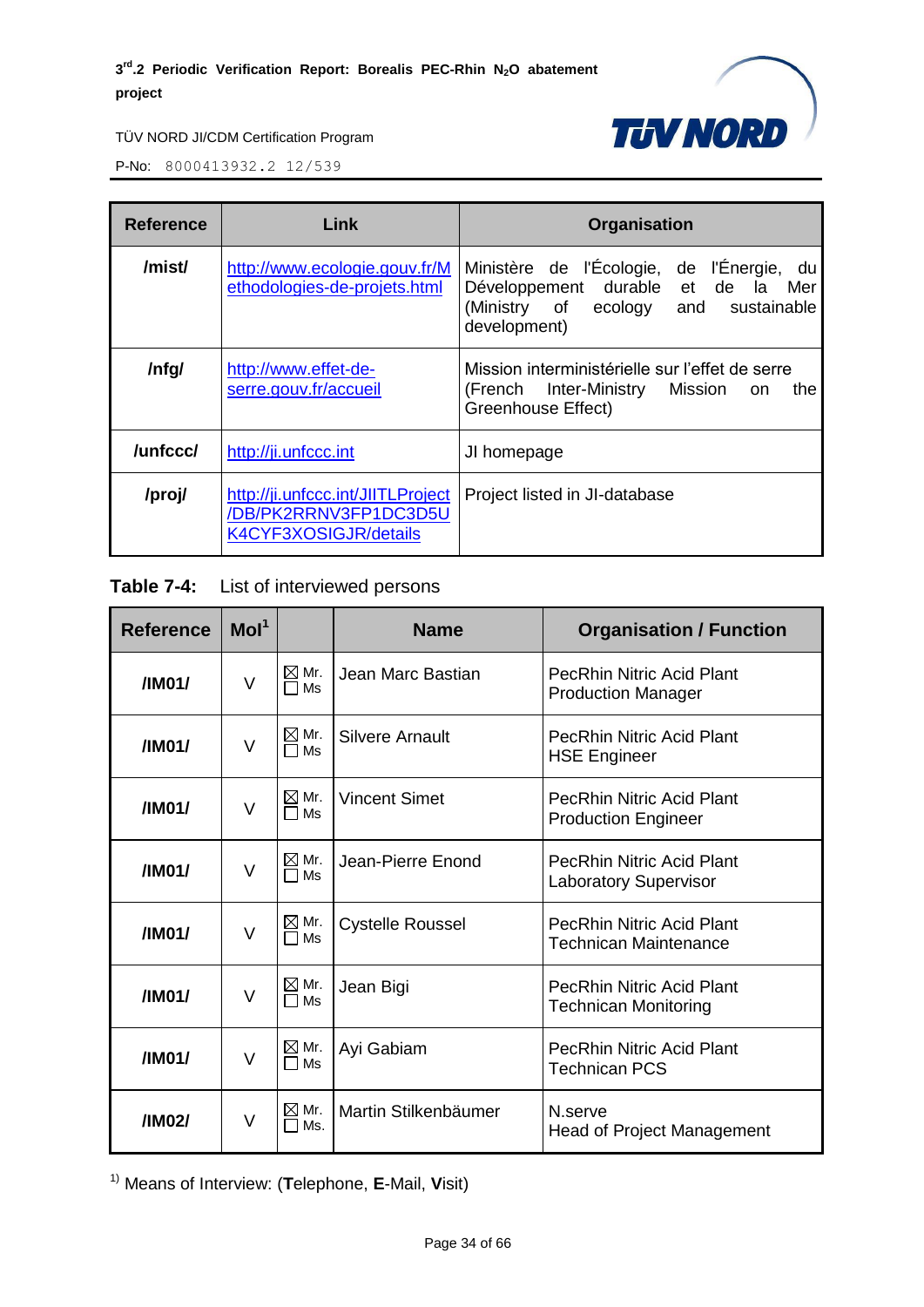**3 rd .2 Periodic Verification Report: Borealis PEC-Rhin N2O abatement project** 



TÜV NORD JI/CDM Certification Program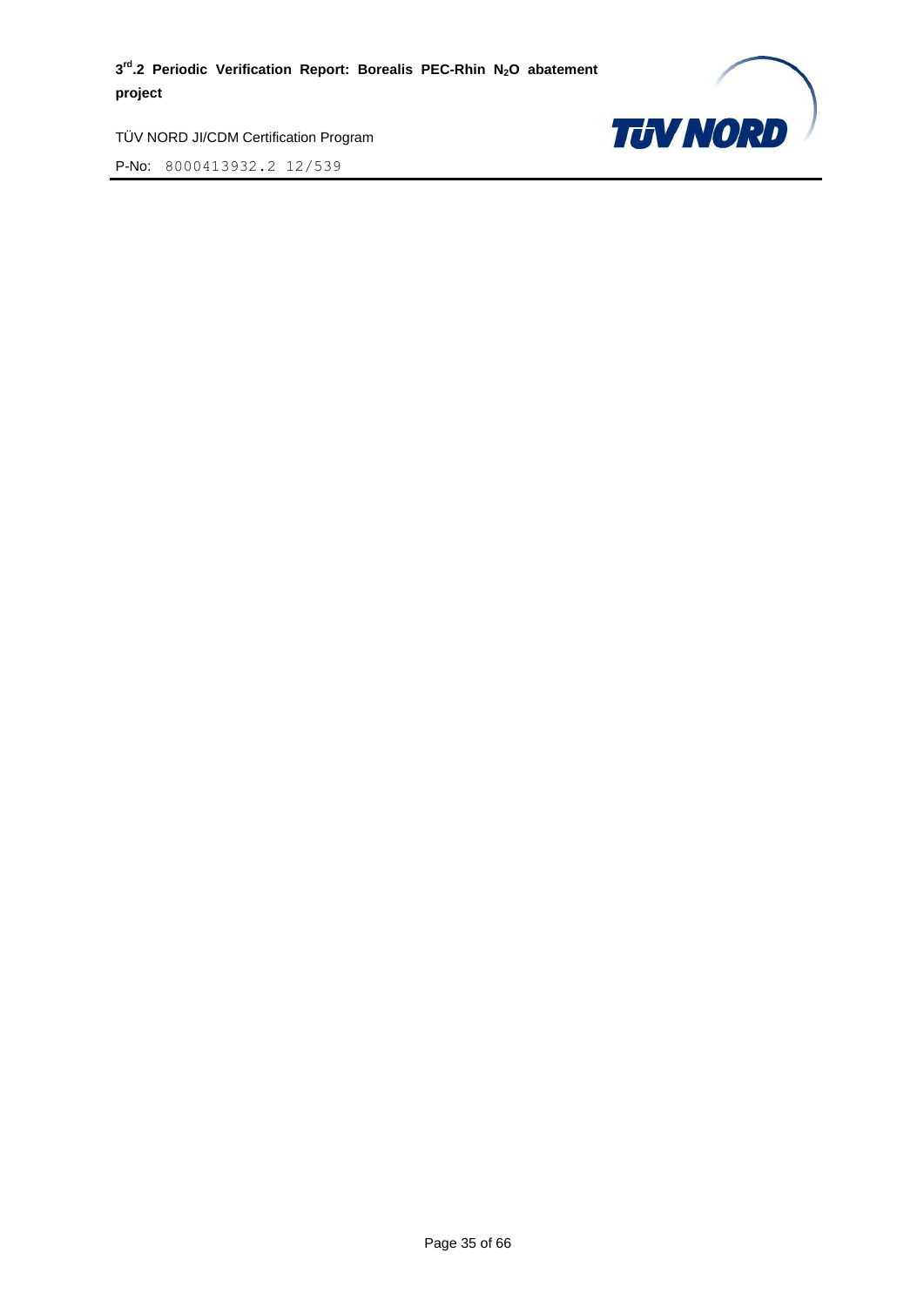**3 rd .2 Periodic Verification Report: Borealis PEC-Rhin N2O abatement project** 

**TUV NORD** 

TÜV NORD JI/CDM Certification Program

P-No: 8000413932.2 12/539

# **ANNEX**

# **A1:** Verification Protocol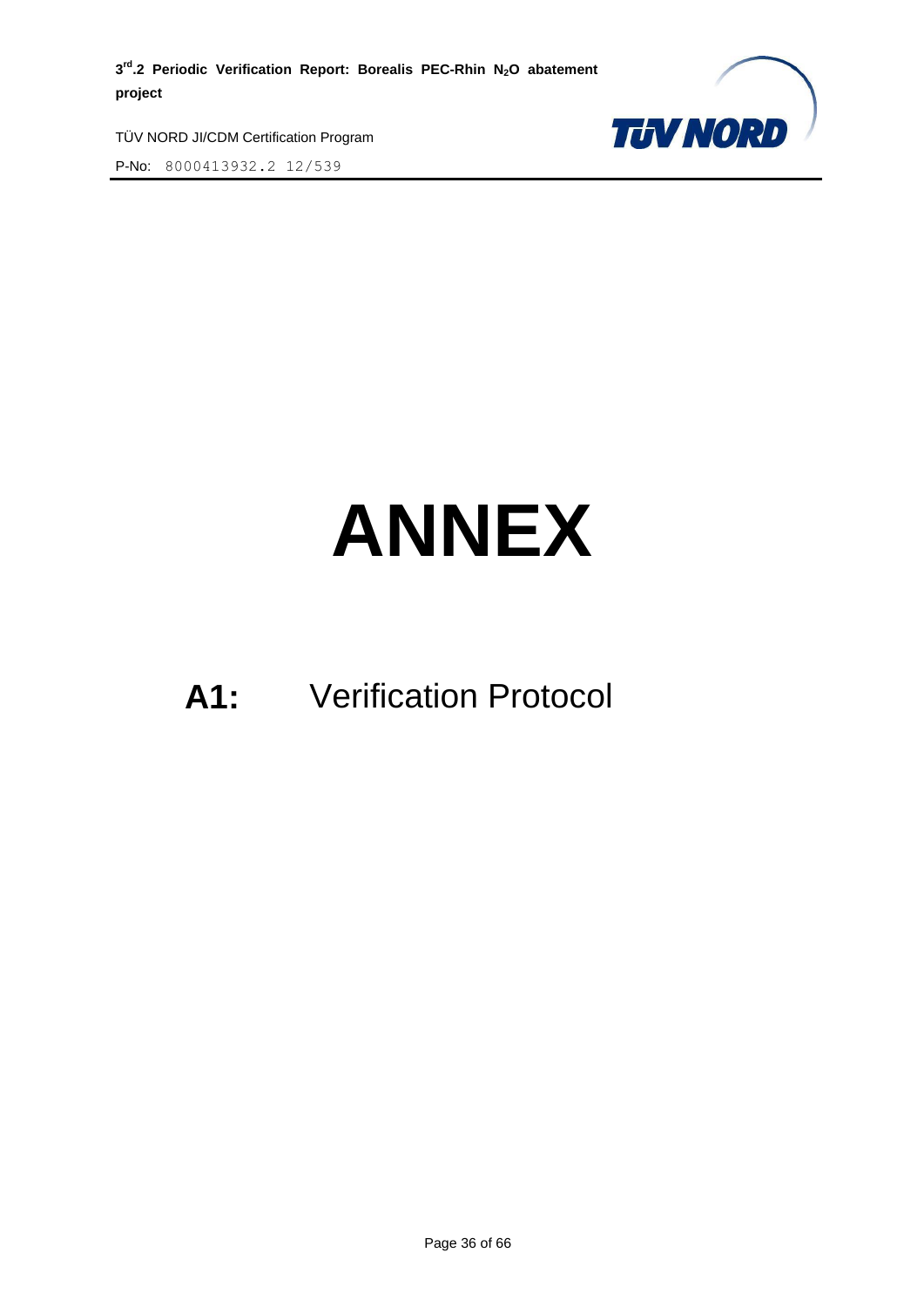P-No: 8000413932.2 12/539



# **ANNEX 1: VERIFICATION PROTOCOL**

**Table A-1:** GHG calculation procedures and management control testing / detailed audit testing of residual risk areas and random testing

<span id="page-36-0"></span>

|                  | <b>Identification of</b><br>potential reporting risk            | Identification,<br>assessment and testing<br>of management controls                            | Areas of residual risks                                                                                                  | <b>Additional verification</b><br>testing                                   | <b>Conclusions and</b><br><b>Areas Requiring</b><br>Improvement<br>(including Forward<br><b>Action Requests)</b> |
|------------------|-----------------------------------------------------------------|------------------------------------------------------------------------------------------------|--------------------------------------------------------------------------------------------------------------------------|-----------------------------------------------------------------------------|------------------------------------------------------------------------------------------------------------------|
|                  |                                                                 |                                                                                                | Raw data generation                                                                                                      |                                                                             |                                                                                                                  |
| $\bullet$<br>l e | Installation of<br>measuring equipment<br>Dysfunction of        | Installation<br>modern<br>0f<br>$\bullet$<br>the<br>and state<br>of<br>art<br>equipment        | • Inadequate<br>installation<br>operation of the monitoring<br>equipment                                                 | • Site – visit (maintenance<br>dept., gas supplier)<br>• Check of equipment | • See Table A-2                                                                                                  |
| l e              | installed equipment<br>Maloperation by<br>operational personnel | Process<br>control<br>$\bullet$<br>automation<br>Internal data review                          | • Inadequate<br>exchange<br>0f<br>equipment<br>• Change of personnel                                                     | • Check of technical data<br>sheets<br>$\bullet$ Check<br>0f<br>suppliers   |                                                                                                                  |
| l e              | Downtimes of<br>equipment                                       | Regular visual inspect-<br>$\bullet$<br>ions of installed equip-                               | • Undetected<br>measurement<br>errors                                                                                    | information / guarantees<br>calibration<br>$\bullet$ Check<br>of            |                                                                                                                  |
| l e              | Exchange of<br>equipment                                        | ment<br>Only skilled and trained                                                               | • Inappropriateness<br>of<br>Management<br>system                                                                        | records, if applicable<br>• Check of maintenance                            |                                                                                                                  |
| $\bullet$        | Change of<br>measurement<br>equipment<br>characteristic         | personnel operates the<br>relevant equipment<br>Daily raw data checks<br>Immediate exchange of | procedures w.r.t. monitoring<br>requirements<br>plan<br>(e.g.<br>substitute value strategies)<br>• Non-application<br>Ωt | records<br>• Counter-check<br>of raw<br>data<br>and<br>commercial<br>data   |                                                                                                                  |
| ∣∙<br>$\bullet$  | Insufficient accuracy<br>Change of                              | dysfunctional<br>equipment                                                                     | management<br>system<br>procedures                                                                                       | • Check of<br>JI<br>manage-<br>ment system                                  |                                                                                                                  |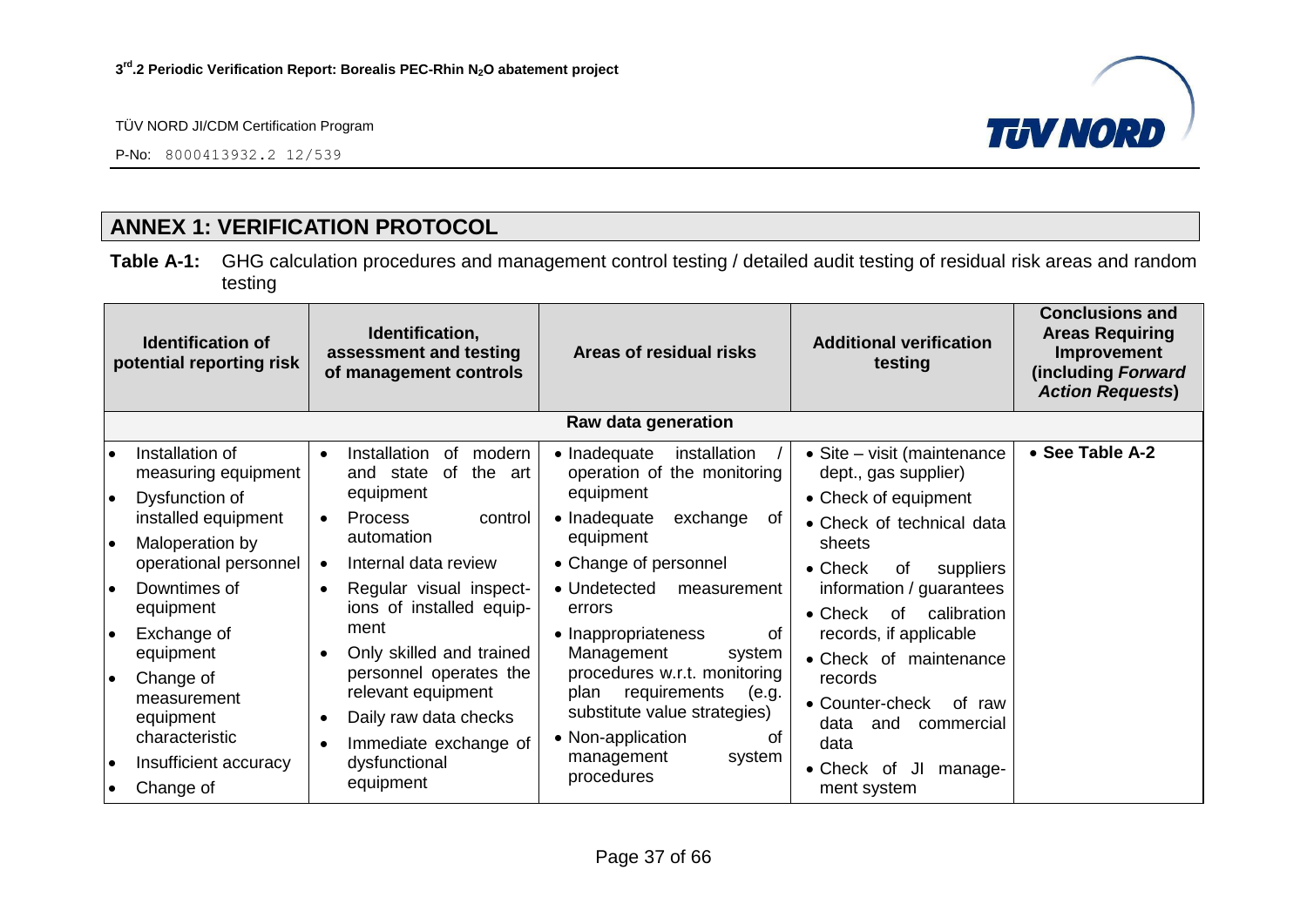

|                                     | <b>Identification of</b><br>potential reporting risk                                                                                                                             | Identification,<br>assessment and testing<br>of management controls                                                                                                                                                                                           | Areas of residual risks                                                                                                                                                                                                                                    | <b>Additional verification</b><br>testing                                                                                                                                                                                                                                             | <b>Conclusions and</b><br><b>Areas Requiring</b><br>Improvement<br>(including Forward<br><b>Action Requests)</b> |
|-------------------------------------|----------------------------------------------------------------------------------------------------------------------------------------------------------------------------------|---------------------------------------------------------------------------------------------------------------------------------------------------------------------------------------------------------------------------------------------------------------|------------------------------------------------------------------------------------------------------------------------------------------------------------------------------------------------------------------------------------------------------------|---------------------------------------------------------------------------------------------------------------------------------------------------------------------------------------------------------------------------------------------------------------------------------------|------------------------------------------------------------------------------------------------------------------|
|                                     | technology<br>Accuracy of values<br>supplied by Third<br><b>Parties</b>                                                                                                          | is<br>Stand-by<br>duty<br>$\bullet$<br>organized<br>Training<br>٠<br>Internal<br>audit<br>procedures<br>Internal<br>of<br>check<br>$\bullet$<br>QA/QC<br>of<br>measures<br>involved Third Parties                                                             | • Insufficient accuracy<br>QA/QC<br>• Inappropriate<br>measures of Third Parties                                                                                                                                                                           | JI<br>• Check of<br>related<br>procedures<br>• Application<br>of<br>JI<br>management<br>system<br>procedures<br>• Check of trainings<br>• Check of responsibilities<br><b>of</b><br>QA/QC<br>$\bullet$ Check<br>documentation /<br>eviden-<br>ces of involved Third<br><b>Parties</b> |                                                                                                                  |
|                                     |                                                                                                                                                                                  |                                                                                                                                                                                                                                                               | Raw data collection and data aggregation                                                                                                                                                                                                                   |                                                                                                                                                                                                                                                                                       |                                                                                                                  |
| $\bullet$<br>$\bullet$<br>$\bullet$ | Wrong data transfer<br>from raw data to daily<br>and monthly<br>aggregated reporting<br>forms<br><b>IT Systems</b><br>Spread sheet<br>programming<br>Manual data<br>transmission | Cross-check of data<br>$\bullet$<br>$\bullet$<br>Plausibility checks of<br>various parameters.<br>archiving<br>Appropriate<br>system<br>allocation<br>Clear<br><b>of</b><br>responsibilities<br>Application<br>of<br>JI<br>Management<br>system<br>procedures | • Unintended usage of old<br>data that has been revised<br>• Incomplete documentation<br>$\bullet$ Ex-post<br>corrections<br>of<br>records<br>• Ambiguous<br>of<br>sources<br>information<br>• Non-application<br>of<br>management<br>system<br>procedures | $\bullet$ Check<br>of<br>data<br>aggregation steps<br>• Counter-calculation<br>• Data integrity checks by<br>means of graphical data<br>analysis and calculation<br>of specific performance<br>figures<br>• Check of management<br>system certification                               | • See Table A-2                                                                                                  |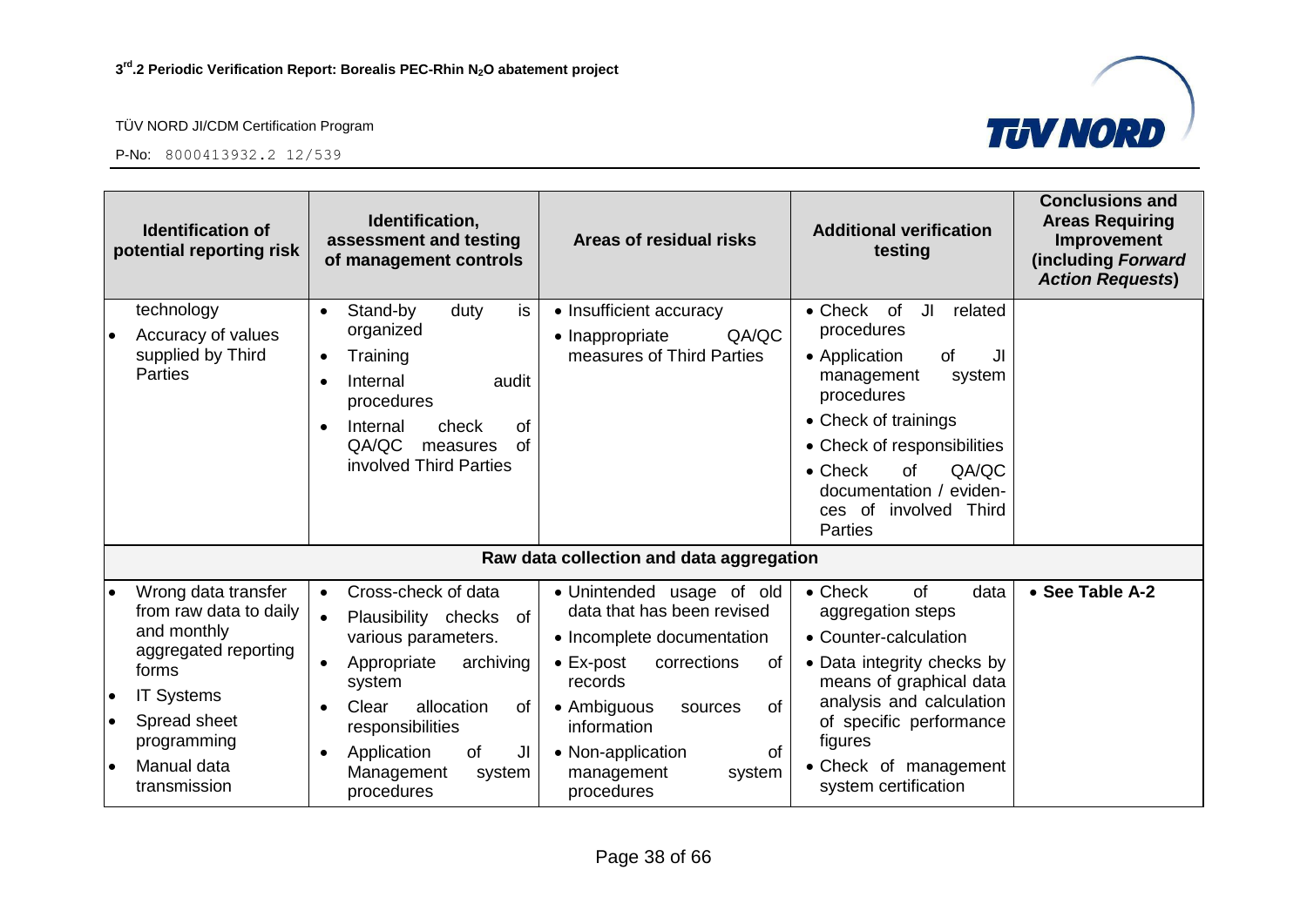**TUV NORD** 

| <b>Identification of</b><br>potential reporting risk    | Identification,<br>assessment and testing<br>of management controls                                                                                    | Areas of residual risks                                                                                                                                                                                                                                                                                 | <b>Additional verification</b><br>testing                                                                                                    | <b>Conclusions and</b><br><b>Areas Requiring</b><br>Improvement<br>(including Forward<br><b>Action Requests)</b> |  |  |  |
|---------------------------------------------------------|--------------------------------------------------------------------------------------------------------------------------------------------------------|---------------------------------------------------------------------------------------------------------------------------------------------------------------------------------------------------------------------------------------------------------------------------------------------------------|----------------------------------------------------------------------------------------------------------------------------------------------|------------------------------------------------------------------------------------------------------------------|--|--|--|
| Data protection<br><b>Responsibilities</b>              | standard<br>of<br>Usage<br>$\bullet$<br>solutions<br>software<br>(Spreadsheets)<br>Limited access to IT<br>systems<br>Data<br>protection<br>procedures | • Manual<br>data<br>transfer<br>mistakes<br>• Unintended<br>change<br>0f<br>spread sheet programming<br>or data base entries<br>$\bullet$ Problems<br>caused<br>by<br>updating/upgrading<br>or<br>change of applied software                                                                            | • Check of data archiving<br>system<br>• Check of application of<br>Management<br>system<br>procedures                                       |                                                                                                                  |  |  |  |
|                                                         | <b>Other calculation parameters</b>                                                                                                                    |                                                                                                                                                                                                                                                                                                         |                                                                                                                                              |                                                                                                                  |  |  |  |
| Emission factors,<br>oxidation factors,<br>coefficients | The values and<br>data<br>$\bullet$<br>applied<br>sources<br>are<br>defined in the PDD and<br>monitoring plan                                          | • Unintended<br>intended<br>or<br>Modification<br>of calculation<br>parameters<br>• Wrong application of values<br>• Misinterpretations<br>of<br>the<br>applied methodology and/<br>or the PDD<br>• Missing<br>update<br>0f<br>applicable<br>regulatory<br><b>IPCC</b><br>framework<br>(e.g.<br>values) | • Update-check<br>of<br>regulatory framework<br>• Countercheck<br>of<br>the<br>applied MP in the MR<br>the<br>against<br>approved<br>version | • See Table A-2                                                                                                  |  |  |  |
|                                                         |                                                                                                                                                        | <b>Calculation Methods</b>                                                                                                                                                                                                                                                                              |                                                                                                                                              |                                                                                                                  |  |  |  |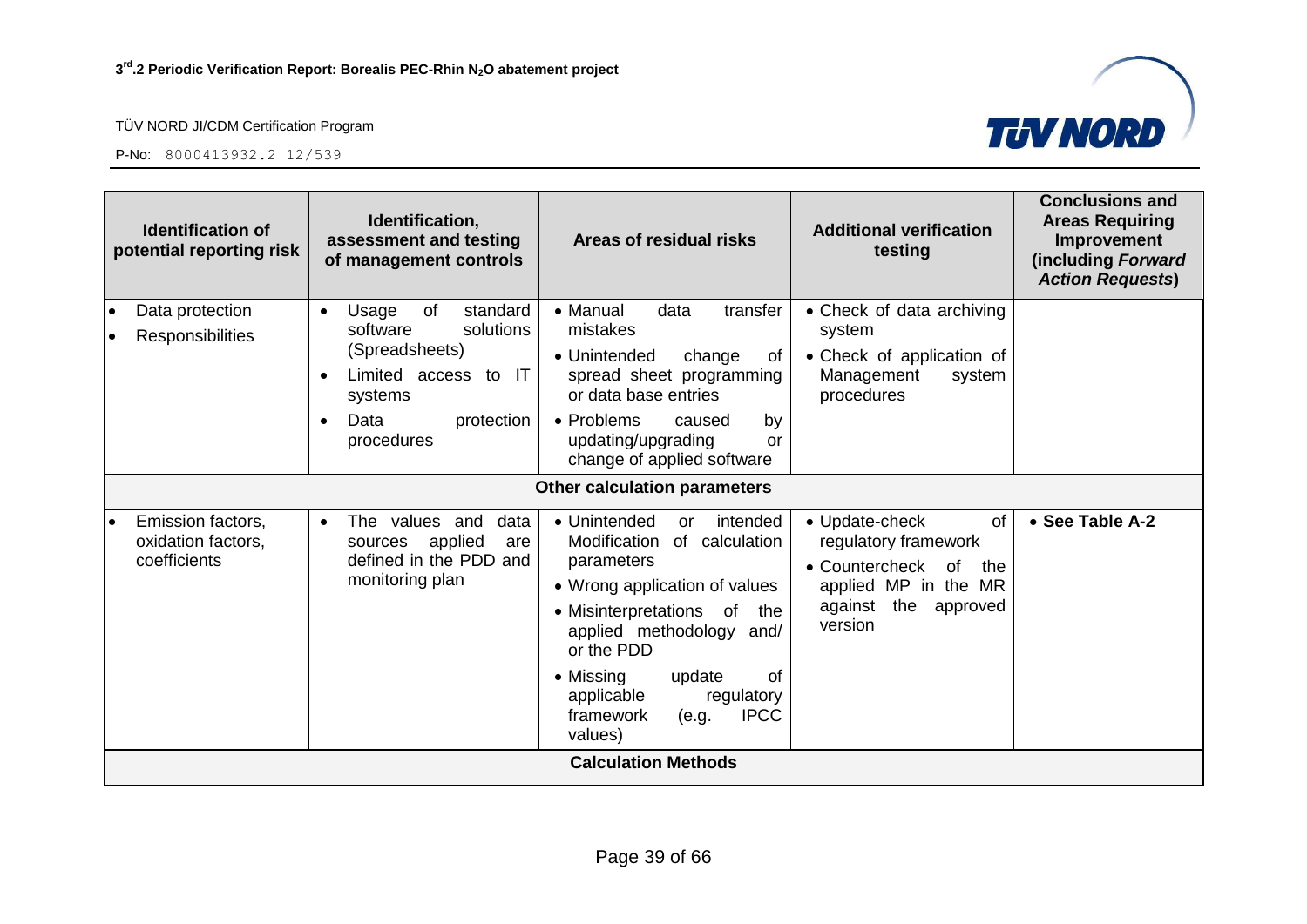

| <b>Identification of</b><br>potential reporting risk                                                                                                    | Identification,<br>assessment and testing<br>of management controls                                                                                                                                                                          | Areas of residual risks                                                                                                      | <b>Additional verification</b><br>testing                                                                                                      | <b>Conclusions and</b><br><b>Areas Requiring</b><br>Improvement<br>(including Forward<br><b>Action Requests)</b> |
|---------------------------------------------------------------------------------------------------------------------------------------------------------|----------------------------------------------------------------------------------------------------------------------------------------------------------------------------------------------------------------------------------------------|------------------------------------------------------------------------------------------------------------------------------|------------------------------------------------------------------------------------------------------------------------------------------------|------------------------------------------------------------------------------------------------------------------|
| Applied formulae<br>Miscalculation<br>Mistakes in spread-<br>sheet calculation                                                                          | calculation<br>Advanced<br>$\bullet$<br>and reporting tools<br>A JI coordinator is in<br>charge of the JI related<br>calculations<br>Usage of<br>tested<br>counterchecked<br>Excel<br>spreadsheets<br>Involvement of external<br>consultants | danger<br>$\bullet$ The<br>miscal-<br>of<br>culation<br>only<br>be<br>can<br>minimized.                                      | • Countercheck<br>the<br>on<br>basis of own calculation.<br>• Spread<br>sheet<br>walk-<br>trough.<br>• Plausibility checks<br>• Check of plots | • See Table A-2                                                                                                  |
|                                                                                                                                                         |                                                                                                                                                                                                                                              | <b>Monitoring reporting</b>                                                                                                  |                                                                                                                                                |                                                                                                                  |
| Data transfer to the<br>author of the<br>monitoring report<br>Data transfer to the<br>I۰<br>monitoring report<br>Unintended use of<br>outdated versions | experienced<br>JI<br>An<br>$\bullet$<br>consultant<br>İS.<br>responsible<br>for<br>monitoring reporting.<br>JI QMS procedures are<br>defined                                                                                                 | • The danger of data transfer<br>mistakes can<br>only<br>be<br>minimized<br>• Inappropriate application of<br>QMS procedures | • Counter<br>with<br>check<br>evidences provided.<br>$\bullet$ Audit<br>0f<br>procedure<br>application                                         | • See Table A-2                                                                                                  |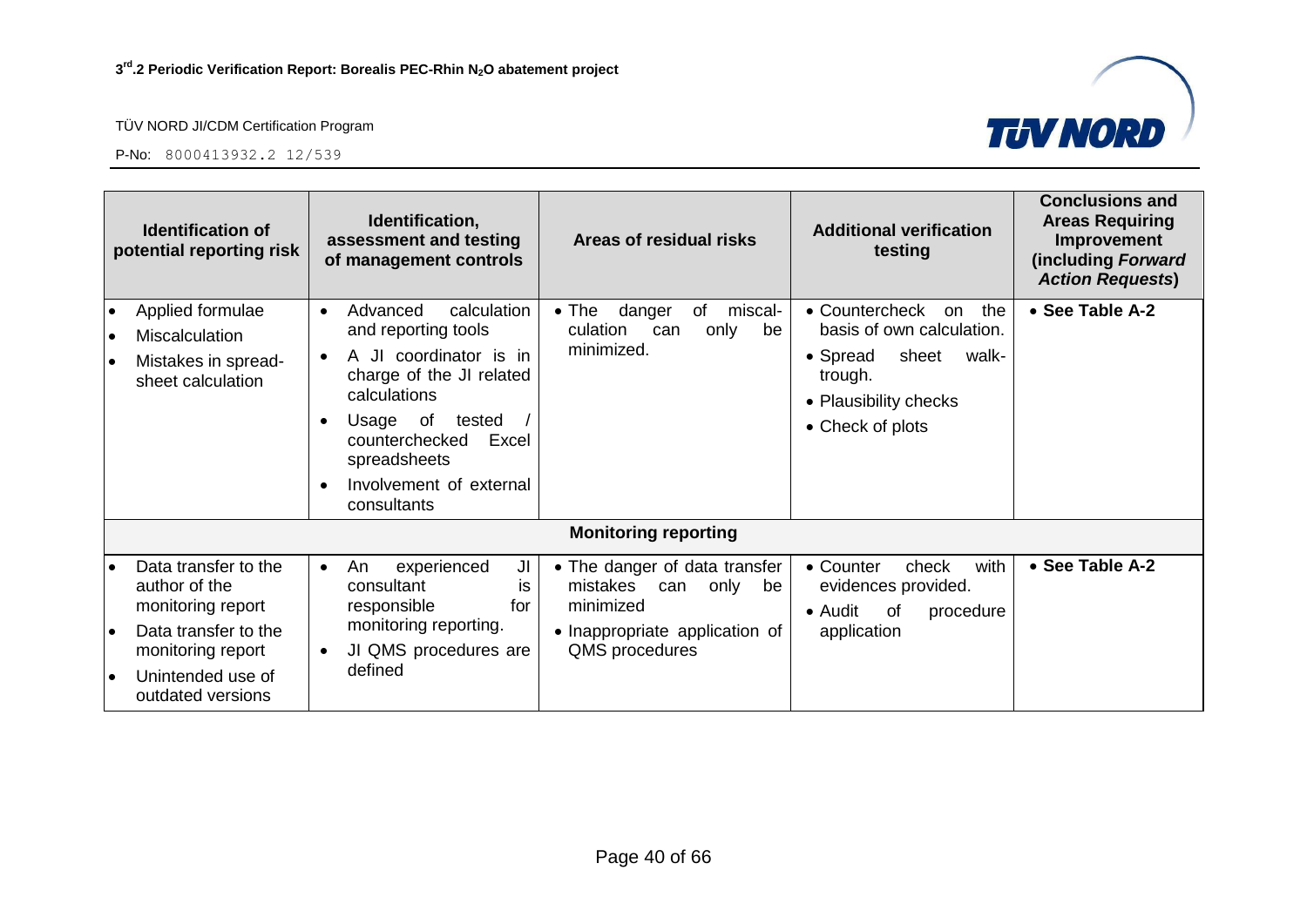P-No: 8000413932.2 12/539



|  |  |  | Table A-2: (Project specific) Periodic Verification Checklist |  |  |
|--|--|--|---------------------------------------------------------------|--|--|
|--|--|--|---------------------------------------------------------------|--|--|

| No.          | $DWM^5$ paragraph /<br><b>Checklist Item</b><br>(incl. guidance for the determination<br>team)                                                                                                                                                                                                                  | <b>Initial Finding</b><br>(Means and results of assessment)                                                                                                                                                                                                                                                                                                                                                                                                                                                | Ref.                                         | <b>Action</b><br>requested<br>to PPs<br>(CAR, CL,<br>FAR) | <b>Review</b><br>of PP's<br>action            | Con-<br>clu-<br>sion |
|--------------|-----------------------------------------------------------------------------------------------------------------------------------------------------------------------------------------------------------------------------------------------------------------------------------------------------------------|------------------------------------------------------------------------------------------------------------------------------------------------------------------------------------------------------------------------------------------------------------------------------------------------------------------------------------------------------------------------------------------------------------------------------------------------------------------------------------------------------------|----------------------------------------------|-----------------------------------------------------------|-----------------------------------------------|----------------------|
| $\mathsf{A}$ | <b>Project Approvals by Parties involved</b>                                                                                                                                                                                                                                                                    |                                                                                                                                                                                                                                                                                                                                                                                                                                                                                                            |                                              |                                                           |                                               |                      |
| A.1          | $DVM \S 90$<br>Has the DFPs of at least one<br>Party involved, other than the<br>host Party, issued a written<br>project<br>approval<br>when<br>submitting the first verification<br>report to the secretariat for<br>publication in accordance with<br>paragraph 38 of the<br>JI<br>guidelines, at the latest? | Description:<br>The PP provided -additionally to the revised host country<br>LoA- an LoA issued by the National Climate Commission of<br>Belgium. The LoA is issued to PEC-Rhin S.A<br>of determination: DFP-website, LoA,<br>MR.<br>Means<br>commercial register<br>Conclusion: Due to a change of shareholders the plant<br>name was changed from PEC-Rhin S.A. to Borealis PEC-<br>Rhin SAS. This has been communicated to the French and<br>Belgian DFPs which confirms and accepts the new situation. | /LOA/<br>/dfp/<br>/proj/<br>/GUIDE/<br>/REG/ |                                                           |                                               | <b>OK</b>            |
| A.2          | $DVM$ $\S$ 91<br>Are all the written project<br>approvals by Parties involved<br>unconditional?                                                                                                                                                                                                                 | Description: The French LoA has two conditions, which<br>need to be taken into account:<br>Only 90 % of the verified emission reductions of one<br>period shall be claimed by the PP. The ERU quantity<br>stated in this report already takes into account the 10%<br>deduction.<br>The total amount of verified emission reductions until                                                                                                                                                                 | /LOA/<br>/dfp/<br>/unfccc/<br>/MR/           | CAR A1                                                    | GAR <sub>A1</sub><br>Pls. see<br>Chapter<br>4 | OK                   |

<u>5</u><br><sup>5</sup> JISC 19 Annex 4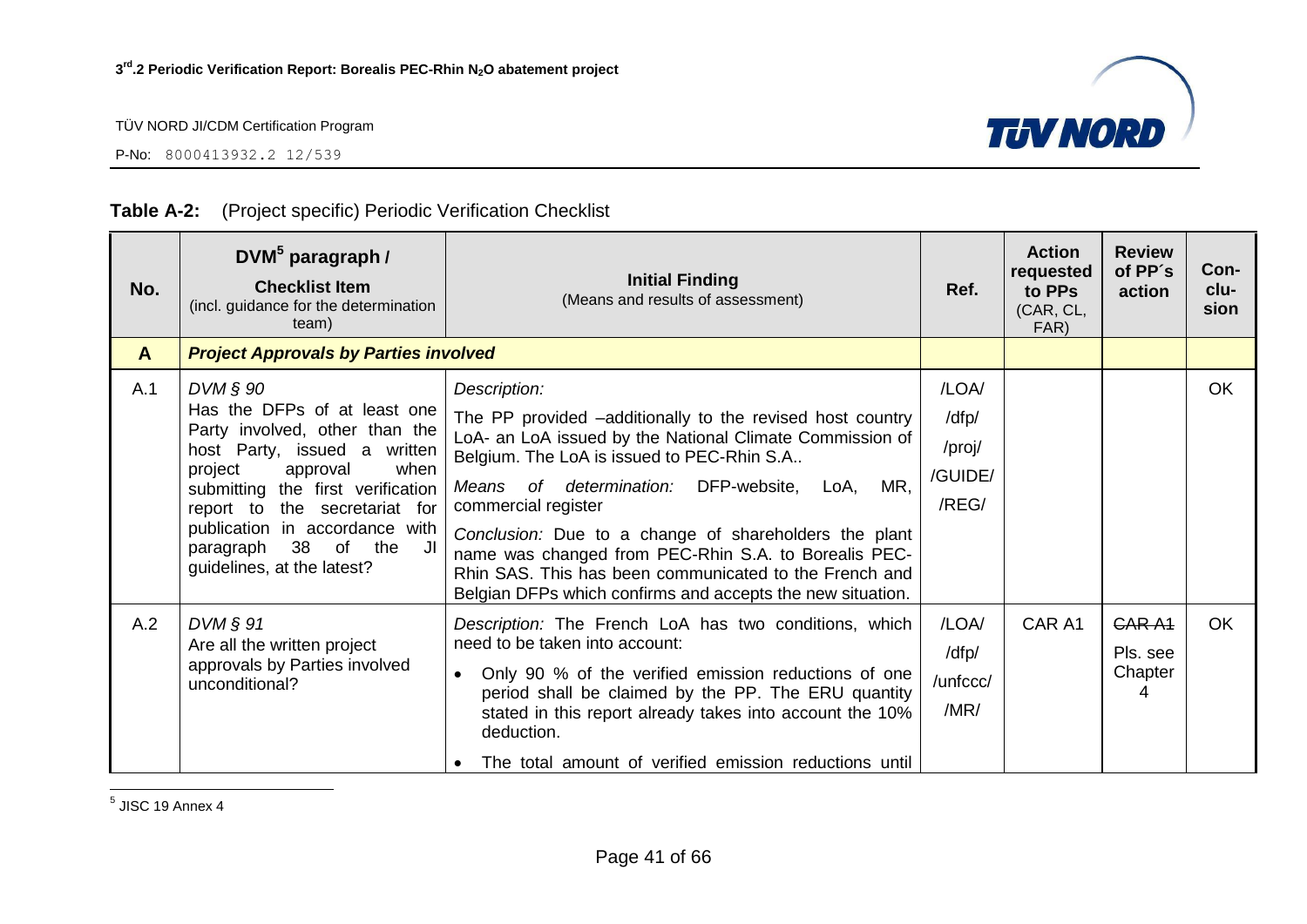

| No. | DVM <sup>5</sup> paragraph /<br><b>Checklist Item</b><br>(incl. guidance for the determination<br>team)                                                 | <b>Initial Finding</b><br>(Means and results of assessment)                                                                                                                                                                                                                                         | Ref.                             | <b>Action</b><br>requested<br>to PPs<br>(CAR, CL,<br>FAR) | <b>Review</b><br>of PP's<br>action | Con-<br>clu-<br>sion |
|-----|---------------------------------------------------------------------------------------------------------------------------------------------------------|-----------------------------------------------------------------------------------------------------------------------------------------------------------------------------------------------------------------------------------------------------------------------------------------------------|----------------------------------|-----------------------------------------------------------|------------------------------------|----------------------|
|     |                                                                                                                                                         | 2012-12-31 is limited to 351,440 tonnes (before 10 %<br>reduction)                                                                                                                                                                                                                                  |                                  |                                                           |                                    |                      |
|     |                                                                                                                                                         | The Belgian LoA is unconditional                                                                                                                                                                                                                                                                    |                                  |                                                           |                                    |                      |
|     |                                                                                                                                                         | Means of determination: LoA                                                                                                                                                                                                                                                                         |                                  |                                                           |                                    |                      |
|     |                                                                                                                                                         | Conclusion: OK,                                                                                                                                                                                                                                                                                     |                                  |                                                           |                                    |                      |
|     |                                                                                                                                                         | 10 % of the emission reductions are subtracted from the<br>initial result. The ERU quantity stated in this report<br>already takes into account the 10% deduction.                                                                                                                                  |                                  |                                                           |                                    |                      |
|     |                                                                                                                                                         | The verifier concludes that the sum of emission<br>reduction does not exceed the maximum amount.                                                                                                                                                                                                    |                                  |                                                           |                                    |                      |
|     |                                                                                                                                                         | CAR A1 was raised to compare the verified amount of ERUs<br>with the limit defined in the LoA.                                                                                                                                                                                                      |                                  |                                                           |                                    |                      |
| B.  | <b>Project implementation</b>                                                                                                                           |                                                                                                                                                                                                                                                                                                     |                                  |                                                           |                                    |                      |
| B.1 | $DVM \S 92$<br>Has the project been imple-<br>mented in accordance with the<br><b>PDD</b><br>which<br>regarding<br>the<br>determination has been deemed | Description: The $N_2O$ reduction catalyst was installed in both<br>burners and operational since 15/06/2010 and was topped-<br>up during the shutdown on 01/05-13/06/2011 and on 2012-<br>09-18 (not in this monitoring period). The $N_2O$ destruction<br>efficiency increased after this action. | /PDD/<br>/DET/<br>/MR/<br>/PROC1 |                                                           |                                    | <b>OK</b>            |
|     | final and is so listed on the<br>UNFCCC JI website?                                                                                                     | For the purpose of monitoring the $N_2O$ emissions Borealis<br>PEC-Rhin has installed and operates an Automated<br>Monitoring System according to EU standards (EN14181).<br>QA/QC measures were implemented.                                                                                       | PROC7/                           |                                                           |                                    |                      |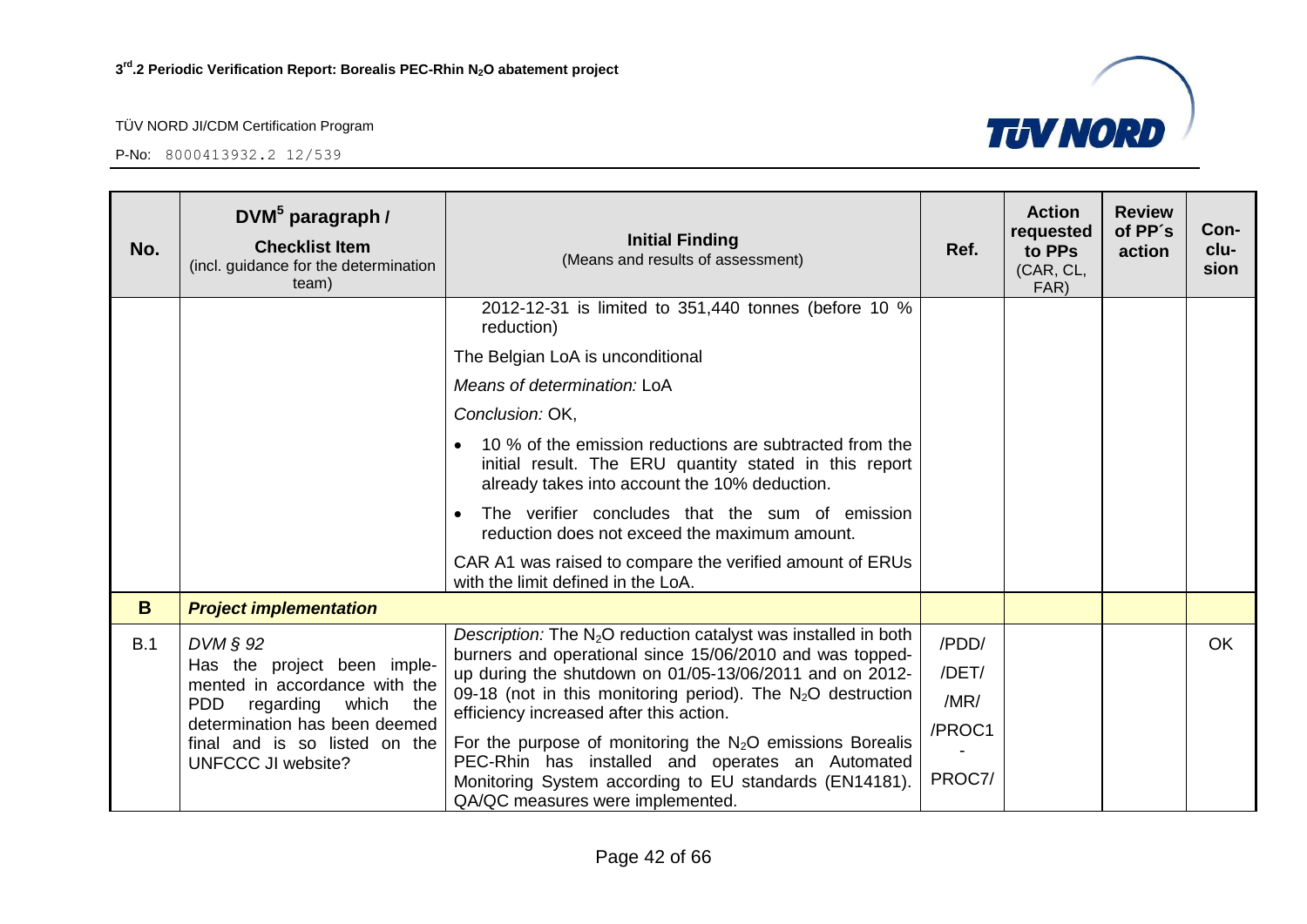

| No. | DVM <sup>5</sup> paragraph /<br><b>Checklist Item</b><br>(incl. guidance for the determination<br>team) | <b>Initial Finding</b><br>(Means and results of assessment)                                                                                                                                                                                                                                                                                                                                                                                                                                                                                                                                                                                                                                                                                                                       | Ref.                                                                           | <b>Action</b><br>requested<br>to PPs<br>(CAR, CL,<br>FAR) | <b>Review</b><br>of PP's<br>action | Con-<br>clu-<br>sion |
|-----|---------------------------------------------------------------------------------------------------------|-----------------------------------------------------------------------------------------------------------------------------------------------------------------------------------------------------------------------------------------------------------------------------------------------------------------------------------------------------------------------------------------------------------------------------------------------------------------------------------------------------------------------------------------------------------------------------------------------------------------------------------------------------------------------------------------------------------------------------------------------------------------------------------|--------------------------------------------------------------------------------|-----------------------------------------------------------|------------------------------------|----------------------|
|     |                                                                                                         | Means of determination: PDD, certificates and $3^{rd}$ party<br>reports provided by the PP, inspections during on-site visit<br>Conclusion: The project installations (Abatement catalyst,<br>AMS) and procedures were checked by the verification team<br>and compared with the description given in the registered<br>PDD. The installation of the abatement catalyst and<br>monitoring system is in line with the PDD.                                                                                                                                                                                                                                                                                                                                                         | /QAL2C<br>AL/<br>/QAL2IN<br>ST/<br>/QAL2P<br>ERF/<br>/P8I/<br>/ORG/<br>/14181/ |                                                           |                                    |                      |
| B.2 | $DVM \S 93$<br>What is the status of operation<br>the project<br>during the<br>of<br>monitoring period? | Description: The project is running according to the<br>description provided in the PDD. In this Subperiod 3.2 no<br>events have been reports and no unregular events could be<br>indentified in the data set provided for verification.<br>Means of determination: Calculation sheets annexed to the<br>monitoring report, on-site visit and<br>inspection of<br>implementations, plant history, PDD<br>Conclusion: The project history was discussed in detail<br>during on site visit and found to be reasonable. During the<br>on-site visit it was evidenced that the abatement system and<br>AMS were in place and running for the entire period. The<br>status of the project has been included in the MR. Minor<br>mistakes were found and following CAR has been raised: | /PDD/<br>/XLS/<br>/MR/<br>/PROC1<br>/NCSG/<br>/OT/                             |                                                           |                                    | <b>OK</b>            |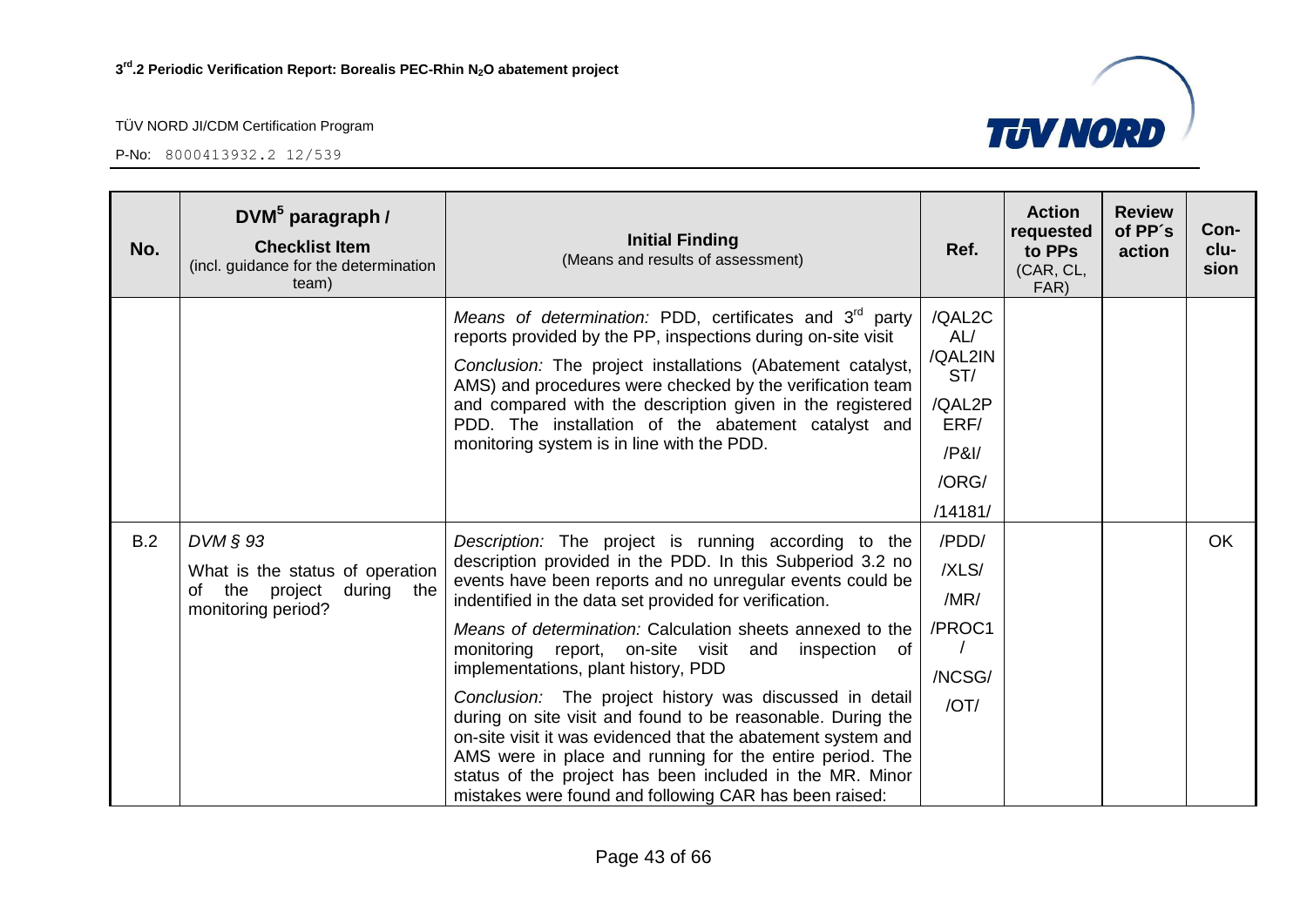

| No.          | DVM <sup>5</sup> paragraph /<br><b>Checklist Item</b><br>(incl. guidance for the determination<br>team)                  | <b>Initial Finding</b><br>(Means and results of assessment)                                                                        | Ref.         | <b>Action</b><br>requested<br>to PPs<br>(CAR, CL,<br>FAR) | <b>Review</b><br>of PP's<br>action | Con-<br>clu-<br>sion |
|--------------|--------------------------------------------------------------------------------------------------------------------------|------------------------------------------------------------------------------------------------------------------------------------|--------------|-----------------------------------------------------------|------------------------------------|----------------------|
| $\mathbf{C}$ | <b>Compliance with monitoring plan</b>                                                                                   |                                                                                                                                    |              |                                                           |                                    |                      |
| C.1          | DVM § 94                                                                                                                 | Monitored<br>Description:<br>parameters<br>and<br>parameters                                                                       | /PDD/        |                                                           |                                    | OK                   |
|              | Did the monitoring occur in                                                                                              | (according to the methodology and the registered PDD)<br>used for calculation are:                                                 | /MR/         |                                                           |                                    |                      |
|              | accordance with the monitoring<br><b>PDD</b><br>plan included<br>in the                                                  | $\bullet$<br>$NCSG_n$<br>[mg $N_2O/Nm^3$ ]                                                                                         | /14181/      |                                                           |                                    |                      |
|              | which<br>the<br>regarding<br>determination has been deemed<br>final and is so listed on the<br><b>UNFCCC JI website?</b> | Meaning:                                                                                                                           | /XLS/        |                                                           |                                    |                      |
|              |                                                                                                                          | Average $N_2O$ concentration in the tail gas during project<br>Verification Period n.                                              | /CERT/       |                                                           |                                    |                      |
|              |                                                                                                                          |                                                                                                                                    | /NAP1/       |                                                           |                                    |                      |
|              |                                                                                                                          | Source:                                                                                                                            | /NAP2/       |                                                           |                                    |                      |
|              |                                                                                                                          | Continuous emissions $N_2O$ analyser (AMS)                                                                                         | /CALAM<br>S/ |                                                           |                                    |                      |
|              |                                                                                                                          | <b>Measurement frequency:</b>                                                                                                      | /CALGA       |                                                           |                                    |                      |
|              |                                                                                                                          | Hourly value based on continuous monitoring (10<br>second frequency)                                                               | S/           |                                                           |                                    |                      |
|              |                                                                                                                          | $VSG_n$<br>$[Nm^3/h]$<br>$\bullet$                                                                                                 | /14181/      |                                                           |                                    |                      |
|              |                                                                                                                          | Meaning:                                                                                                                           | /CDMA/       |                                                           |                                    |                      |
|              |                                                                                                                          | Average Normal-Volume flow rate of the tail gas during                                                                             | /NCSG/       |                                                           |                                    |                      |
|              |                                                                                                                          | project Verification Period n. Normalisation calculation                                                                           | /OT/         |                                                           |                                    |                      |
|              |                                                                                                                          | takes place in the plant DCS and used Temperature and<br>pressure values derived by the plant monitoring<br>equipment (see below). | /DECLA/      |                                                           |                                    |                      |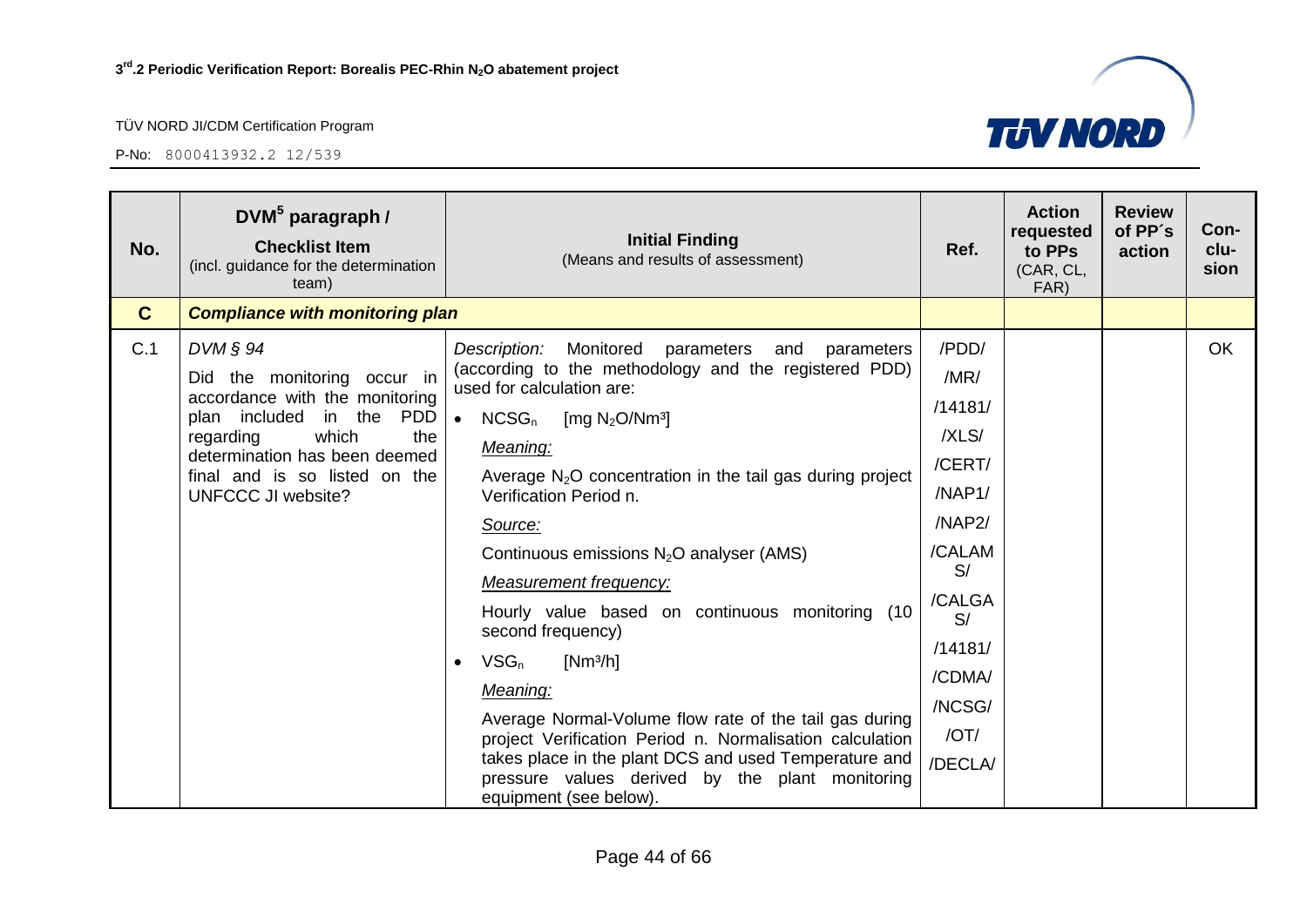

| No. | DVM <sup>5</sup> paragraph /<br><b>Checklist Item</b><br>(incl. guidance for the determination<br>team) | <b>Initial Finding</b><br>(Means and results of assessment)          | Ref. | <b>Action</b><br>requested<br>to PPs<br>(CAR, CL,<br>FAR) | <b>Review</b><br>of PP's<br>action | Con-<br>clu-<br>sion |
|-----|---------------------------------------------------------------------------------------------------------|----------------------------------------------------------------------|------|-----------------------------------------------------------|------------------------------------|----------------------|
|     |                                                                                                         | Source:                                                              |      |                                                           |                                    |                      |
|     |                                                                                                         | Gas volume flow meter (part of plant DCS)                            |      |                                                           |                                    |                      |
|     |                                                                                                         | <b>Measurement frequency:</b>                                        |      |                                                           |                                    |                      |
|     |                                                                                                         | Hourly value based on continuous monitoring (10<br>second frequency) |      |                                                           |                                    |                      |
|     |                                                                                                         | PE <sub>n</sub><br>[ $kgN2O$ ]<br>$\bullet$                          |      |                                                           |                                    |                      |
|     |                                                                                                         | Meaning:                                                             |      |                                                           |                                    |                      |
|     |                                                                                                         | N <sub>2</sub> O emissions during project Verification Period n.     |      |                                                           |                                    |                      |
|     |                                                                                                         | Source:                                                              |      |                                                           |                                    |                      |
|     |                                                                                                         | Calculated from measured data                                        |      |                                                           |                                    |                      |
|     |                                                                                                         | <b>Measurement frequency:</b>                                        |      |                                                           |                                    |                      |
|     |                                                                                                         | Calculated after each Verification Period                            |      |                                                           |                                    |                      |
|     |                                                                                                         | <b>Applied value:</b>                                                |      |                                                           |                                    |                      |
|     |                                                                                                         | Calculated according to the formula of the methodology:              |      |                                                           |                                    |                      |
|     |                                                                                                         | $PEn = VSG_n * NCSG_n * OH_n$                                        |      |                                                           |                                    |                      |
|     |                                                                                                         | OH <sub>n</sub><br>[hours]<br>$\bullet$                              |      |                                                           |                                    |                      |
|     |                                                                                                         | Meaning:                                                             |      |                                                           |                                    |                      |
|     |                                                                                                         | Total operating hours of Verification Period n.                      |      |                                                           |                                    |                      |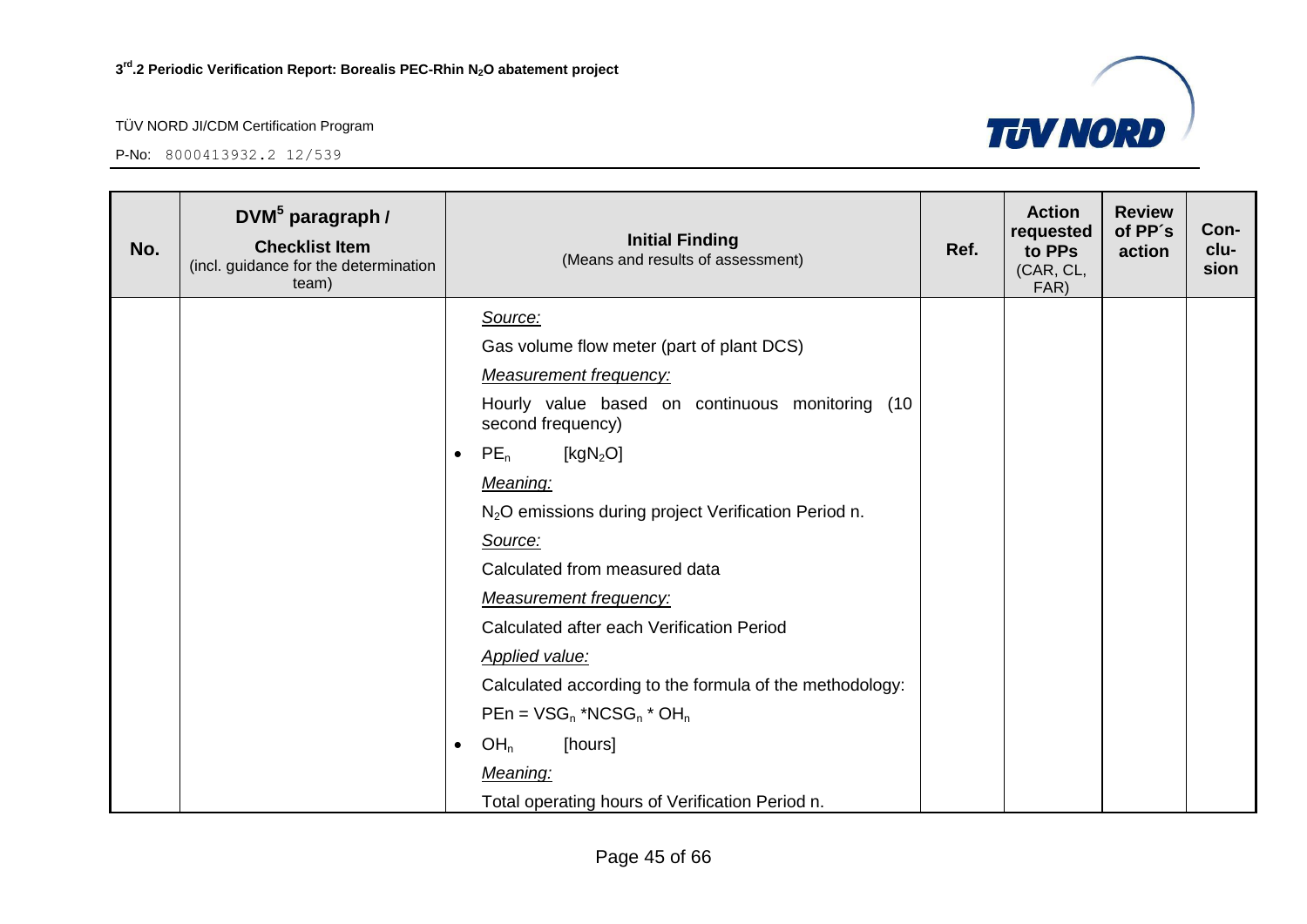

| No. | DVM <sup>5</sup> paragraph /<br><b>Checklist Item</b><br>(incl. guidance for the determination<br>team) | <b>Initial Finding</b><br>(Means and results of assessment)                                                                                                                                                                                                                                                                                                                                                                                                                                                                                                                                                                                                                                                                                                                                                             | Ref. | <b>Action</b><br>requested<br>to PPs<br>(CAR, CL,<br>FAR) | <b>Review</b><br>of PP's<br>action | Con-<br>clu-<br>sion |
|-----|---------------------------------------------------------------------------------------------------------|-------------------------------------------------------------------------------------------------------------------------------------------------------------------------------------------------------------------------------------------------------------------------------------------------------------------------------------------------------------------------------------------------------------------------------------------------------------------------------------------------------------------------------------------------------------------------------------------------------------------------------------------------------------------------------------------------------------------------------------------------------------------------------------------------------------------------|------|-----------------------------------------------------------|------------------------------------|----------------------|
|     |                                                                                                         | Source:<br>Production Log - taking into account the relevant trip<br>point parameters Temperature [OT] and ammonia to air<br>ratio. Every production hour which falls in the range of<br>the OT-/ and AIFR-range will be counted.<br><b>Measurement frequency:</b><br>Continuous based on measurements taken every 30 s.<br>$NAP_n$<br>[tHNO <sub>3</sub> ]<br>$\bullet$<br>Meaning:<br>Metric tonnes of 100% concentrated nitric acid during<br>any Verification Period n.<br>Source:<br>Electromagnetic nitric acid flow meters and<br>concentration measurement devices on each product<br>stream 60% and 69% used during beginning of<br>verification period)<br>Ultrasonic flow meter installed on 60% production<br>line, measuring volume flow, concentration and<br>temperature. (used from 2011-03-18 onwards) |      |                                                           |                                    |                      |
|     |                                                                                                         | Ultrasonic flow meter installed on 69% production                                                                                                                                                                                                                                                                                                                                                                                                                                                                                                                                                                                                                                                                                                                                                                       |      |                                                           |                                    |                      |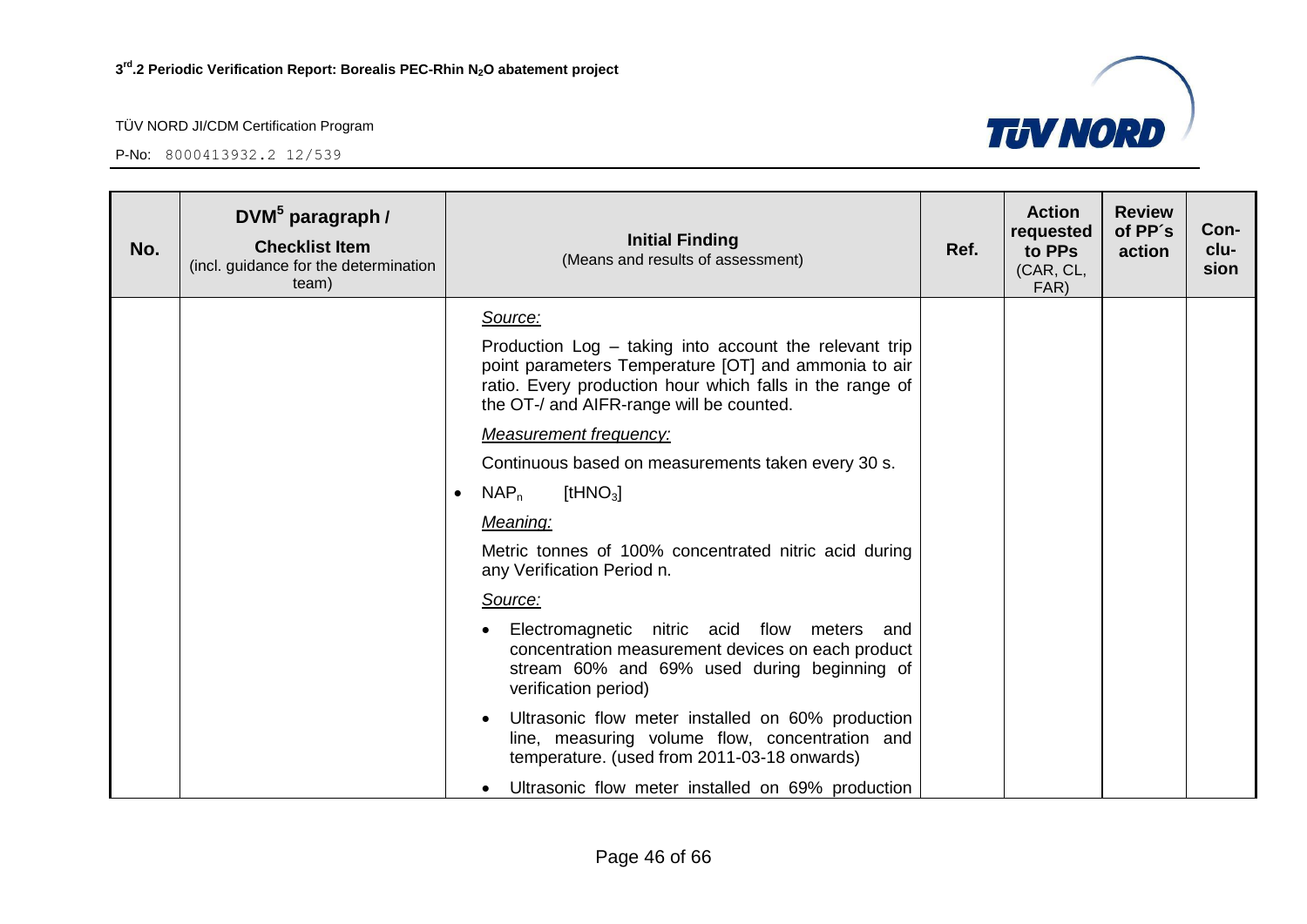

| No. | DVM <sup>5</sup> paragraph /<br><b>Checklist Item</b><br>(incl. guidance for the determination<br>team) | <b>Initial Finding</b><br>(Means and results of assessment)                                                | Ref. | <b>Action</b><br>requested<br>to PPs<br>(CAR, CL,<br>FAR) | <b>Review</b><br>of PP's<br>action | Con-<br>clu-<br>sion |
|-----|---------------------------------------------------------------------------------------------------------|------------------------------------------------------------------------------------------------------------|------|-----------------------------------------------------------|------------------------------------|----------------------|
|     |                                                                                                         | line, measuring volume flow, concentration and<br>temperature. (used from 2011-10-19 onwards)              |      |                                                           |                                    |                      |
|     |                                                                                                         | <b>Measurement frequency:</b>                                                                              |      |                                                           |                                    |                      |
|     |                                                                                                         | Continuous based on measurements taken every 30 s.                                                         |      |                                                           |                                    |                      |
|     |                                                                                                         | <b>OT</b><br>[°C]<br>$\bullet$                                                                             |      |                                                           |                                    |                      |
|     |                                                                                                         | Meaning:                                                                                                   |      |                                                           |                                    |                      |
|     |                                                                                                         | Oxidation temperature in the ammonia oxidation reactor<br>(AOR). Median value is used for trip observation |      |                                                           |                                    |                      |
|     |                                                                                                         | Source:                                                                                                    |      |                                                           |                                    |                      |
|     |                                                                                                         | 3 thermocouples inside the east of both burners of the<br>plant.                                           |      |                                                           |                                    |                      |
|     |                                                                                                         | <b>Measurement frequency:</b>                                                                              |      |                                                           |                                    |                      |
|     |                                                                                                         | Hourly median value based on continuous monitoring;<br>measurements taken every 30 s.                      |      |                                                           |                                    |                      |
|     |                                                                                                         | <b>AFR</b><br>[kg $NH3/h$ ]<br>$\bullet$                                                                   |      |                                                           |                                    |                      |
|     |                                                                                                         | Meaning:                                                                                                   |      |                                                           |                                    |                      |
|     |                                                                                                         | Ammonia Flow rate to the ammonia oxidation reactor<br>(AOR)                                                |      |                                                           |                                    |                      |
|     |                                                                                                         | Source:                                                                                                    |      |                                                           |                                    |                      |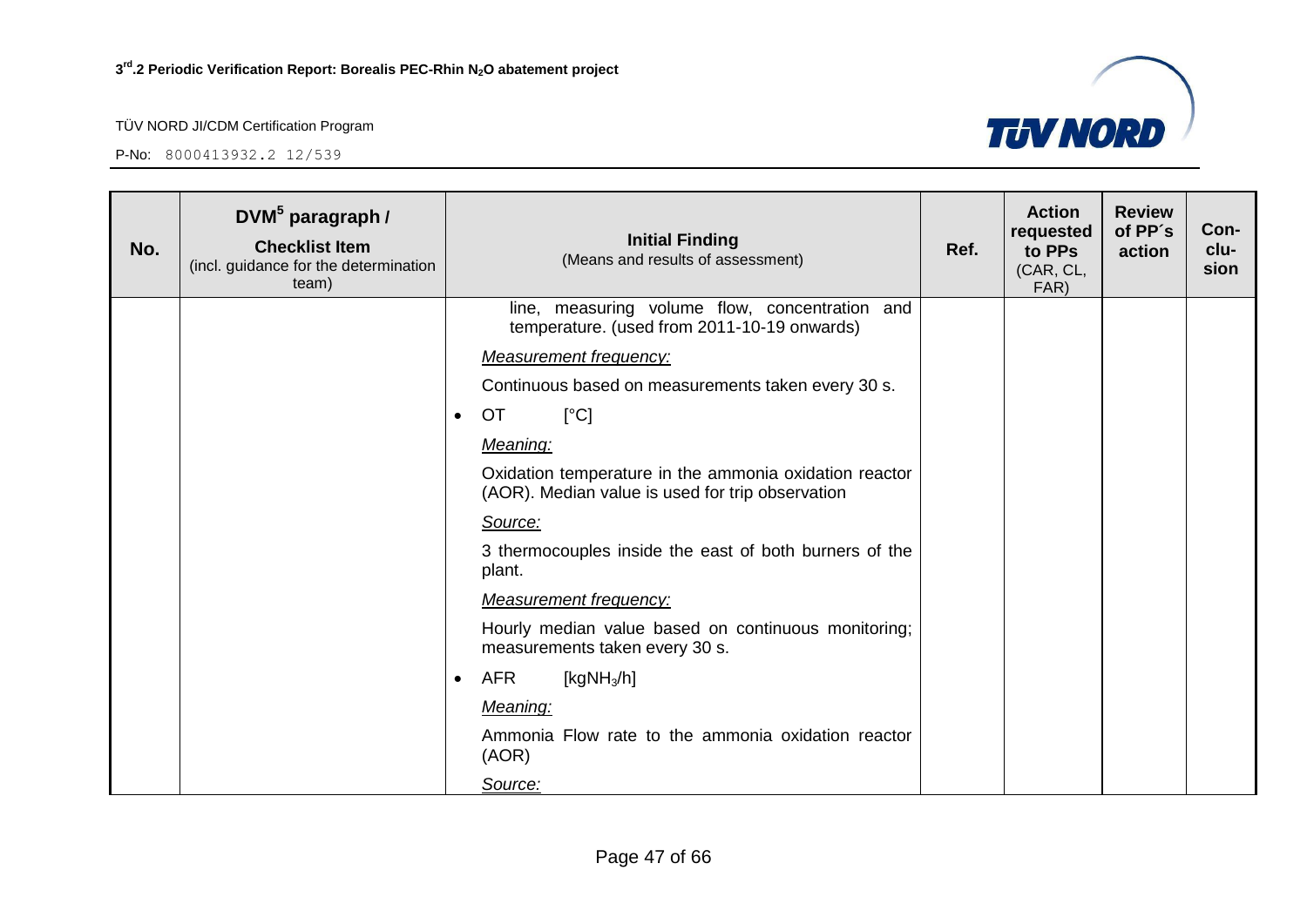

| No. | DVM <sup>5</sup> paragraph /<br><b>Checklist Item</b><br>(incl. guidance for the determination<br>team) | <b>Initial Finding</b><br>(Means and results of assessment)                            | Ref. | <b>Action</b><br>requested<br>to PPs<br>(CAR, CL,<br>FAR) | <b>Review</b><br>of PP's<br>action | Con-<br>clu-<br>sion |
|-----|---------------------------------------------------------------------------------------------------------|----------------------------------------------------------------------------------------|------|-----------------------------------------------------------|------------------------------------|----------------------|
|     |                                                                                                         | Ammonia flow measurements                                                              |      |                                                           |                                    |                      |
|     |                                                                                                         | <b>Measurement frequency:</b>                                                          |      |                                                           |                                    |                      |
|     |                                                                                                         | Hourly average value based on continuous monitoring;<br>measurements taken every 30 s. |      |                                                           |                                    |                      |
|     |                                                                                                         | <b>AIFR</b><br>[%]<br>$\bullet$                                                        |      |                                                           |                                    |                      |
|     |                                                                                                         | Meaning:                                                                               |      |                                                           |                                    |                      |
|     |                                                                                                         | Ammonia to air ratio into the AOR                                                      |      |                                                           |                                    |                      |
|     |                                                                                                         | Source:                                                                                |      |                                                           |                                    |                      |
|     |                                                                                                         | Ammonia & Air flow meters                                                              |      |                                                           |                                    |                      |
|     |                                                                                                         | <b>Measurement frequency:</b>                                                          |      |                                                           |                                    |                      |
|     |                                                                                                         | Hourly average value based on continuous monitoring;<br>measurements taken every 30 s. |      |                                                           |                                    |                      |
|     |                                                                                                         | <b>TSG</b><br>[°C]<br>$\bullet$                                                        |      |                                                           |                                    |                      |
|     |                                                                                                         | Meaning:                                                                               |      |                                                           |                                    |                      |
|     |                                                                                                         | Temperature of tail gas (for normalising of VSG)                                       |      |                                                           |                                    |                      |
|     |                                                                                                         | Source:                                                                                |      |                                                           |                                    |                      |
|     |                                                                                                         | Thermocouple (part of the measuring and control system<br>of the plant).               |      |                                                           |                                    |                      |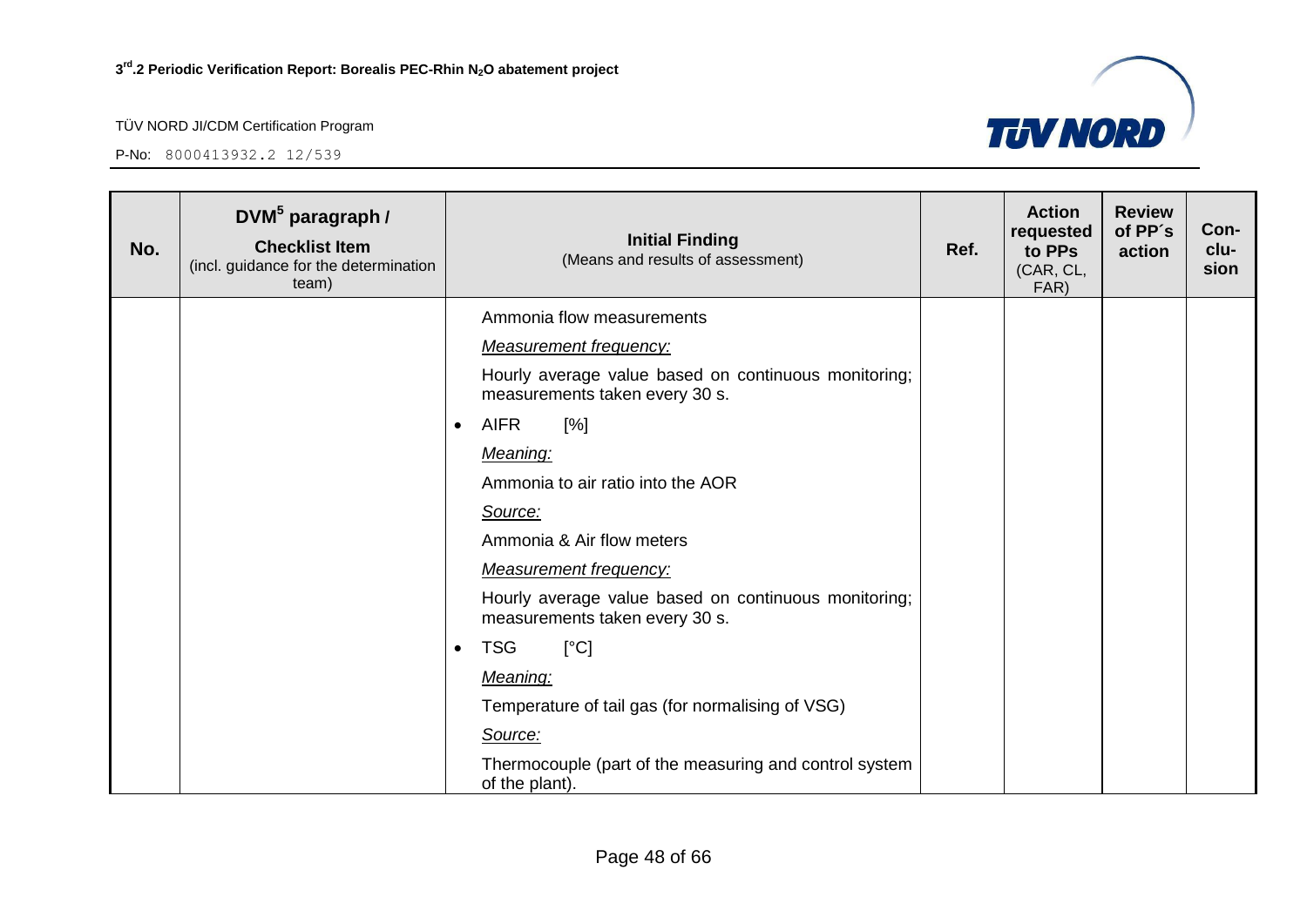

| No. | DVM <sup>5</sup> paragraph /<br><b>Checklist Item</b><br>(incl. guidance for the determination<br>team) | <b>Initial Finding</b><br>(Means and results of assessment)                                                                                                      | Ref. | <b>Action</b><br>requested<br>to PPs<br>(CAR, CL,<br>FAR) | <b>Review</b><br>of PP's<br>action | Con-<br>clu-<br>sion |
|-----|---------------------------------------------------------------------------------------------------------|------------------------------------------------------------------------------------------------------------------------------------------------------------------|------|-----------------------------------------------------------|------------------------------------|----------------------|
|     |                                                                                                         | <b>Measurement frequency:</b>                                                                                                                                    |      |                                                           |                                    |                      |
|     |                                                                                                         | Hourly average value based on continuous monitoring;<br>measurements taken every 10 s.                                                                           |      |                                                           |                                    |                      |
|     |                                                                                                         | <b>PSG</b><br>[Pa]<br>$\bullet$                                                                                                                                  |      |                                                           |                                    |                      |
|     |                                                                                                         | Meaning:                                                                                                                                                         |      |                                                           |                                    |                      |
|     |                                                                                                         | Pressure of tail gas (necessary for normalising of VSG)                                                                                                          |      |                                                           |                                    |                      |
|     |                                                                                                         | Source:                                                                                                                                                          |      |                                                           |                                    |                      |
|     |                                                                                                         | Probe of the plant DCS, measurement of pressure<br>gradient between stack and atmosphere adding a default<br>value of 1013 hPa for generating an absolute value. |      |                                                           |                                    |                      |
|     |                                                                                                         | <b>Measurement frequency:</b>                                                                                                                                    |      |                                                           |                                    |                      |
|     |                                                                                                         | Hourly average value based on continuous monitoring;<br>measurements taken every 10 s.                                                                           |      |                                                           |                                    |                      |
|     |                                                                                                         | [ $kgN2O/tHNO3$ ]<br>$EF_n$<br>$\bullet$                                                                                                                         |      |                                                           |                                    |                      |
|     |                                                                                                         | Meaning:                                                                                                                                                         |      |                                                           |                                    |                      |
|     |                                                                                                         | Emissions factor calculated for project Verification<br>Period n.                                                                                                |      |                                                           |                                    |                      |
|     |                                                                                                         | Source:                                                                                                                                                          |      |                                                           |                                    |                      |
|     |                                                                                                         | Calculated from measured data                                                                                                                                    |      |                                                           |                                    |                      |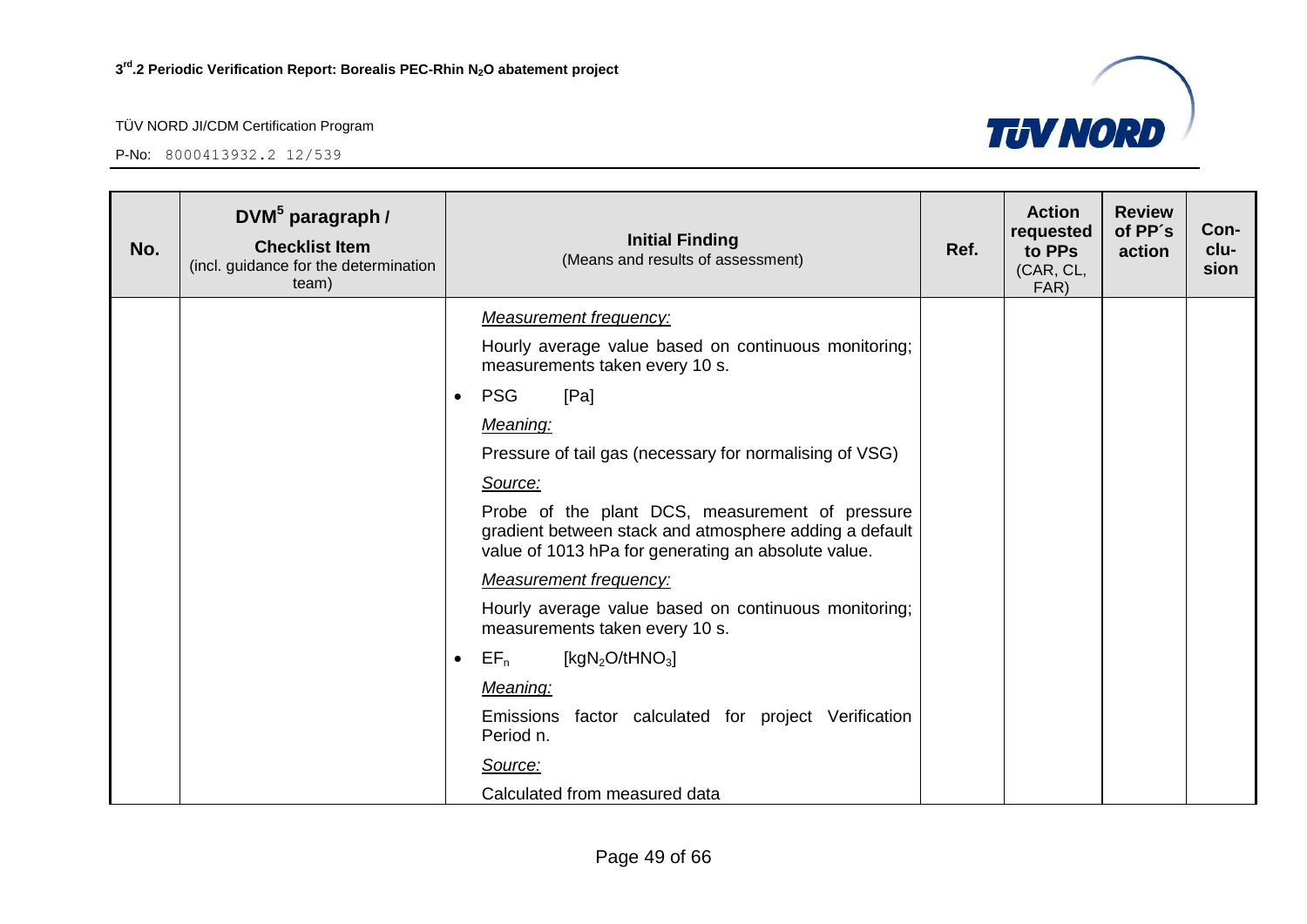

| No. | DVM <sup>5</sup> paragraph /<br><b>Checklist Item</b><br>(incl. guidance for the determination<br>team) |           | <b>Initial Finding</b><br>(Means and results of assessment)                                                                                                     | Ref. | <b>Action</b><br>requested<br>to PPs<br>(CAR, CL,<br>FAR) | <b>Review</b><br>of PP's<br>action | Con-<br>clu-<br>sion |
|-----|---------------------------------------------------------------------------------------------------------|-----------|-----------------------------------------------------------------------------------------------------------------------------------------------------------------|------|-----------------------------------------------------------|------------------------------------|----------------------|
|     |                                                                                                         | $\bullet$ | $\mathsf{EF}_{\mathsf{rea}}$<br>[kgN <sub>2</sub> O/tHNO <sub>3</sub> ]                                                                                         |      |                                                           |                                    |                      |
|     |                                                                                                         |           | Meaning:                                                                                                                                                        |      |                                                           |                                    |                      |
|     |                                                                                                         |           | Emissions cap for $N_2O$ from nitric acid production set by<br>government/local regulation.                                                                     |      |                                                           |                                    |                      |
|     |                                                                                                         |           | Source:                                                                                                                                                         |      |                                                           |                                    |                      |
|     |                                                                                                         |           | National or local N <sub>2</sub> O emissions legislation (PecRhin<br>'arrêté préféctoral')                                                                      |      |                                                           |                                    |                      |
|     |                                                                                                         |           | If this regulatory limit is lower than the applicable<br>benchmark emissions factor, then EF <sub>reg</sub> shall replace<br>$EFBM$ in the calculation of ERUs. |      |                                                           |                                    |                      |
|     |                                                                                                         |           | $\mathsf{EF}_\mathsf{BM}$<br>[kgN <sub>2</sub> O/tHNO <sub>3</sub> ]                                                                                            |      |                                                           |                                    |                      |
|     |                                                                                                         |           | Meaning:                                                                                                                                                        |      |                                                           |                                    |                      |
|     |                                                                                                         |           | Specific reference value (benchmark emissions factor)<br>that will be applied to calculate the emissions reductions<br>from a specific Verification Period.     |      |                                                           |                                    |                      |
|     |                                                                                                         |           | Source:                                                                                                                                                         |      |                                                           |                                    |                      |
|     |                                                                                                         |           | Included in the French Methodology                                                                                                                              |      |                                                           |                                    |                      |
|     |                                                                                                         |           | QA/QC:                                                                                                                                                          |      |                                                           |                                    |                      |
|     |                                                                                                         |           | The PP refers to the project European standard 14181                                                                                                            |      |                                                           |                                    |                      |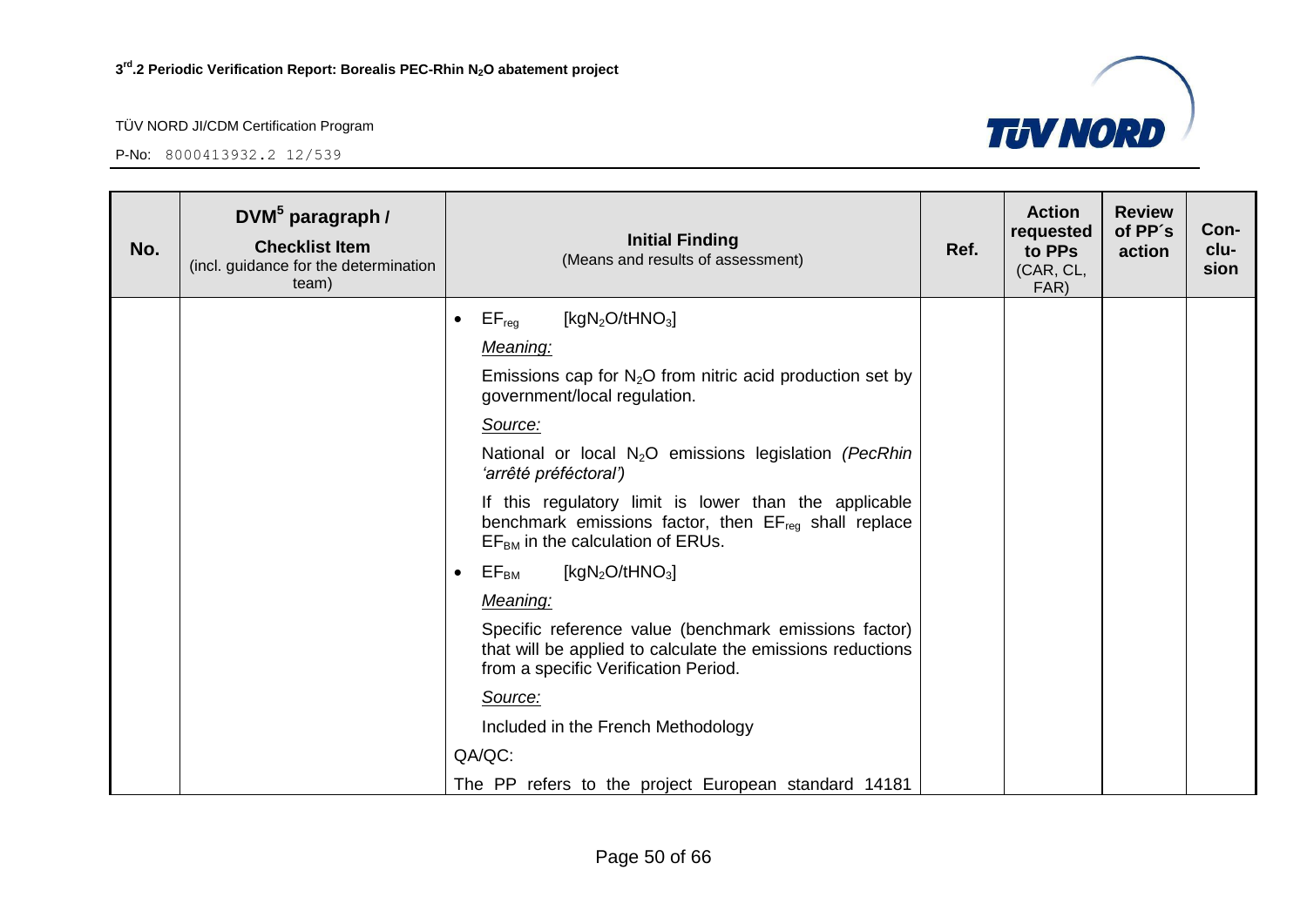

| No. | $DWM^5$ paragraph /<br><b>Checklist Item</b><br>(incl. guidance for the determination<br>team) | <b>Initial Finding</b><br>(Means and results of assessment)                                                                                                                                                                                                                     | Ref.   | <b>Action</b><br>requested<br>to PPs<br>(CAR, CL,<br>FAR) | <b>Review</b><br>of PP's<br>action | Con-<br>clu-<br>sion |
|-----|------------------------------------------------------------------------------------------------|---------------------------------------------------------------------------------------------------------------------------------------------------------------------------------------------------------------------------------------------------------------------------------|--------|-----------------------------------------------------------|------------------------------------|----------------------|
|     |                                                                                                | regarding implementation of monitoring equipment and<br>maintenance procedures and to the European Fertilizers<br>standard for QA/QC.                                                                                                                                           |        |                                                           |                                    |                      |
|     |                                                                                                | Means of determination: PDD, Monitoring report, ERU-<br>calculation, server data, emission declaration to local<br>government, DIN EN 14181, methodology, quality related<br>procedures provided by the plant staff, on-site inspections<br>and interviews with involved staff. |        |                                                           |                                    |                      |
|     |                                                                                                | Conclusion: The verification team confirms that the<br>monitoring of the relevant parameter implemented in the<br>project and the referenced standards are in accordance with<br>the monitoring plan of the final PDD. Checked details are<br>i.e.:                             |        |                                                           |                                    |                      |
|     |                                                                                                | Measurement frequency<br>$\bullet$                                                                                                                                                                                                                                              |        |                                                           |                                    |                      |
|     |                                                                                                | Data source<br>$\bullet$                                                                                                                                                                                                                                                        |        |                                                           |                                    |                      |
|     |                                                                                                | Measurement procedures                                                                                                                                                                                                                                                          |        |                                                           |                                    |                      |
|     |                                                                                                | <b>Quality procedures</b>                                                                                                                                                                                                                                                       |        |                                                           |                                    |                      |
|     |                                                                                                | Measuring points<br>Cross checks                                                                                                                                                                                                                                                |        |                                                           |                                    |                      |
|     |                                                                                                | Data handling, storage and processing                                                                                                                                                                                                                                           |        |                                                           |                                    |                      |
|     |                                                                                                | Description: The project baseline is set by default values in                                                                                                                                                                                                                   |        |                                                           |                                    |                      |
| C.2 | $DVM \S 95a$                                                                                   | the methodology EF <sub>BM</sub> which was issued by the French                                                                                                                                                                                                                 | /METH/ |                                                           |                                    | OK                   |
|     | For calculating<br>the emission                                                                | DFP. Default values are expressed in benchmark values:                                                                                                                                                                                                                          | /LOA/  |                                                           |                                    |                      |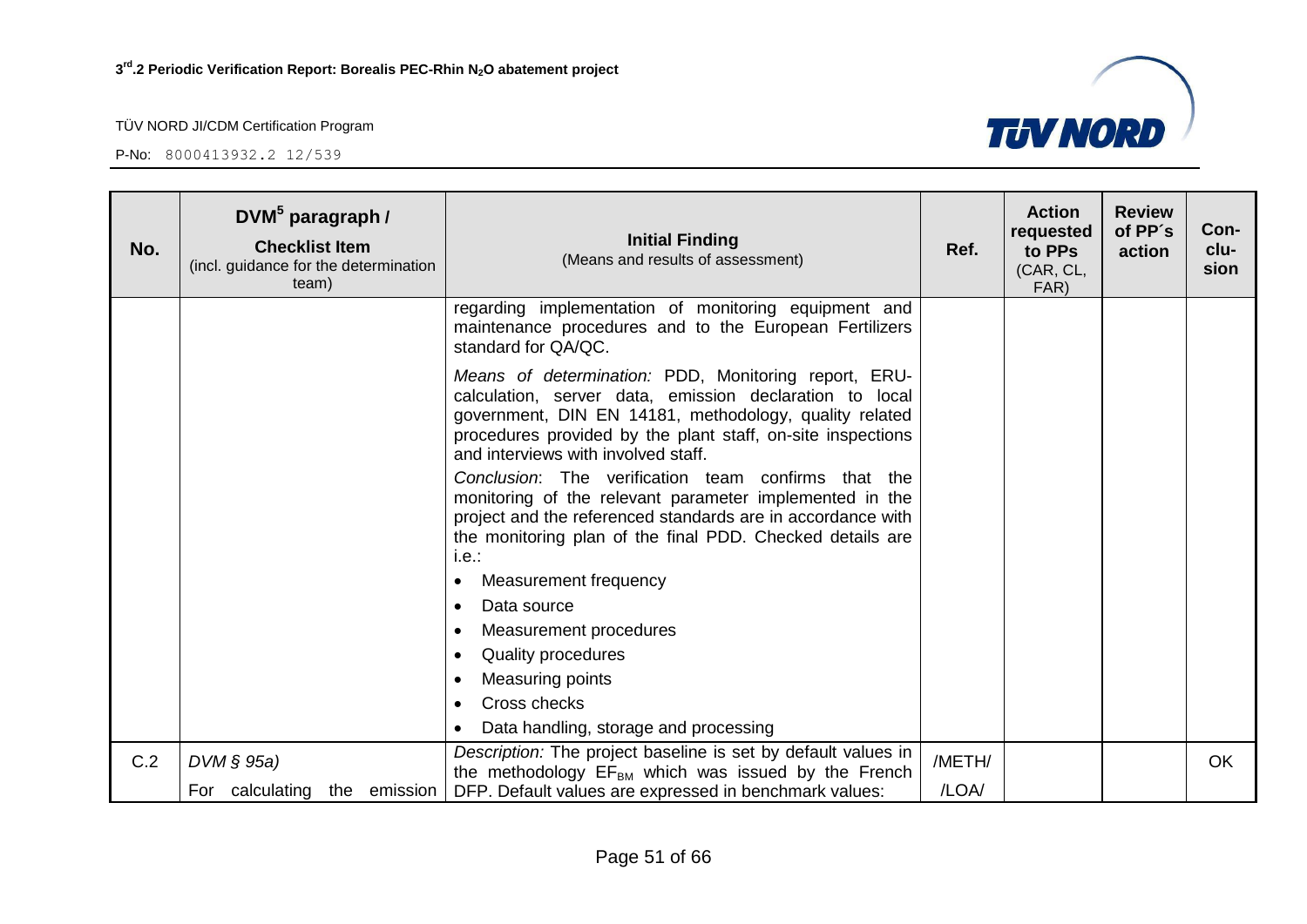

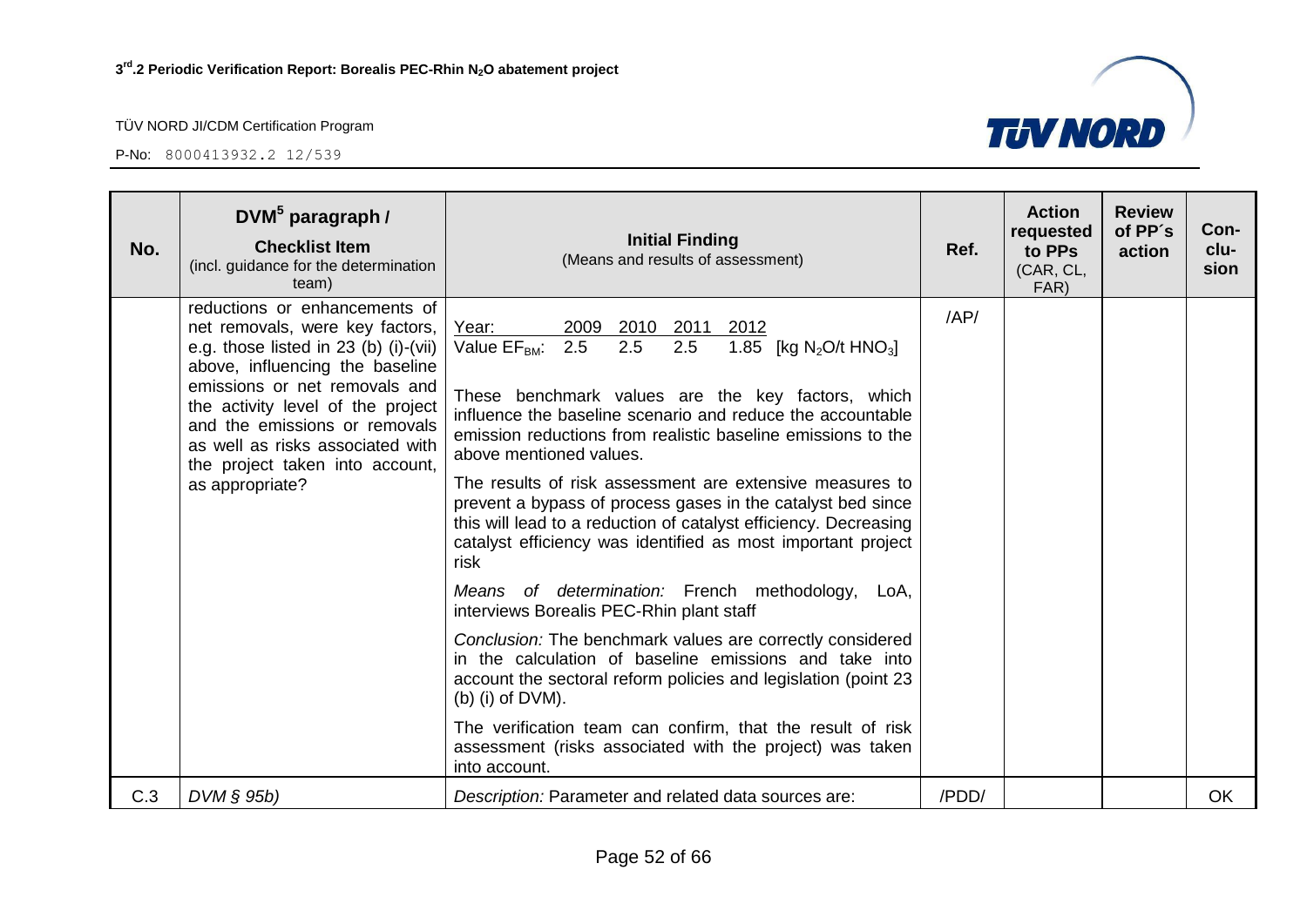

| No. | DVM <sup>5</sup> paragraph /<br><b>Checklist Item</b><br>(incl. guidance for the determination<br>team) |           | <b>Initial Finding</b><br>(Means and results of assessment)                                                        | Ref.        | <b>Action</b><br>requested<br>to PPs<br>(CAR, CL,<br>FAR) | <b>Review</b><br>of PP's<br>action | Con-<br>clu-<br>sion |
|-----|---------------------------------------------------------------------------------------------------------|-----------|--------------------------------------------------------------------------------------------------------------------|-------------|-----------------------------------------------------------|------------------------------------|----------------------|
|     | sources used for<br>Are data<br>calculating emission reductions                                         | $\bullet$ | $NCSG_n$ [mg N <sub>2</sub> O/Nm <sup>3</sup> ]                                                                    | /MR/        |                                                           |                                    |                      |
|     | or enhancements of net remo-                                                                            |           | Thermo Scientific Nicolet 6700, Tag No: Al1048-4                                                                   | $/$ P&I $/$ |                                                           |                                    |                      |
|     | vals clearly identified, reliable<br>and transparent?                                                   | $\bullet$ | $VSG_n$ [Nm <sup>3</sup> /h]                                                                                       |             |                                                           |                                    |                      |
|     |                                                                                                         |           | VSG measurement by Endress + Hauser Deltabar flow<br>meter, Tag No: FI1012                                         |             |                                                           |                                    |                      |
|     |                                                                                                         | $\bullet$ | $PE_n$ [kgN <sub>2</sub> O]                                                                                        |             |                                                           |                                    |                      |
|     |                                                                                                         |           | Calculation from measured data                                                                                     |             |                                                           |                                    |                      |
|     |                                                                                                         | $\bullet$ | OH <sub>n</sub> [h]                                                                                                |             |                                                           |                                    |                      |
|     |                                                                                                         |           | Production Log - taking into account the trip point<br>parameter OT (Temperature in the oxidation reactor<br>east) |             |                                                           |                                    |                      |
|     |                                                                                                         | $\bullet$ | $NAP_n$ [tHNO <sub>3</sub> ]                                                                                       |             |                                                           |                                    |                      |
|     |                                                                                                         |           | Ultrasonic flow meter FLEXIM 'PIOX' AFR                                                                            |             |                                                           |                                    |                      |
|     |                                                                                                         |           | 60 % HNO <sub>3</sub> : Tag-No. FI1028, AI1028                                                                     |             |                                                           |                                    |                      |
|     |                                                                                                         |           | 69 % HNO <sub>3</sub> : Tag-No. FI1029, AI1029                                                                     |             |                                                           |                                    |                      |
|     |                                                                                                         |           |                                                                                                                    |             |                                                           |                                    |                      |
|     |                                                                                                         | $\bullet$ | OT [°C]                                                                                                            |             |                                                           |                                    |                      |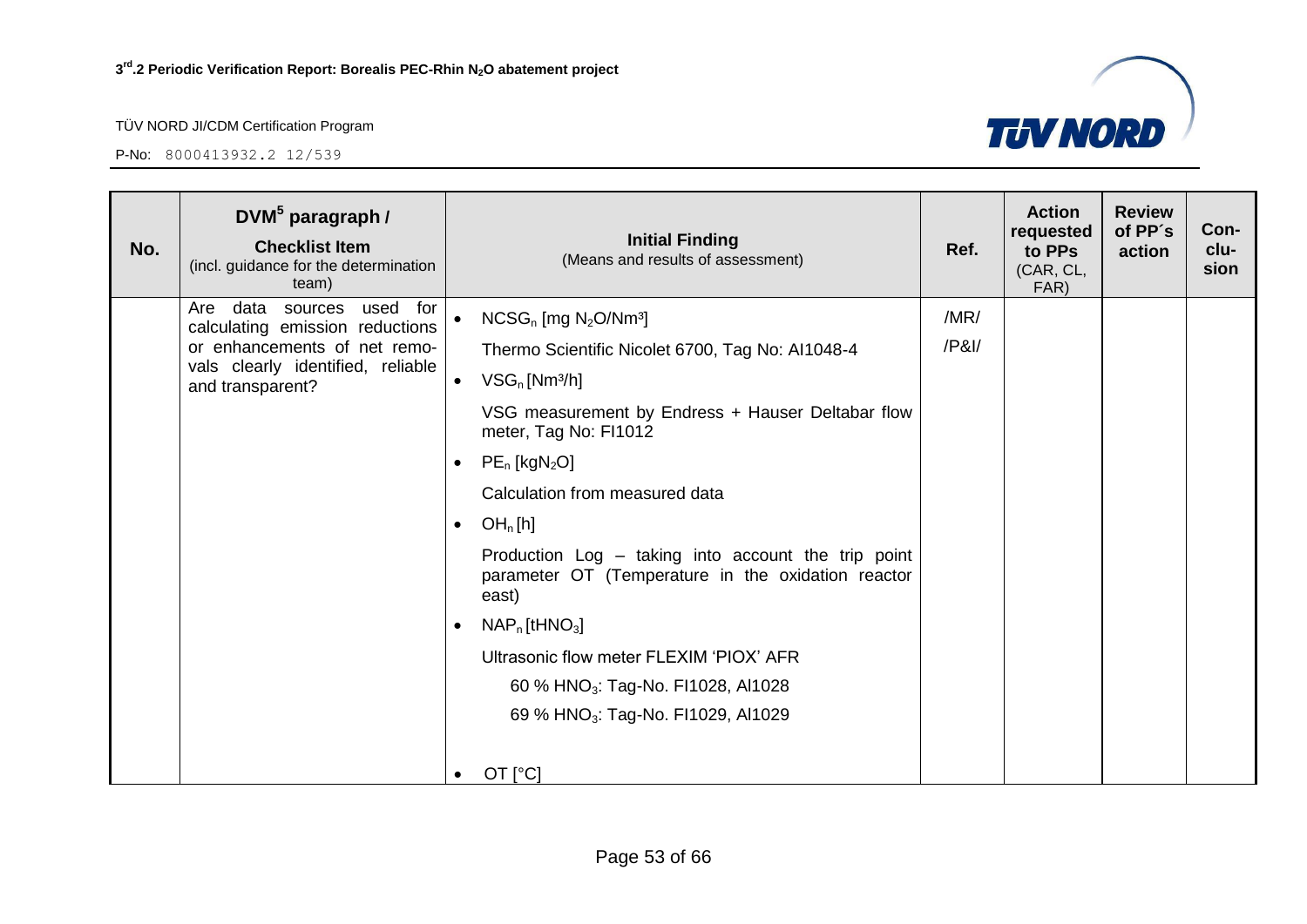

| No. | DVM <sup>5</sup> paragraph /<br><b>Checklist Item</b><br>(incl. guidance for the determination<br>team) | <b>Initial Finding</b><br>(Means and results of assessment)                                               | Ref. | <b>Action</b><br>requested<br>to PPs<br>(CAR, CL,<br>FAR) | <b>Review</b><br>of PP's<br>action | Con-<br>clu-<br>sion |
|-----|---------------------------------------------------------------------------------------------------------|-----------------------------------------------------------------------------------------------------------|------|-----------------------------------------------------------|------------------------------------|----------------------|
|     |                                                                                                         | Endress + Hauser Thermal element PT100                                                                    |      |                                                           |                                    |                      |
|     |                                                                                                         | <b>AFR</b>                                                                                                |      |                                                           |                                    |                      |
|     |                                                                                                         | Ammonia flow meter Endress and Hauser Deltabar [kg]<br>$NH3/h$ ]                                          |      |                                                           |                                    |                      |
|     |                                                                                                         | AIFR [%]<br>$\bullet$                                                                                     |      |                                                           |                                    |                      |
|     |                                                                                                         | Ammonia and Air flow meters                                                                               |      |                                                           |                                    |                      |
|     |                                                                                                         | TSG [°C]<br>٠                                                                                             |      |                                                           |                                    |                      |
|     |                                                                                                         | TSG measurement by Endress + Hauser Thermal<br>element PT100                                              |      |                                                           |                                    |                      |
|     |                                                                                                         | PSG [Pa]<br>٠                                                                                             |      |                                                           |                                    |                      |
|     |                                                                                                         | Endress + Hauser Cerabar S pressure sensor<br>measuring pressure gradient between stack and<br>atmosphere |      |                                                           |                                    |                      |
|     |                                                                                                         | $EF_n$ [kgN <sub>2</sub> O/tHNO <sub>3</sub> ]<br>$\bullet$                                               |      |                                                           |                                    |                      |
|     |                                                                                                         | For the verification period n the emission factor is: $EF_n =$<br>$(PE_n / NAP_n)$                        |      |                                                           |                                    |                      |
|     |                                                                                                         | $EF_{reg}$ [kgN <sub>2</sub> O/tHNO <sub>3</sub> ]<br>$\bullet$                                           |      |                                                           |                                    |                      |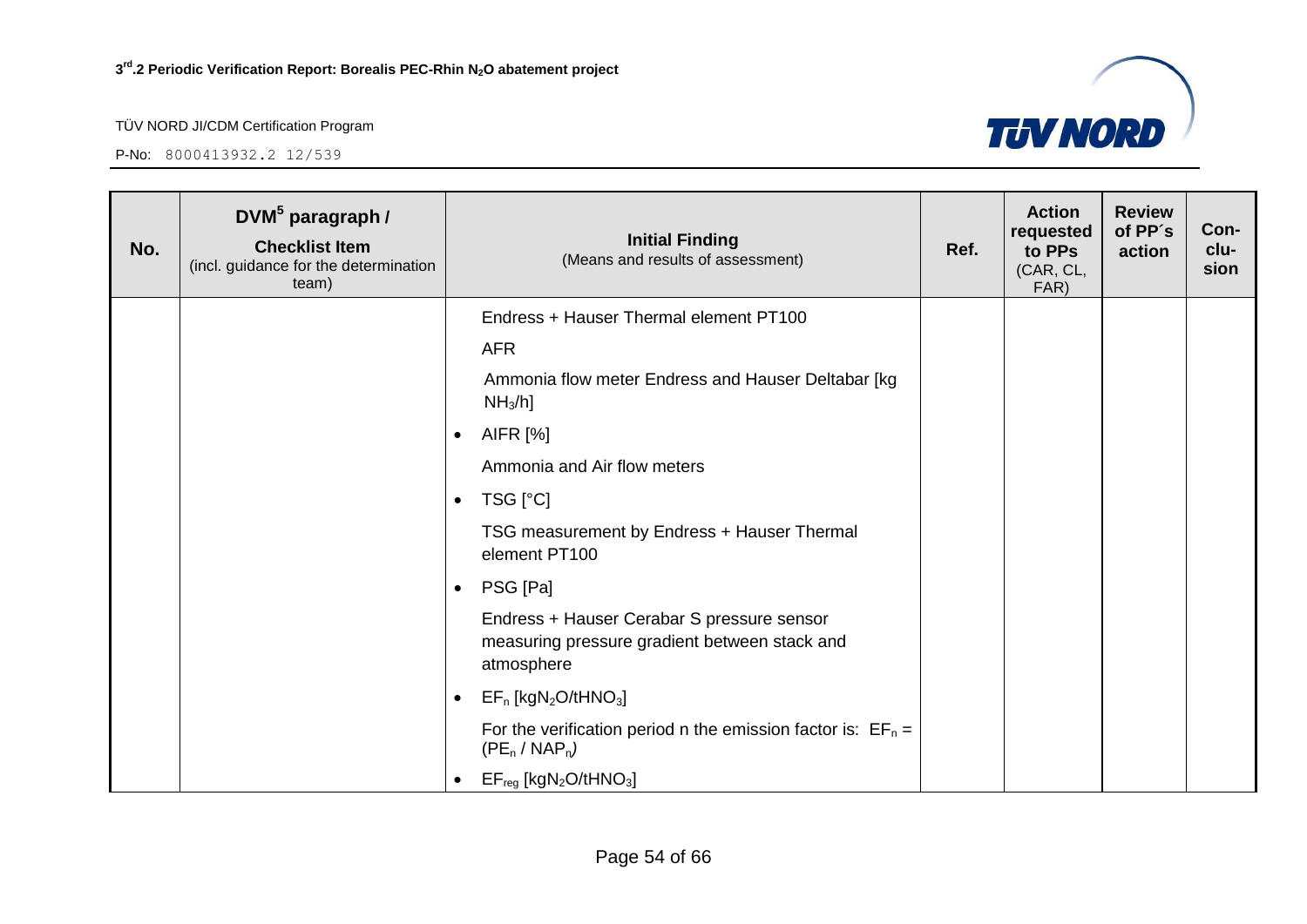

| No. | DVM <sup>5</sup> paragraph /<br><b>Checklist Item</b><br>(incl. guidance for the determination<br>team) | <b>Initial Finding</b><br>(Means and results of assessment)                                                                                                                                                                | Ref.   | <b>Action</b><br>requested<br>to PPs<br>(CAR, CL,<br>FAR) | <b>Review</b><br>of PP's<br>action | Con-<br>clu-<br>sion |
|-----|---------------------------------------------------------------------------------------------------------|----------------------------------------------------------------------------------------------------------------------------------------------------------------------------------------------------------------------------|--------|-----------------------------------------------------------|------------------------------------|----------------------|
|     |                                                                                                         | The max. $N2O$ -emissions are set by the local<br>government as: 7.7 kg $N_2O$ /tHNO <sub>3</sub> until 2010-12-31 and<br>3.0 kg N <sub>2</sub> O/tHNO <sub>3</sub> from 2011-01-01 onwards $EF_{BM}$<br>[ $kgN2O/tHNO3$ ] |        |                                                           |                                    |                      |
|     |                                                                                                         | 1.85 kg in this monitoring period of 2012                                                                                                                                                                                  |        |                                                           |                                    |                      |
|     |                                                                                                         | The ERU-calculation was carried out according to the<br>formula described in the methodology:<br>$ERU = ((EFBM - EFn)/1000 x NAP x GWPN2O) * 0.9 (tCO2e)$                                                                  |        |                                                           |                                    |                      |
|     |                                                                                                         | Means of determination: PDD, methodology, plant permits,<br>monitoring report, on-site visit of plant, PCS and data server                                                                                                 |        |                                                           |                                    |                      |
|     |                                                                                                         | Conclusion: The PP could clearly demonstrate that data<br>sources are clearly identified, reliable and transparent<br>according to implemented procedures.                                                                 |        |                                                           |                                    |                      |
| C.4 | $DVM \S 95c$                                                                                            | Description: As described under C.2., the French DFP sets                                                                                                                                                                  | /PDD/  |                                                           |                                    | <b>OK</b>            |
|     | Are emission factors, including                                                                         | emission factors [kg N <sub>2</sub> O/t HNO <sub>3</sub> ] as benchmark values.<br>ERUs cannot be claimed if plant emissions are exceeding                                                                                 | /METH/ |                                                           |                                    |                      |
|     | default emission factors, if used<br>for calculating the emission                                       | this value or if $N_2O$ -emissions are below, ERUs shall be                                                                                                                                                                | /MR/   |                                                           |                                    |                      |
|     | reductions or enhancements of                                                                           | calculated against this value.                                                                                                                                                                                             | /XLS/  |                                                           |                                    |                      |
|     | removals, selected<br>net<br>by<br>carefully balancing accuracy and                                     | Means of determination: Methodology, Monitoring report                                                                                                                                                                     | AP/    |                                                           |                                    |                      |
|     | reasonableness,<br>and                                                                                  | Conclusion:                                                                                                                                                                                                                | /meth/ |                                                           |                                    |                      |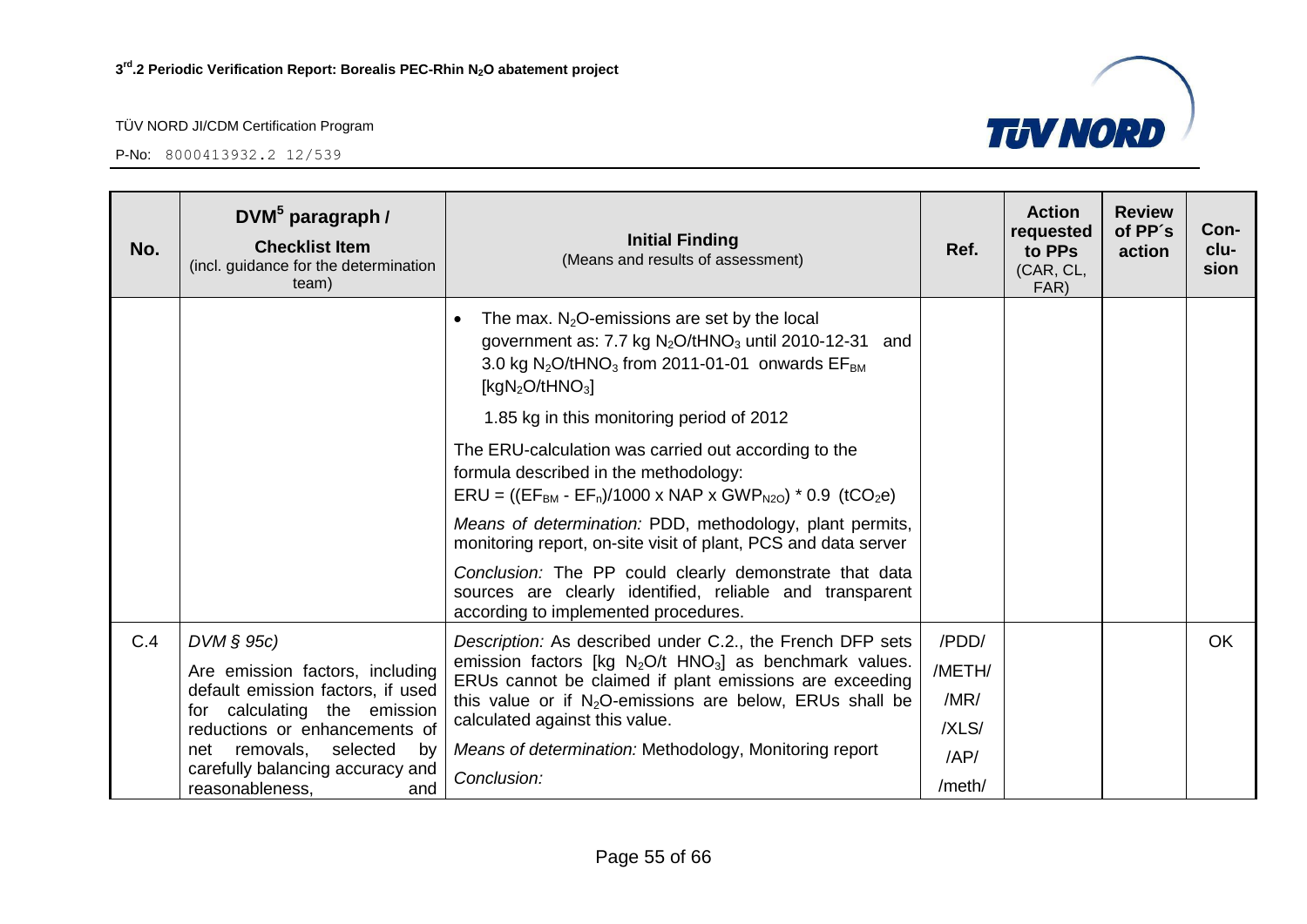

| No. | DVM <sup>5</sup> paragraph /<br><b>Checklist Item</b><br>(incl. guidance for the determination<br>team)                                                                                                                             | <b>Initial Finding</b><br>(Means and results of assessment)                                                                                                                                                                                                                                                                                                                       | Ref.                             | <b>Action</b><br>requested<br>to PPs<br>(CAR, CL,<br>FAR) | <b>Review</b><br>of PP's<br>action | Con-<br>clu-<br>sion |
|-----|-------------------------------------------------------------------------------------------------------------------------------------------------------------------------------------------------------------------------------------|-----------------------------------------------------------------------------------------------------------------------------------------------------------------------------------------------------------------------------------------------------------------------------------------------------------------------------------------------------------------------------------|----------------------------------|-----------------------------------------------------------|------------------------------------|----------------------|
|     | appropriately justified of the<br>choice?                                                                                                                                                                                           | The benchmark value of 1.85 kg $N_2O/t$ HNO <sub>3</sub> which is<br>applicable for 2012 as set by the French DFP was applied in<br>the ERU correctly calculation.<br>Remark:                                                                                                                                                                                                     |                                  |                                                           |                                    |                      |
|     |                                                                                                                                                                                                                                     | A Borealis PEC-Rhin plant-specific 'arrêté préféctoral'<br>issued by the DRIRE on 13th August limits $N_2O$ emissions<br>plant to 7.7 kg $N_2O/tHNO_3$ from 2008-08-13 until 2010-12-31<br>and 3.0 kg $N_2O/tHNO_3$ from 2011-01-01 onwards. These<br>limits exceed the EF <sub>BM</sub> and were not taken into account.                                                         |                                  |                                                           |                                    |                      |
| C.5 | DVM § 95d)<br>Is the calculation of emission<br>reductions or enhancements of<br>net removals calculated based<br>conservative assumptions<br>on.<br>plausible<br>the<br>and<br>most<br>scenarios<br>in a<br>transparent<br>manner? | Description: The calculation includes:<br>A deduction in baseline emission scenario from 5.41<br>1.85 kg $N_2O/t$ HNO <sub>3</sub> (benchmark values).<br>A 10% reduction of the verified emission reductions<br>$\bullet$<br>Means of determination: Methodology, PDD<br>Conclusion: The implementation of the benchmark values<br>and 10% reduction is a conservative approach. | /PDD/<br>/METH/<br>/MR/<br>/XLS/ |                                                           |                                    | <b>OK</b>            |
|     | Applicable to JI SSC projects only                                                                                                                                                                                                  |                                                                                                                                                                                                                                                                                                                                                                                   |                                  |                                                           |                                    |                      |
| C.6 | $DVM \S 96$                                                                                                                                                                                                                         | Description:<br>Is the relevant threshold to be Estimation of total emissions reductions over the crediting<br>classified as JI SSC project not $\vert$ period (after the 10% deduction) of 2 years and 4 month are:                                                                                                                                                              | /PDD/                            |                                                           |                                    | OK                   |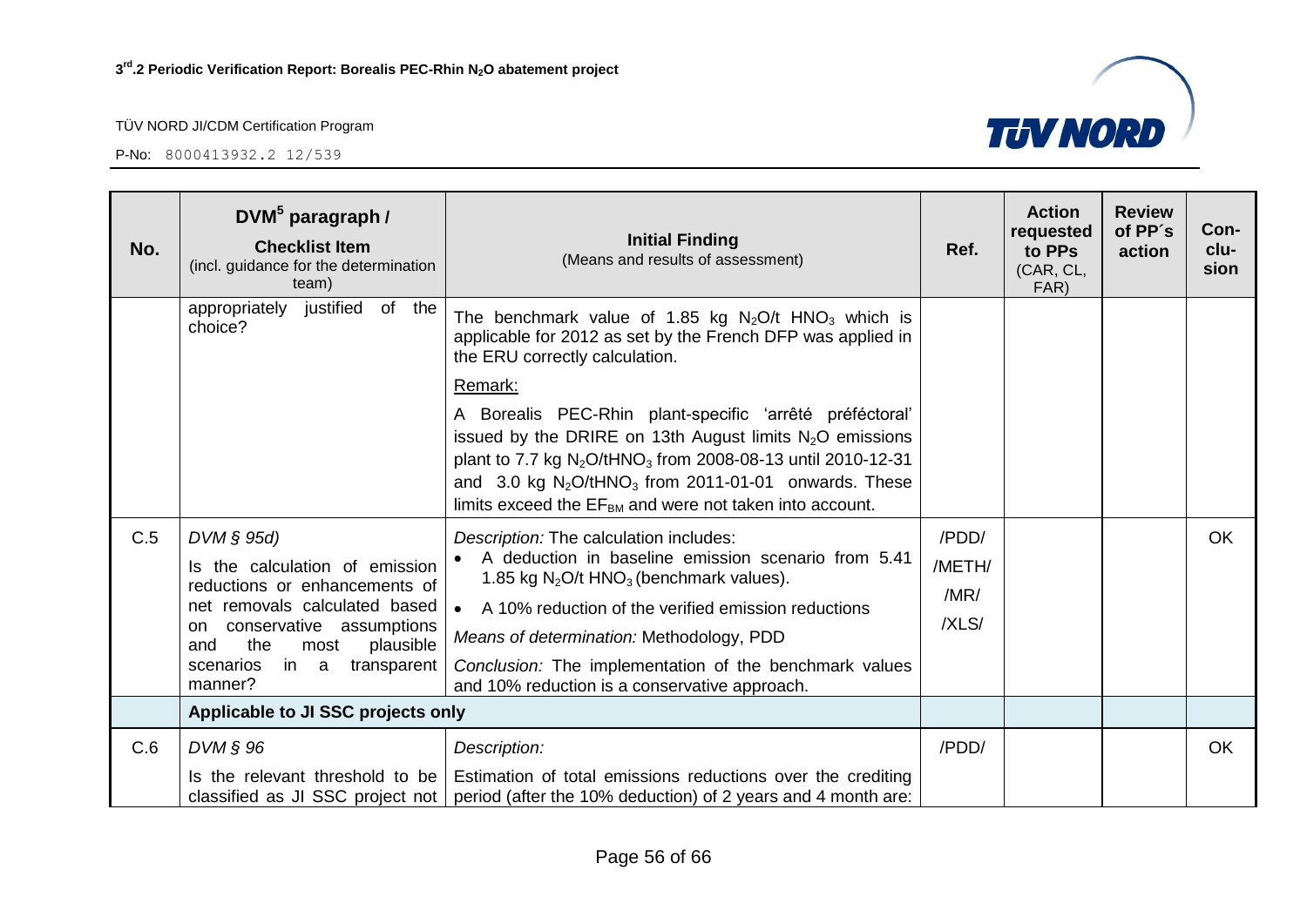P-No: 8000413932.2 12/539



| No. | $DWM^5$ paragraph /<br><b>Checklist Item</b><br>(incl. guidance for the determination<br>team)                                                                                             | <b>Initial Finding</b><br>(Means and results of assessment)                                                                                                        | Ref. | <b>Action</b><br>requested<br>to PPs<br>(CAR, CL,<br>FAR) | <b>Review</b><br>of PP's<br>action | Con-<br>clu-<br>sion |
|-----|--------------------------------------------------------------------------------------------------------------------------------------------------------------------------------------------|--------------------------------------------------------------------------------------------------------------------------------------------------------------------|------|-----------------------------------------------------------|------------------------------------|----------------------|
|     | exceeded during the monitoring<br>period on an annual average<br>basis?                                                                                                                    | 316,296 (tonnes of $CO2e$ ) according to the PDD.<br>Means of determination: PDD                                                                                   |      |                                                           |                                    |                      |
|     | If the threshold is exceeded, is<br>maximum<br>the<br>emission<br>reduction level estimated in the<br>PDD for the JI SSC project or<br>the bundle for the monitoring<br>period determined? | Conclusion: The average ERUs per year obviously exceed<br>the threshold value of 60,000 t $CO_{2e}$ per year; the project is<br>classified as large-scale project. |      |                                                           |                                    |                      |
|     | Applicable to bundled JI SSC projects only                                                                                                                                                 |                                                                                                                                                                    |      |                                                           |                                    |                      |
| C.7 | $DVM \S 97a$                                                                                                                                                                               | Description: N/A                                                                                                                                                   |      |                                                           |                                    |                      |
|     | Has the composition of the                                                                                                                                                                 | Means of determination: N/A                                                                                                                                        |      |                                                           |                                    |                      |
|     | bundle not changed from that is<br>stated in F-JI-SSCBUNDLE?                                                                                                                               | Conclusion: N/A                                                                                                                                                    |      |                                                           |                                    |                      |
| C.8 | $DVM \S 97b$                                                                                                                                                                               | Description: N/A                                                                                                                                                   |      |                                                           |                                    |                      |
|     | lf<br>determination<br>the<br>was                                                                                                                                                          | Means of determination: N/A                                                                                                                                        |      |                                                           |                                    |                      |
|     | conducted on the basis of an<br>overall monitoring plan, have the<br>project participants submitted a<br>common monitoring report?                                                         | Conclusion: N/A                                                                                                                                                    |      |                                                           |                                    |                      |
| C.9 | $DVM \S 98$                                                                                                                                                                                | Description: N/A                                                                                                                                                   |      |                                                           |                                    |                      |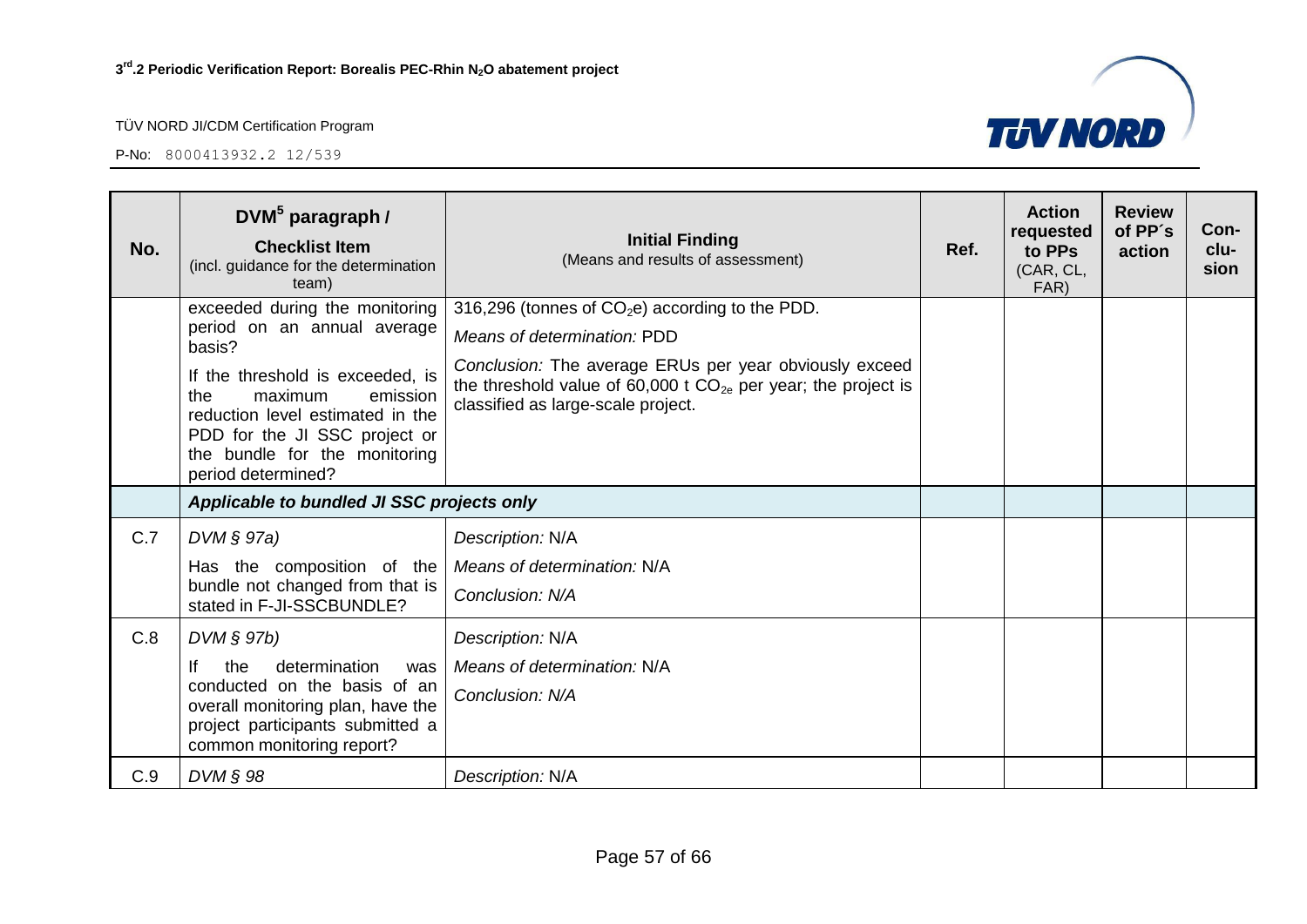

| No. | $DWM^5$ paragraph /<br><b>Checklist Item</b><br>(incl. guidance for the determination<br>team)                                 | <b>Initial Finding</b><br>(Means and results of assessment)           | Ref. | <b>Action</b><br>requested<br>to PPs<br>(CAR, CL,<br>FAR) | <b>Review</b><br>of PP's<br>action | Con-<br>clu-<br>sion |
|-----|--------------------------------------------------------------------------------------------------------------------------------|-----------------------------------------------------------------------|------|-----------------------------------------------------------|------------------------------------|----------------------|
|     | If the monitoring is based on a<br>monitoring plan that provides for<br>overlapping monitoring periods,                        | Means of determination: N/A<br>Conclusion: N/A                        |      |                                                           |                                    |                      |
|     | Are the monitoring periods per<br>component of the project clearly<br>specified<br>in the monitoring<br>report?                |                                                                       |      |                                                           |                                    |                      |
|     | Do the monitoring periods not<br>overlap with those for which<br>verifications<br>already<br>were<br>deemed final in the past? |                                                                       |      |                                                           |                                    |                      |
| D   | <b>Revision of monitoring plan</b>                                                                                             |                                                                       |      |                                                           |                                    |                      |
|     |                                                                                                                                | Applicable only if monitoring plan is revised by project participants |      |                                                           |                                    |                      |
| D.1 | $DVM \S 99a)$                                                                                                                  | Description: N/A                                                      |      |                                                           |                                    |                      |
|     | Did<br>the<br>participants<br>project<br>provide<br>appropriate<br>an<br>for the proposed<br>justification<br>revision?        | Means of determination: N/A<br>Conclusion: N/A                        |      |                                                           |                                    |                      |
| D.2 | DVM § 99b)                                                                                                                     | Description: N/A                                                      |      |                                                           |                                    |                      |
|     | revision<br>Does<br>the<br>proposed<br>improve the accuracy<br>and/or                                                          | Means of determination: N/A                                           |      |                                                           |                                    |                      |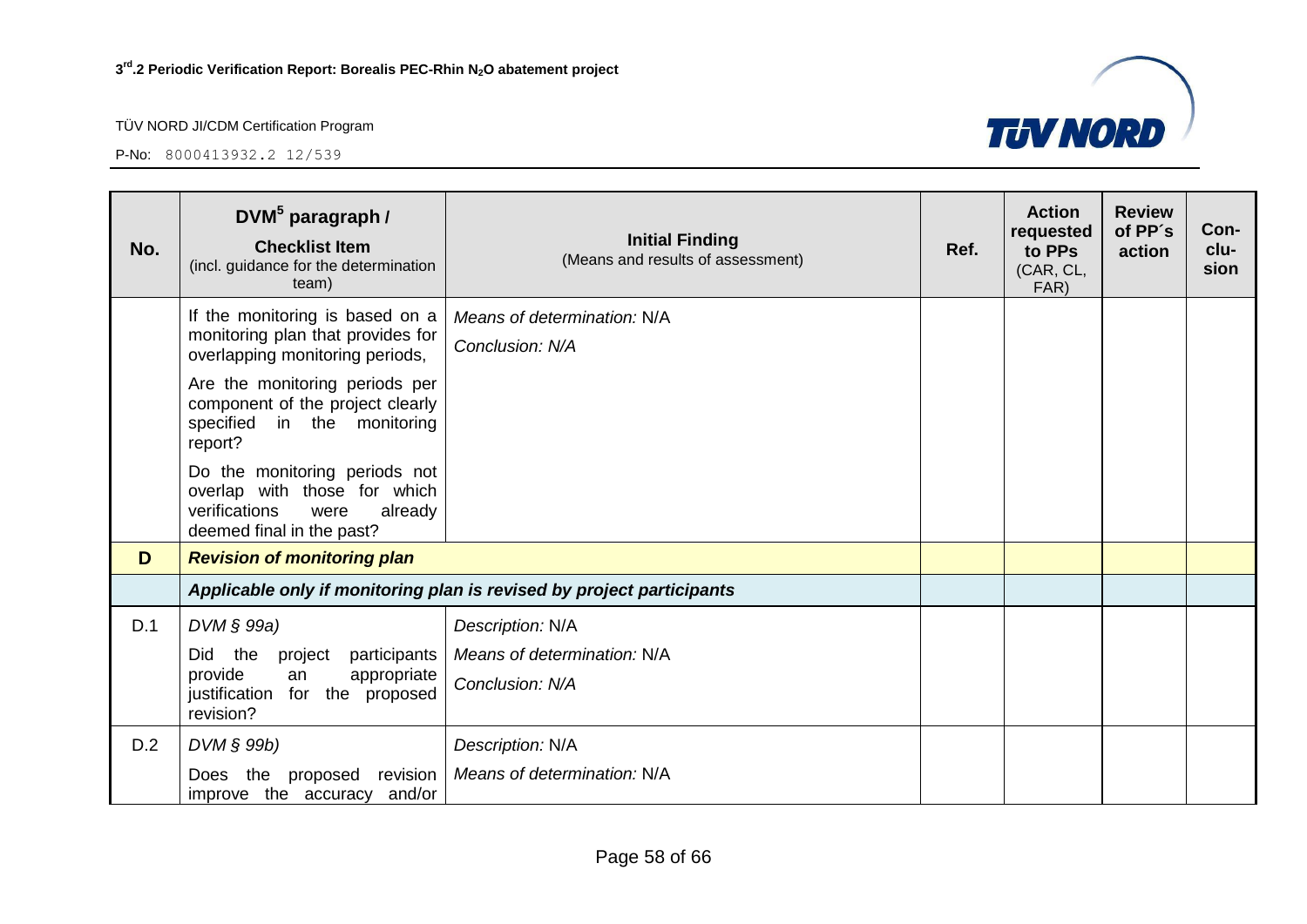

| No. | $DWM^5$ paragraph /<br><b>Checklist Item</b><br>(incl. guidance for the determination<br>team)                                                                                                                                         | <b>Initial Finding</b><br>(Means and results of assessment)                                                                                                                                                                                                                                                                                                                                                                                                                                                                                                                                                                                                                                                                          | Ref.                                                         | <b>Action</b><br>requested<br>to PPs<br>(CAR, CL,<br>FAR) | <b>Review</b><br>of PP's<br>action | Con-<br>clu-<br>sion |
|-----|----------------------------------------------------------------------------------------------------------------------------------------------------------------------------------------------------------------------------------------|--------------------------------------------------------------------------------------------------------------------------------------------------------------------------------------------------------------------------------------------------------------------------------------------------------------------------------------------------------------------------------------------------------------------------------------------------------------------------------------------------------------------------------------------------------------------------------------------------------------------------------------------------------------------------------------------------------------------------------------|--------------------------------------------------------------|-----------------------------------------------------------|------------------------------------|----------------------|
|     | of<br>information<br>applicability<br>collected compared to the<br>original monitoring plan without<br>changing conformity with the<br>relevant rules and regulations<br>establishment<br>the<br><b>of</b><br>for<br>monitoring plans? | Conclusion: N/A                                                                                                                                                                                                                                                                                                                                                                                                                                                                                                                                                                                                                                                                                                                      |                                                              |                                                           |                                    |                      |
| E   | Data management                                                                                                                                                                                                                        |                                                                                                                                                                                                                                                                                                                                                                                                                                                                                                                                                                                                                                                                                                                                      |                                                              |                                                           |                                    |                      |
| E.1 | DVM § 101a)<br>Is the implementation of data<br>collection<br>procedures<br>-in<br>accordance with the monitoring<br>plan, including the quality control<br>and<br>quality<br>assurance<br>procedures?                                 | Description: Data collection procedures, quality control and<br>quality assurance are implemented as follows:<br>Measured values were generated by local measurement<br>$\bullet$<br>and monitoring devices, stored in plant's existing data<br>collection and storage system.<br>Normalisation of stack gas volume flow VSG is carried<br>$\bullet$<br>out in the plant DCS<br>Default i.e. plant trip point-values were determinated<br>before start of the project and included in the PDD.<br>During data processing, measured values<br>were<br>$\bullet$<br>evaluated according to statistical methods<br>Application of instrument correction factors:<br>$\bullet$<br>The PP chooses a monitoring standard that requires the | /PDD/<br>/METH/<br>/MR/<br>/QAL2IN<br>ST/<br>/AST/<br>/CONS/ |                                                           |                                    | <b>OK</b>            |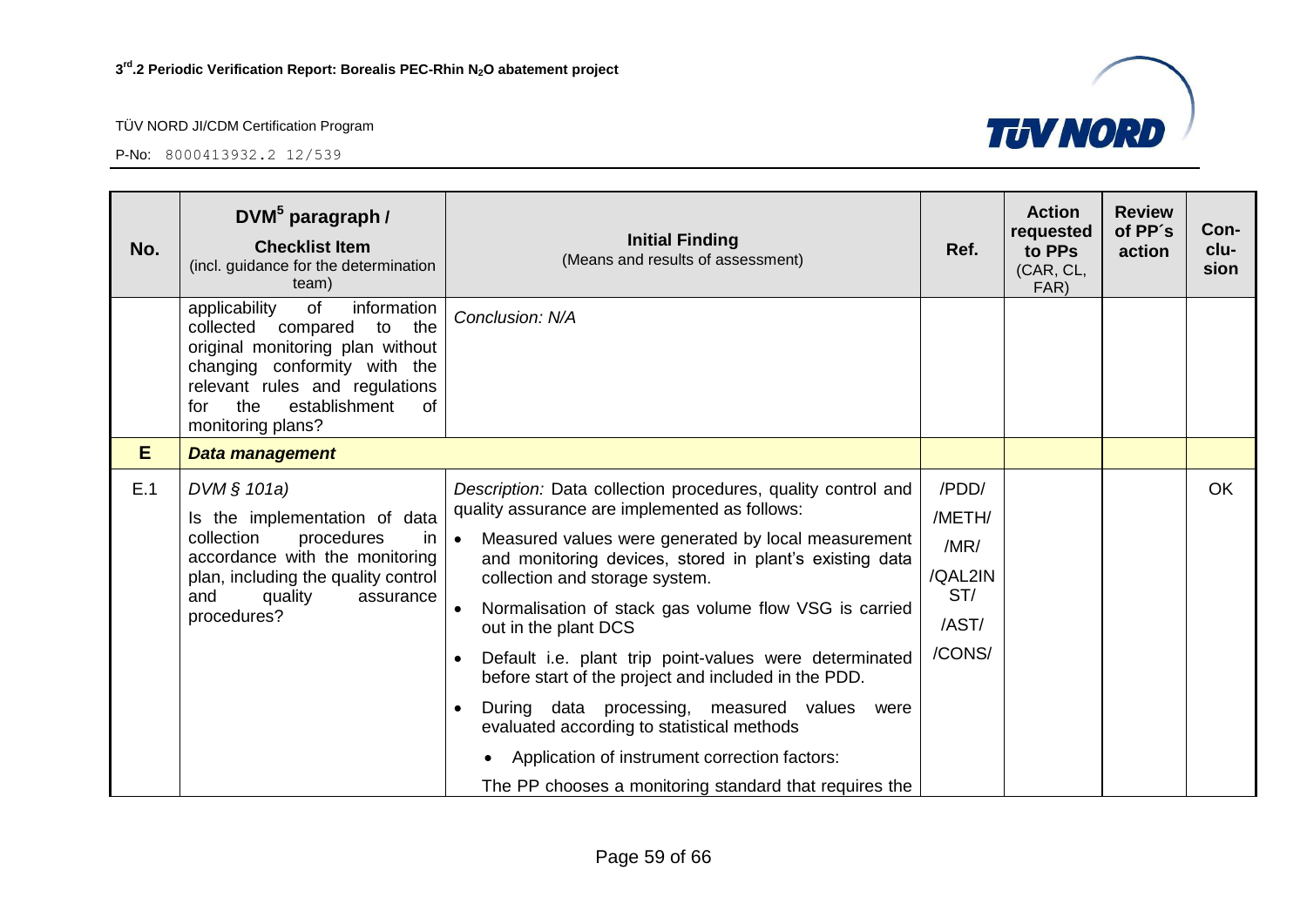

| No. | DVM <sup>5</sup> paragraph /<br><b>Checklist Item</b><br>(incl. guidance for the determination<br>team) | <b>Initial Finding</b><br>(Means and results of assessment)                                                                                                                                                                                                                                                                                                                                 | Ref. | <b>Action</b><br>requested<br>to PPs<br>(CAR, CL,<br>FAR) | <b>Review</b><br>of PP's<br>action | Con-<br>clu-<br>sion |
|-----|---------------------------------------------------------------------------------------------------------|---------------------------------------------------------------------------------------------------------------------------------------------------------------------------------------------------------------------------------------------------------------------------------------------------------------------------------------------------------------------------------------------|------|-----------------------------------------------------------|------------------------------------|----------------------|
|     |                                                                                                         | establishment of a calibration curve (EN14181). The<br>correction factors derived from this calibration curve<br>during the QAL2 audit must be applied onto both VSG<br>and NCSG calculations. Correction factors are:                                                                                                                                                                      |      |                                                           |                                    |                      |
|     |                                                                                                         | o 0.98 for stack gas flow meter VSG                                                                                                                                                                                                                                                                                                                                                         |      |                                                           |                                    |                      |
|     |                                                                                                         | 1.04 for measurement of NCSG                                                                                                                                                                                                                                                                                                                                                                |      |                                                           |                                    |                      |
|     |                                                                                                         | <b>Plausibility check:</b>                                                                                                                                                                                                                                                                                                                                                                  |      |                                                           |                                    |                      |
|     |                                                                                                         | The meth requires a plausibility check of all<br>recorded/monitored data before processing which was<br>conducted by the PP. Plausibility criteria is: Negative<br>values shall be eliminated.                                                                                                                                                                                              |      |                                                           |                                    |                      |
|     |                                                                                                         | Downtimes of the AMS:                                                                                                                                                                                                                                                                                                                                                                       |      |                                                           |                                    |                      |
|     |                                                                                                         | Acc. to the methodology, downtimes of the AMS are<br>handled as following: The hourly average is calculated<br>based on the remaining values for the rest of the hour in<br>question. If these remaining values account for less than<br>50% of the hourly data for one or more parameters, then<br>this hour is eliminated from the calculation and a<br>substitute value is used instead. |      |                                                           |                                    |                      |
|     |                                                                                                         | Missing data/Substitute value                                                                                                                                                                                                                                                                                                                                                               |      |                                                           |                                    |                      |
|     |                                                                                                         | In the case where it is impossible to obtain one hour of<br>valid data for one or more elements of the emissions                                                                                                                                                                                                                                                                            |      |                                                           |                                    |                      |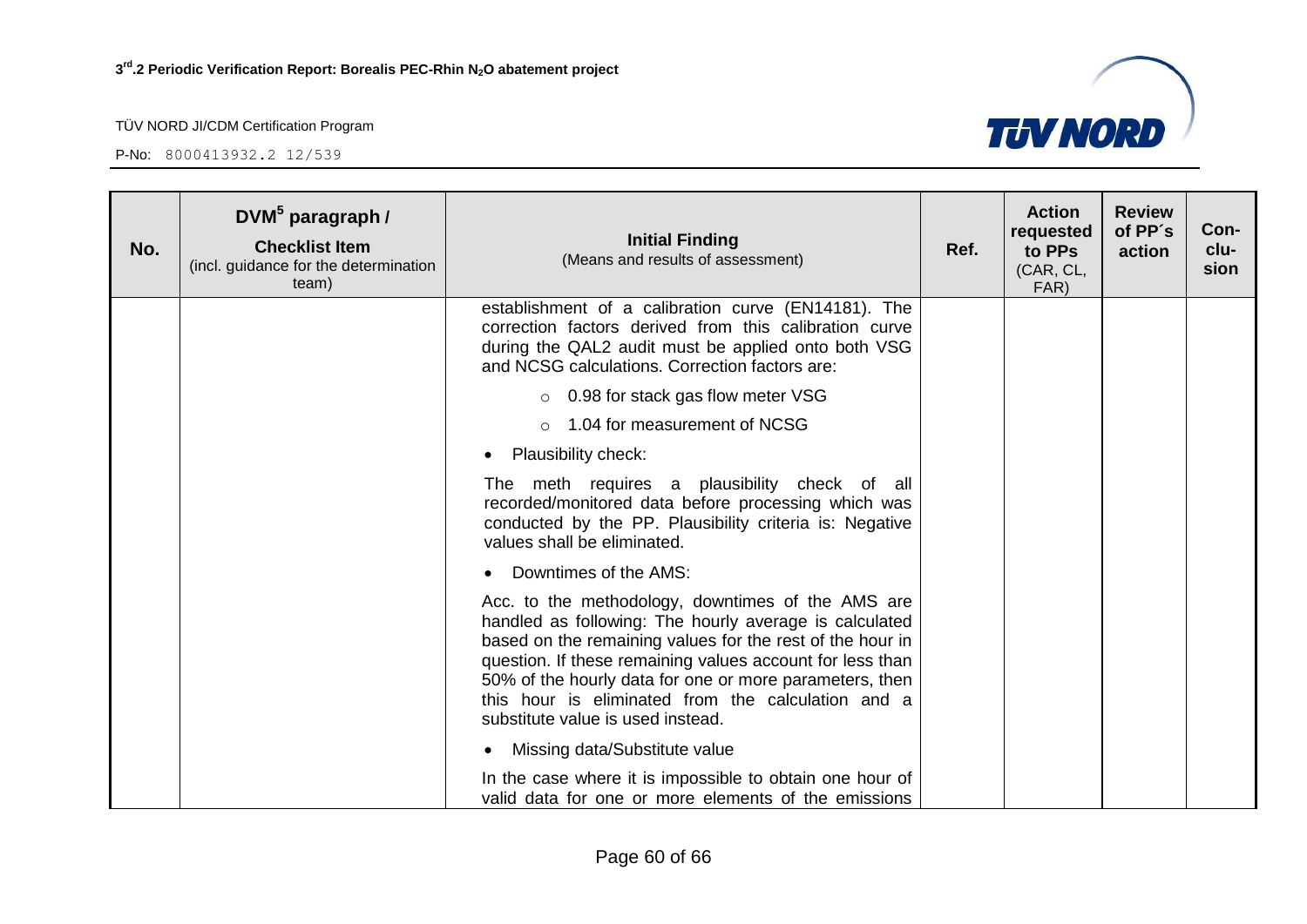

| No. | $DWM^5$ paragraph /<br><b>Checklist Item</b><br>(incl. guidance for the determination<br>team) | <b>Initial Finding</b><br>(Means and results of assessment)                                                                                                                                                                                                                                                                  | Ref. | <b>Action</b><br>requested<br>to PPs<br>(CAR, CL,<br>FAR) | <b>Review</b><br>of PP's<br>action | Con-<br>clu-<br>sion |
|-----|------------------------------------------------------------------------------------------------|------------------------------------------------------------------------------------------------------------------------------------------------------------------------------------------------------------------------------------------------------------------------------------------------------------------------------|------|-----------------------------------------------------------|------------------------------------|----------------------|
|     |                                                                                                | calculation due to downtime or malfunction of the AMS<br>a substitute value for each hour of missing data is<br>calculated as follows:                                                                                                                                                                                       |      |                                                           |                                    |                      |
|     |                                                                                                | $C^*$ subst = $C + \sigma_C$                                                                                                                                                                                                                                                                                                 |      |                                                           |                                    |                      |
|     |                                                                                                | where:                                                                                                                                                                                                                                                                                                                       |      |                                                           |                                    |                      |
|     |                                                                                                | C: arithmetic average of the concentration of the relevant<br>parameter                                                                                                                                                                                                                                                      |      |                                                           |                                    |                      |
|     |                                                                                                | $\sigma_{\rm C}$ : best estimate standard deviation of the concentration<br>of the relevant parameter.                                                                                                                                                                                                                       |      |                                                           |                                    |                      |
|     |                                                                                                | Permitted overall uncertainty:<br>$\bullet$                                                                                                                                                                                                                                                                                  |      |                                                           |                                    |                      |
|     |                                                                                                | The methodology requires that the permitted overall<br>uncertainty of the average hourly annual emissions must<br>be less than 7.5% if technically possible. The<br>determinated (combined) uncertainty for $N_2O$ mass flow<br>measurement as per QAL2 report is 4.43% which is<br>below the permitted overall uncertainty. |      |                                                           |                                    |                      |
|     |                                                                                                | Means of determination: Methodology, Monitoring report,<br>on-site visit of plant, control room with PCS, Equipment hoot<br>for analyser and server room, QAL2 report, data<br>consolidation sheets of project folder                                                                                                        |      |                                                           |                                    |                      |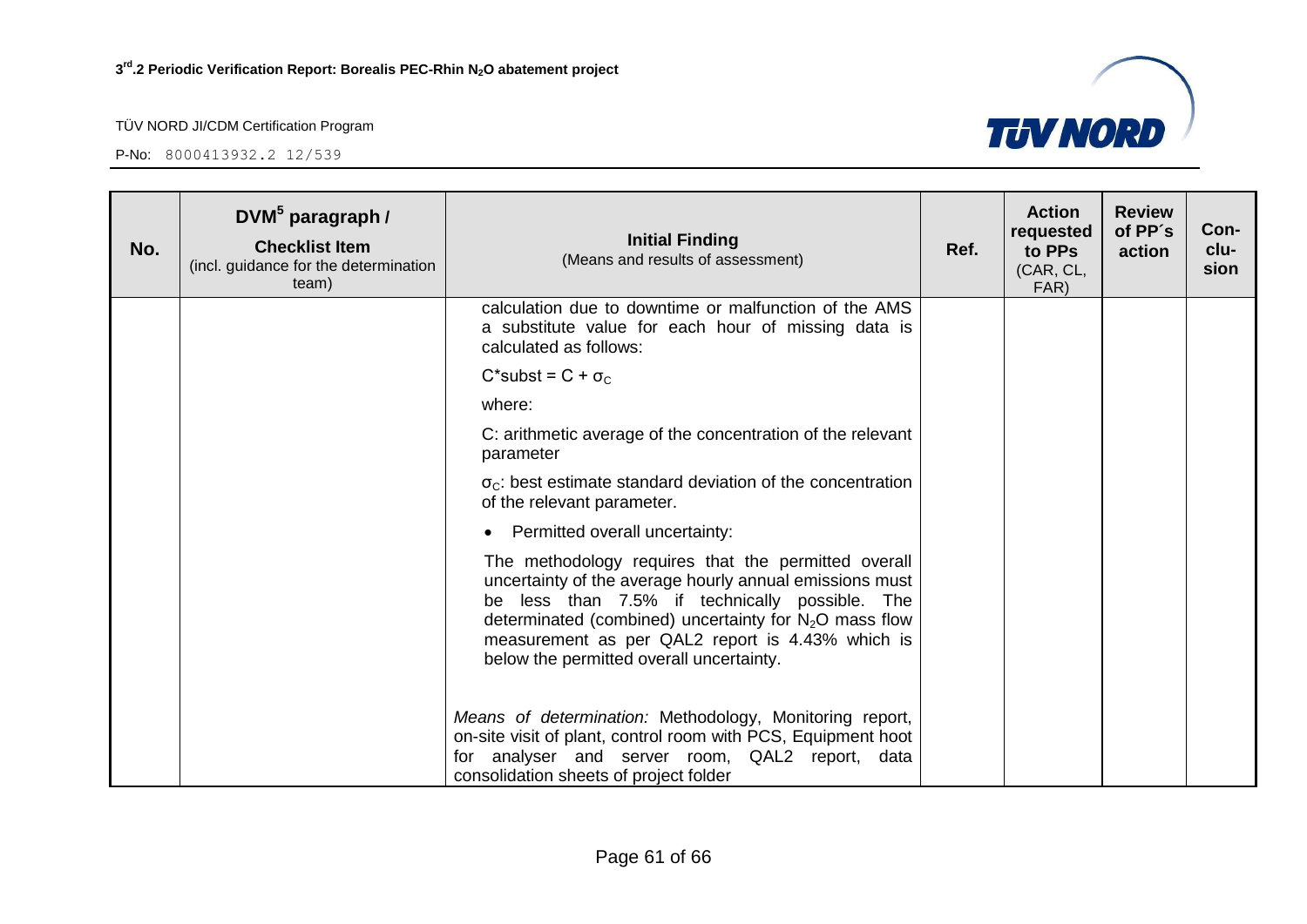

| No.   | DVM <sup>5</sup> paragraph /<br><b>Checklist Item</b><br>(incl. guidance for the determination<br>team) | <b>Initial Finding</b><br>(Means and results of assessment)                                                                                     | Ref.                   | <b>Action</b><br>requested<br>to PPs<br>(CAR, CL,<br>FAR) | <b>Review</b><br>of PP's<br>action | Con-<br>clu-<br>sion |
|-------|---------------------------------------------------------------------------------------------------------|-------------------------------------------------------------------------------------------------------------------------------------------------|------------------------|-----------------------------------------------------------|------------------------------------|----------------------|
|       |                                                                                                         | Conclusion: All procedures related to fulfil the requirements<br>οf<br>quality management of the plant                                          |                        |                                                           |                                    |                      |
|       |                                                                                                         | quality assurance standard of the AMS                                                                                                           |                        |                                                           |                                    |                      |
|       |                                                                                                         | data processing as required per methodology<br>$\bullet$                                                                                        |                        |                                                           |                                    |                      |
|       |                                                                                                         | were implemented. It has been confirmed that the data<br>collection procedures are as per the description in the<br>determined monitoring plan. |                        |                                                           |                                    |                      |
| E.2   | DVM § 101b)                                                                                             | Description: The AMS maintenance is included in the quality                                                                                     | $\sqrt{\mathsf{QAL2}}$ |                                                           |                                    | <b>OK</b>            |
|       | Is the function of the monitoring<br>including<br>equipment,<br>its                                     | procedures which are established for proper operation of the<br>plant. The plant operator conducted the AMS supplier                            | INST/<br>/QAL2         |                                                           |                                    |                      |
|       | calibration status, is in order?                                                                        | Thermo Fisher Scientific for annual maintenance work on<br>the AMS. The PP therefore provides sufficient information                            | CAL/                   |                                                           |                                    |                      |
| work. | regarding contractual/responsibility issues and scope of                                                | /QALPE<br>RF/                                                                                                                                   |                        |                                                           |                                    |                      |
|       |                                                                                                         | Additional measures are related to the European Norm                                                                                            | /CDMA/                 |                                                           |                                    |                      |
|       |                                                                                                         | EN14181 (2004) "Stationary source emissions - Quality<br>assurance of automated measuring systems". Müller BBM                                  | /NAP1/                 |                                                           |                                    |                      |
|       |                                                                                                         | was contracted to carry out these measures.                                                                                                     | NAP <sub>2</sub> /     |                                                           |                                    |                      |
|       |                                                                                                         | Three quality assurance levels of EN 14181:<br>$\bullet$                                                                                        | /PROC2                 |                                                           |                                    |                      |
|       |                                                                                                         | • QAL 1: ongoing operation and maintenance                                                                                                      | PROC7/                 |                                                           |                                    |                      |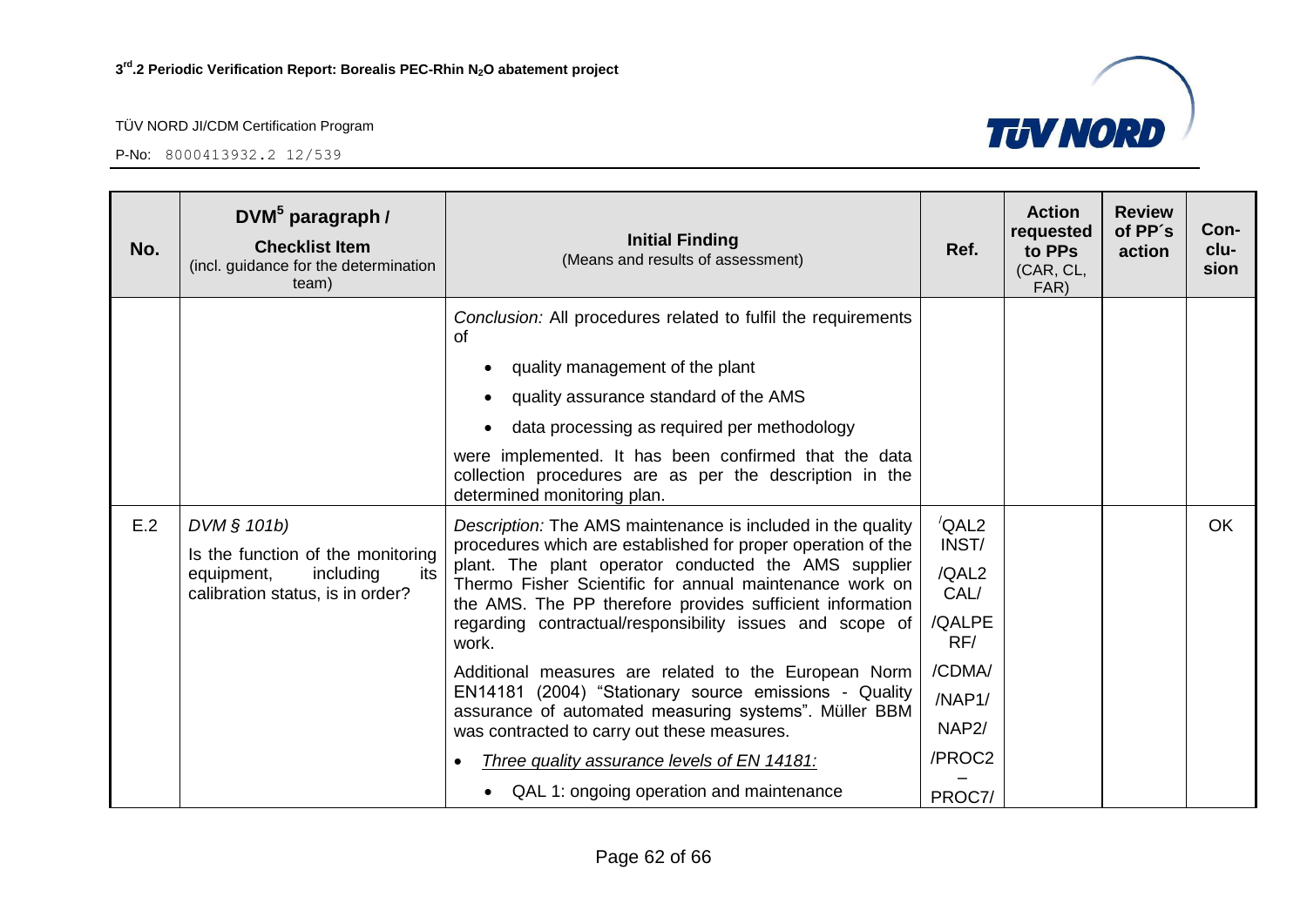

| No. | $DWM^5$ paragraph /<br><b>Checklist Item</b><br>(incl. guidance for the determination<br>team) | <b>Initial Finding</b><br>(Means and results of assessment)                                                                                                                                                                                                                                                                                                        | Ref.                | <b>Action</b><br>requested<br>to PPs<br>(CAR, CL,<br>FAR) | <b>Review</b><br>of PP's<br>action | Con-<br>clu-<br>sion |
|-----|------------------------------------------------------------------------------------------------|--------------------------------------------------------------------------------------------------------------------------------------------------------------------------------------------------------------------------------------------------------------------------------------------------------------------------------------------------------------------|---------------------|-----------------------------------------------------------|------------------------------------|----------------------|
|     |                                                                                                | Remark: Acc. to the methodology, the QAL1 test is not                                                                                                                                                                                                                                                                                                              | /FICHE/             |                                                           |                                    |                      |
|     |                                                                                                | mandatory if the AMS passes QAL2. This was proved<br>by the PP.                                                                                                                                                                                                                                                                                                    | /AST/               |                                                           |                                    |                      |
|     |                                                                                                | • QAL 2: commissioning and validation of an AMS                                                                                                                                                                                                                                                                                                                    | <b>/THERM</b><br>O/ |                                                           |                                    |                      |
|     |                                                                                                | An accredited laboratory, in this case Müller BBM, (acc.<br>ISO 17025) carries out specific testing procedures to<br>verify that the AMS installation meets the accuracy<br>requirements laid down by EN 14181. The performance<br>of the complete installation was compared against a<br>series of measurements made with approved Standard<br>Reference Methods. |                     |                                                           |                                    |                      |
|     |                                                                                                | QAL 2 was carried out in September 2010.                                                                                                                                                                                                                                                                                                                           |                     |                                                           |                                    |                      |
|     |                                                                                                | • QAL 3: ongoing operation and maintenance                                                                                                                                                                                                                                                                                                                         |                     |                                                           |                                    |                      |
|     |                                                                                                | The PP implemented a quality assurance system to<br>prove the ongoing compliance of the AMS with the<br>norm. The maintenance activities are monitored and<br>controlled as part of an overall quality assurance<br>programme.                                                                                                                                     |                     |                                                           |                                    |                      |
|     |                                                                                                | • AST: Annual Surveillance Test                                                                                                                                                                                                                                                                                                                                    |                     |                                                           |                                    |                      |
|     |                                                                                                | The PP verifies the continuing validity of the calibration<br>function on yearly basis. The requirements and<br>responsibilities for carrying out the AST tests are the                                                                                                                                                                                            |                     |                                                           |                                    |                      |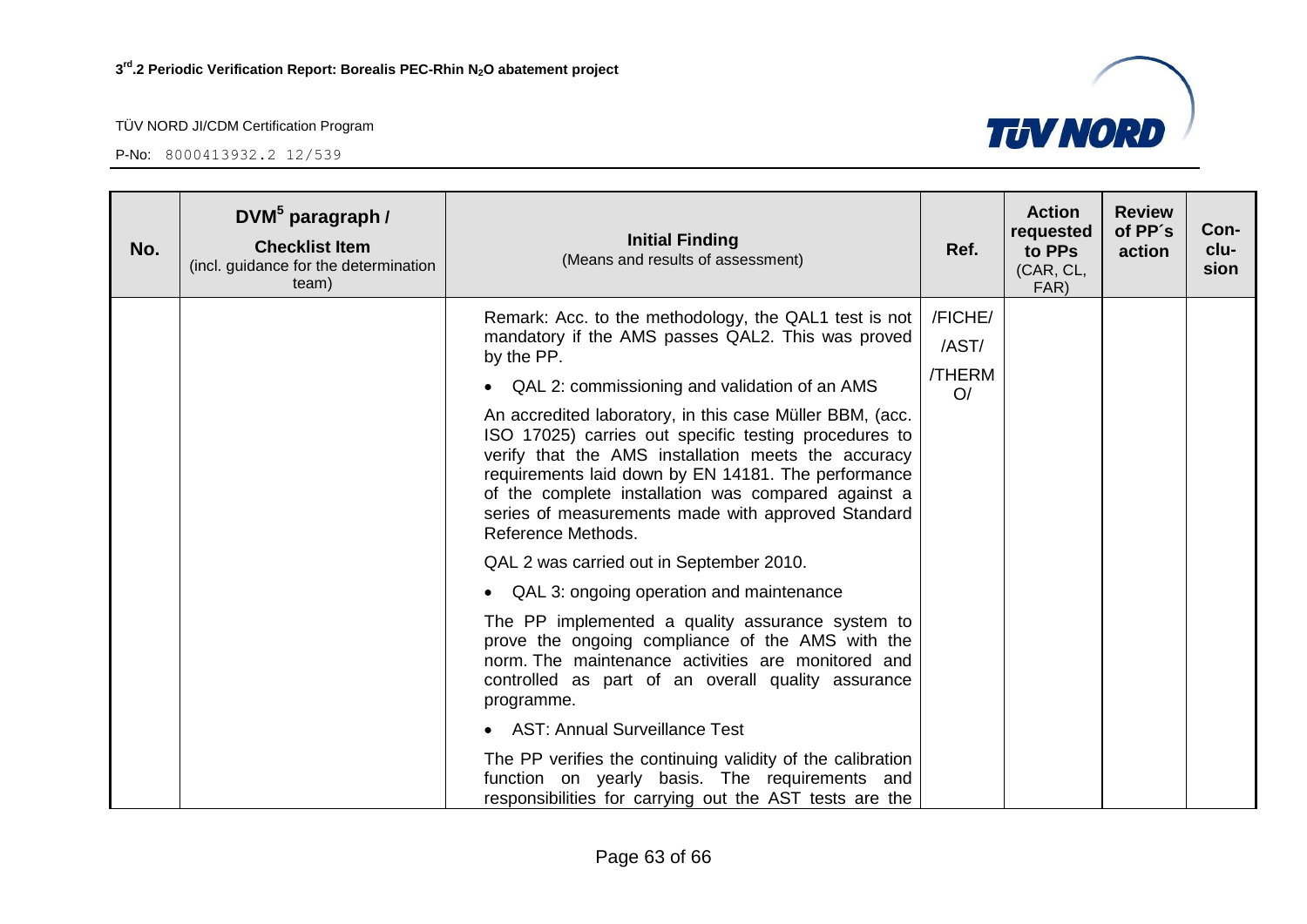

| No. | DVM <sup>5</sup> paragraph /<br><b>Checklist Item</b><br>(incl. guidance for the determination<br>team)                       | <b>Initial Finding</b><br>(Means and results of assessment)                                                                                                                                                                                                                                                                                    | Ref.  | <b>Action</b><br>requested<br>to PPs<br>(CAR, CL,<br>FAR) | <b>Review</b><br>of PP's<br>action       | Con-<br>clu-<br>sion |
|-----|-------------------------------------------------------------------------------------------------------------------------------|------------------------------------------------------------------------------------------------------------------------------------------------------------------------------------------------------------------------------------------------------------------------------------------------------------------------------------------------|-------|-----------------------------------------------------------|------------------------------------------|----------------------|
|     |                                                                                                                               | same as for QAL 2. QAL2 was carried out in 2010 and<br>AST in 2011 (27-28/09/2011) and 2012 (13-14/09/2012).                                                                                                                                                                                                                                   |       |                                                           |                                          |                      |
|     |                                                                                                                               | Other monitoring installations, equipment and devices:                                                                                                                                                                                                                                                                                         |       |                                                           |                                          |                      |
|     |                                                                                                                               | Operation maintenance and calibration intervals are carried<br>out by qualified and trained staff from the instrument<br>department according to own and vendor's specification.<br>Activities are controlled and documented as part of the<br>implemented quality assurance programme.                                                        |       |                                                           |                                          |                      |
|     |                                                                                                                               | Means of determination: Methodology, EN14181, interview<br>with monitoring manager of the plant, check of relevant<br>documents and records.<br>Conclusion: The function of the monitoring equipment is<br>guaranteed by regular inspections and calibration. The<br>procedures are embedded in the internal and external<br>QA/QC procedures. |       |                                                           |                                          |                      |
| E.3 | DVM § 101c)<br>Are the evidence and records<br>for<br>the<br>used<br>monitoring<br>maintained<br>in a<br>traceable<br>manner? | Description: All monitoring data are collected from the MMD<br>as 4-20 mA signal and forwarded to the plant DCS. A data<br>extract of hourly mean values of different measuring points<br>used for regular plant monitoring and from the AMS is<br>reported to the assessment team (at N.serve).                                               | /XLS/ | CAR <sub>E1</sub>                                         | <b>CARE1</b><br>Pls. see<br>Chapter<br>4 | <b>OK</b>            |
|     |                                                                                                                               | Means of determination: Excel-datasheet for ER-calculation,<br>data logger at plant with raw data collection provided by the<br>plant operator during on-site visit (spot-check of single days)                                                                                                                                                |       |                                                           |                                          |                      |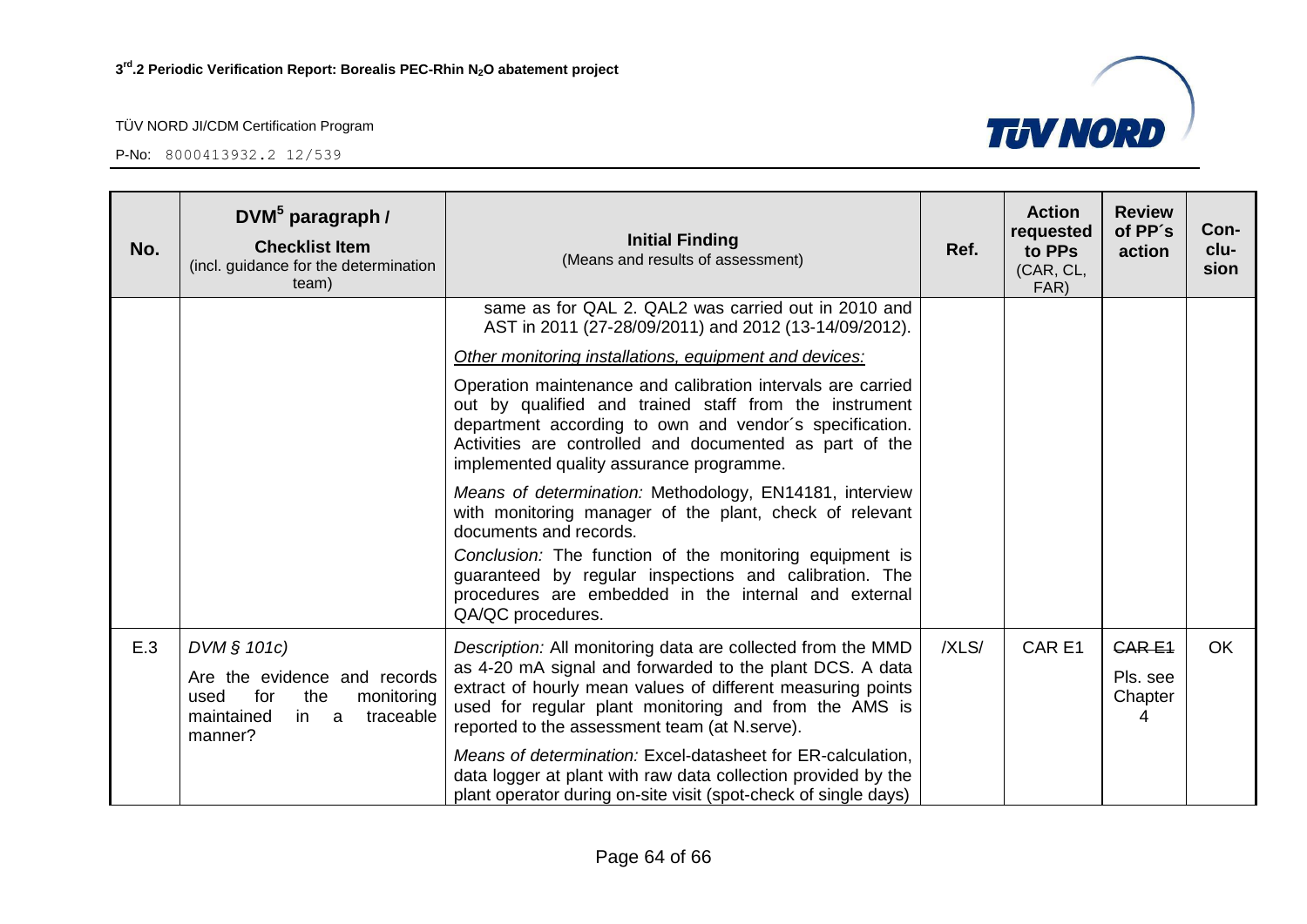P-No: 8000413932.2 12/539



| No. | DVM <sup>5</sup> paragraph /<br><b>Checklist Item</b><br>(incl. guidance for the determination<br>team)                                | <b>Initial Finding</b><br>(Means and results of assessment)                                                                                                                                                                                                                                                                                                                                                                                                                                                                                                                   | Ref.                            | <b>Action</b><br>requested<br>to PPs<br>(CAR, CL,<br>FAR) | <b>Review</b><br>of PP's<br>action | Con-<br>clu-<br>sion |
|-----|----------------------------------------------------------------------------------------------------------------------------------------|-------------------------------------------------------------------------------------------------------------------------------------------------------------------------------------------------------------------------------------------------------------------------------------------------------------------------------------------------------------------------------------------------------------------------------------------------------------------------------------------------------------------------------------------------------------------------------|---------------------------------|-----------------------------------------------------------|------------------------------------|----------------------|
|     |                                                                                                                                        | Conclusion: No issues were found with this regard. But<br>since there are data to be verified after the on-site visit on<br>2012-11-20, the verification team communicated to the PP<br>which data are necessary to verify the remaining 2 months.<br>CAR E1:<br>For the remaining period (11/12 and 12/12) following docs<br>shall be provided:<br>1. Projet domestique event sheet.<br>Monthly report to the government regarding emissions of<br>NOx and $N_2O$ and Nitric Acid output.<br>Raw data set.<br>3.<br>4. A1048 XLS-sheet including monthly calibration of AMS. |                                 |                                                           |                                    |                      |
| E.4 | DVM § 101d)<br>collection and<br>the<br>data<br>ls.<br>management system for the<br>project in accordance with the<br>monitoring plan? | Description: All process data relevant to the project activity<br>are properly generated in the MMD, transferred by DCS to<br>the PCS and stored on the plant server. Hourly mean values<br>were automatically calculated. Operating hours of the plant<br>and AMS where generated from the production log taking<br>into account the operation of the plant within the trip points<br>limits.<br>Trip limits:<br>740 °C<br>Minimum oxidation temperature:                                                                                                                    | /TAG/<br>/PDD/<br>/MR/<br>/XLS/ |                                                           |                                    | OK                   |